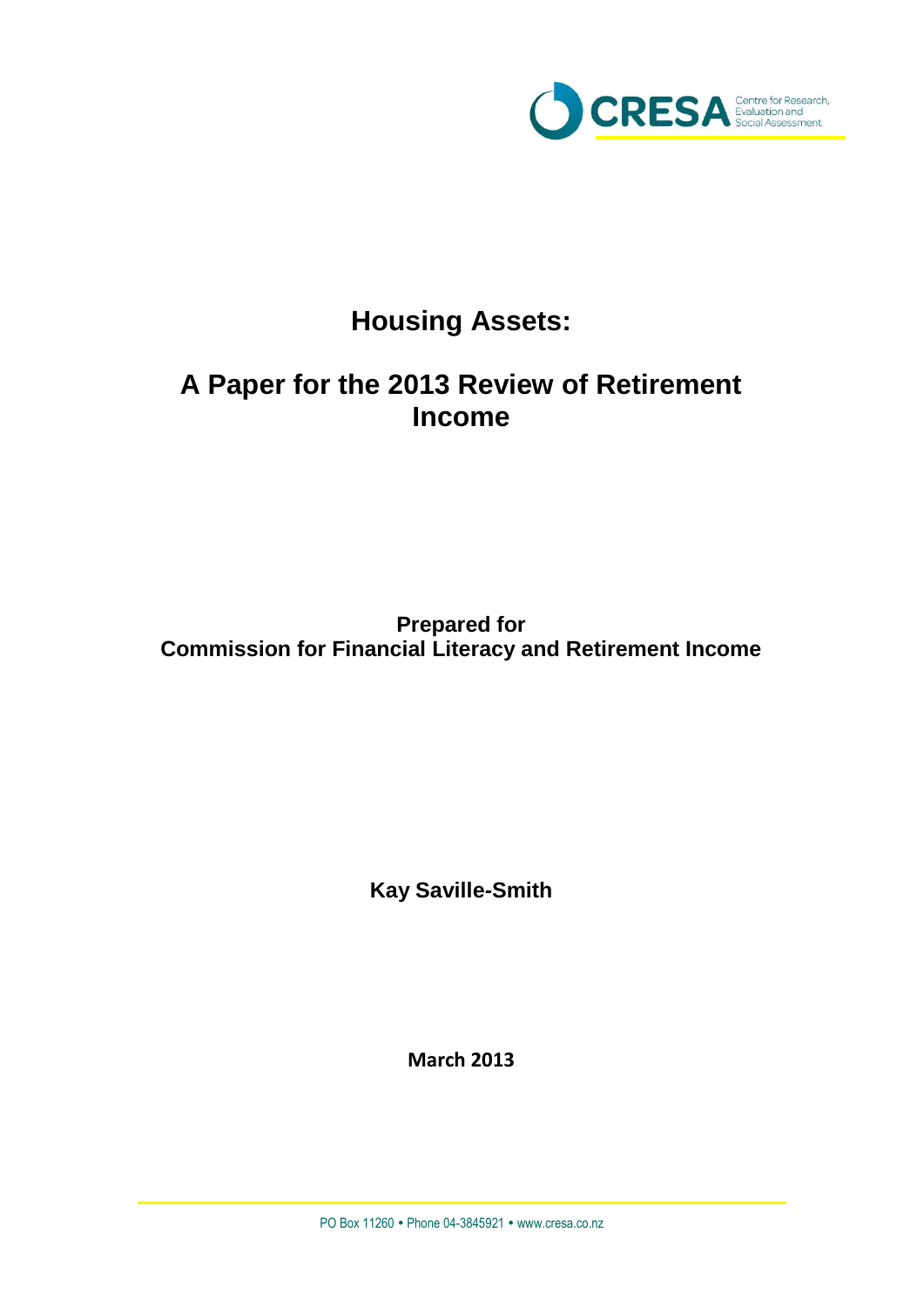*Housing Assets: A paper for the 2013 Review of Retirement Income Prepared for the Commission for Financial Literacy and Retirement Income 16 March 2013*

# **CONTENTS**

Executive Summary

| Introduction      |                                                                               | $\mathbf{1}$   |
|-------------------|-------------------------------------------------------------------------------|----------------|
|                   | Housing Assets, Ageing and the New Zealand Life Cycle                         | 3              |
|                   | Older People, Well-being and Housing Assets                                   | 8              |
|                   | Older People's Housing Assets In the Future                                   | 12             |
|                   | <b>Using Housing Assets</b>                                                   | 17             |
|                   | Reverse Equity and Equity Conversion                                          |                |
|                   | 'Downsizing': Real or Illusionary Opportunities for Equity Release?           |                |
|                   | Facing Up to the Inter-Generational Burden                                    | 36             |
|                   | Platforms for Sustainable Use of Housing Assets                               | 39             |
| <b>REFERENCES</b> |                                                                               | 40             |
| <b>TABLES</b>     |                                                                               |                |
| Table 1           | Proportion of Individuals with a Major Problem with House or<br>Neighbourhood | 10             |
| Table 2           | 2010 Average Weekly Household Expenditure by Source of<br>Income (HES)        | 11             |
| Table 3           | Average Size of New Dwellings by March ended Year                             | 23             |
| <b>FIGURES</b>    |                                                                               |                |
| Figure 1          | Owner Occupation by Age in the 2001 and 2006 Censuses                         | $\overline{4}$ |
| Figure 2:         | Orderly Housing Careers: Ageing, Income, Expenditure and<br>housing Assets    | 5              |
| Figure 3          | House Prices, Household Income and Borrowing Capacity                         | 6              |
| Figure 4          | New-Build Residential Dwelling Values in New Zealand 1960-<br>2010            | 16             |
| Figure 5          | New-Build Residential Dwelling Values in Auckland                             | 17             |
| Figure 6          | Average Current Value - December 2012 by Selected Territorial<br>Authorities  | 30             |
| Figure 7          | Average Dwelling Size for All Stock by Selected Areas and<br>Suburbs          | 31             |
| Figure 8          | Shifting the Disability Threshold                                             | 38             |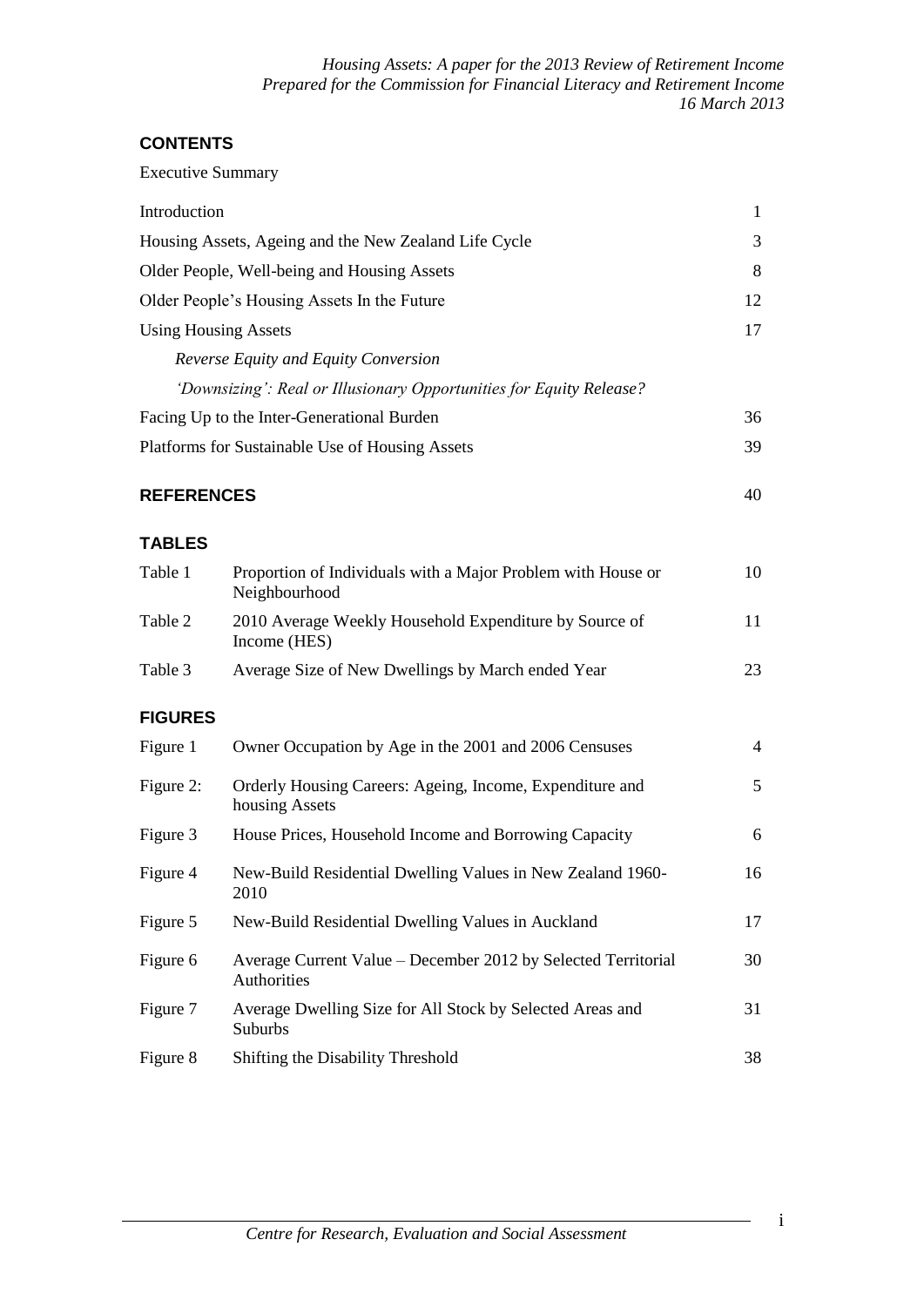# **Executive Summary**

This paper explores the connections between housing assets and retirement incomes. Older people's high rates of home ownership today and rising house prices from about the 1990s:

- Have made today's older people and people nearing retirement wealthier than other population groups, despite their very high dependence on New Zealand superannuation and low incomes.
- Fuelled the idea that older New Zealanders can supplement their retirement incomes through liquidating at least some of their housing assets.

The practicalities and effectiveness of financial instruments such as reverse equity mortgages or downsizing to fund retirement incomes and the fiscal impacts of an ageing society, even in the short to medium terms, are questionable.

There are considerable risks for individuals and potentially negative spill over effects associated with liquidating older people's housing assets. Those include higher rates of entry into rest home or other higher dependency environments, disconnection with family and community networks, issues arising from insecure tenure for people who downsize into rental housing, health related costs associated with poorer housing, and issues arising from reduced inter-generational transfers within families.

In any case, in the medium to long terms, under current policy and market settings, the future older population will not have the high rates of debt-free home ownership evident among older people currently. This is because of falling rates of home ownership associated with the:

- Same over-heated house prices and building costs that have given some older home owners considerable windfall gains; and
- Erosion of the home ownership support previously available to young householders in the post-war period up until the early 1990s.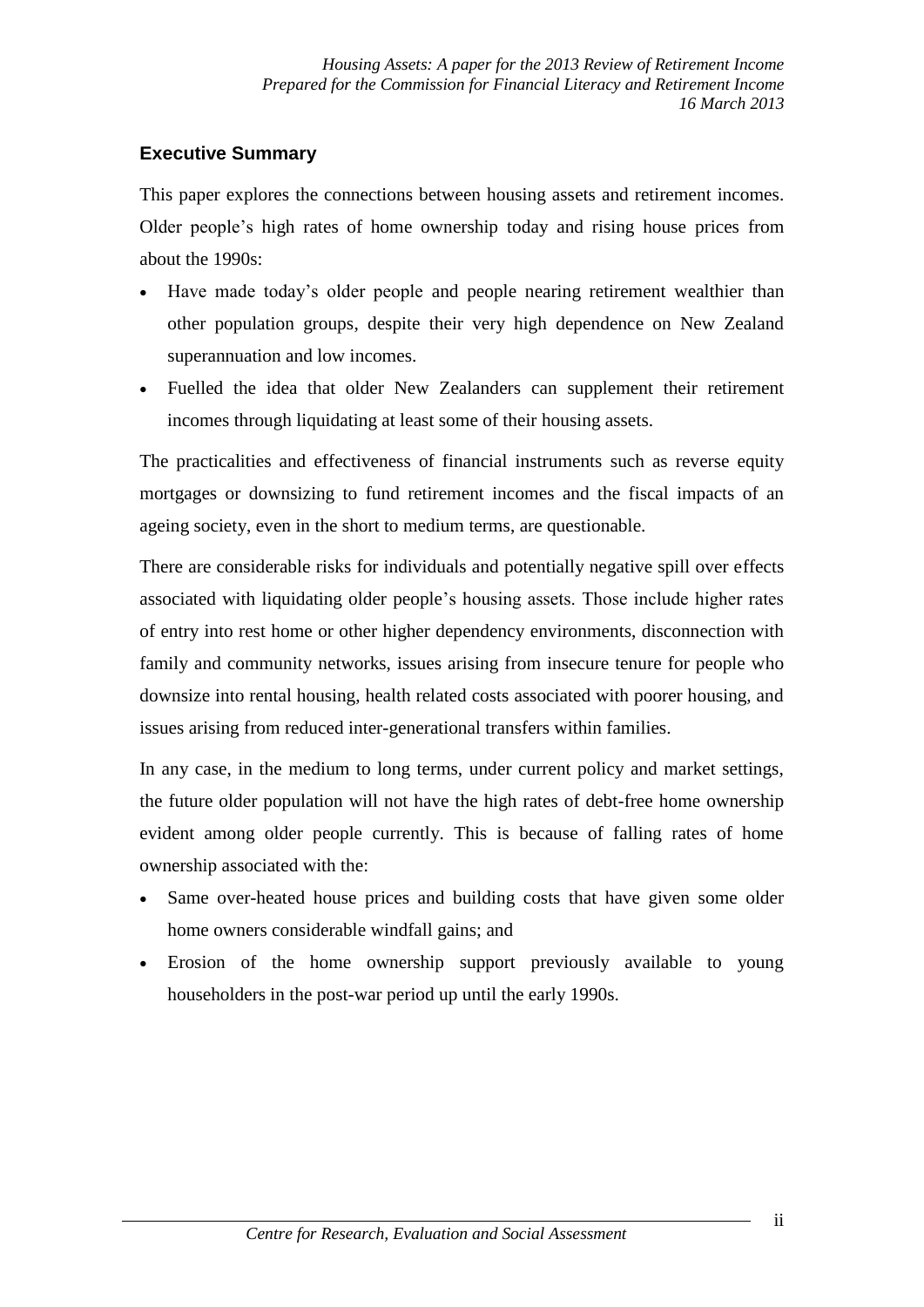Even for an individual, assessing the net benefits of downsizing and/or reverse equity instruments is complex. Ensuring that older people have the financial literacy to make those decisions is a significant challenge. While some individuals may be able to achieve a net benefit from liquidating housing assets, as a public policy approach it is unlikely to deliver a robust platform for sustaining the acceptability and affordability of superannuation and the standards of living for older people nationally.

This paper suggests that the value of housing assets to older people in retirement and New Zealand goes beyond 'cashing them up'. There is a raft of research that shows older people who own their own homes free of debt:

- Stretch their New Zealand superannuation further because their housing and utility expenditure are lower.
- Are more satisfied with life.

Most older people are able to stay independent throughout much if not all their old age and their housing asset is valuable not only in financial terms but because it gives them a home.

The use value of an older person's dwelling is often neglected in the retirement income debate. There is a raft of research that shows well connected, accessible and maintained homes:

- Have direct benefits to older individuals; and
- Can reduce significantly the health and service costs associated with ageing populations.

Rental housing has shown itself as least likely to deliver those benefits to older people.

Under those circumstances, this paper concludes that retirement income policy needs to be formulated in a way that takes into account the housing conditions of older people but should also:

- Be set within a future of affordable housing access for younger households including facilitating the inter-generational use of housing equity to sustain access to affordable and secure housing.
- Recognise the importance of a diverse housing stock that delivers functional, resilient and cost-effective dwellings into the lower value quartiles of the housing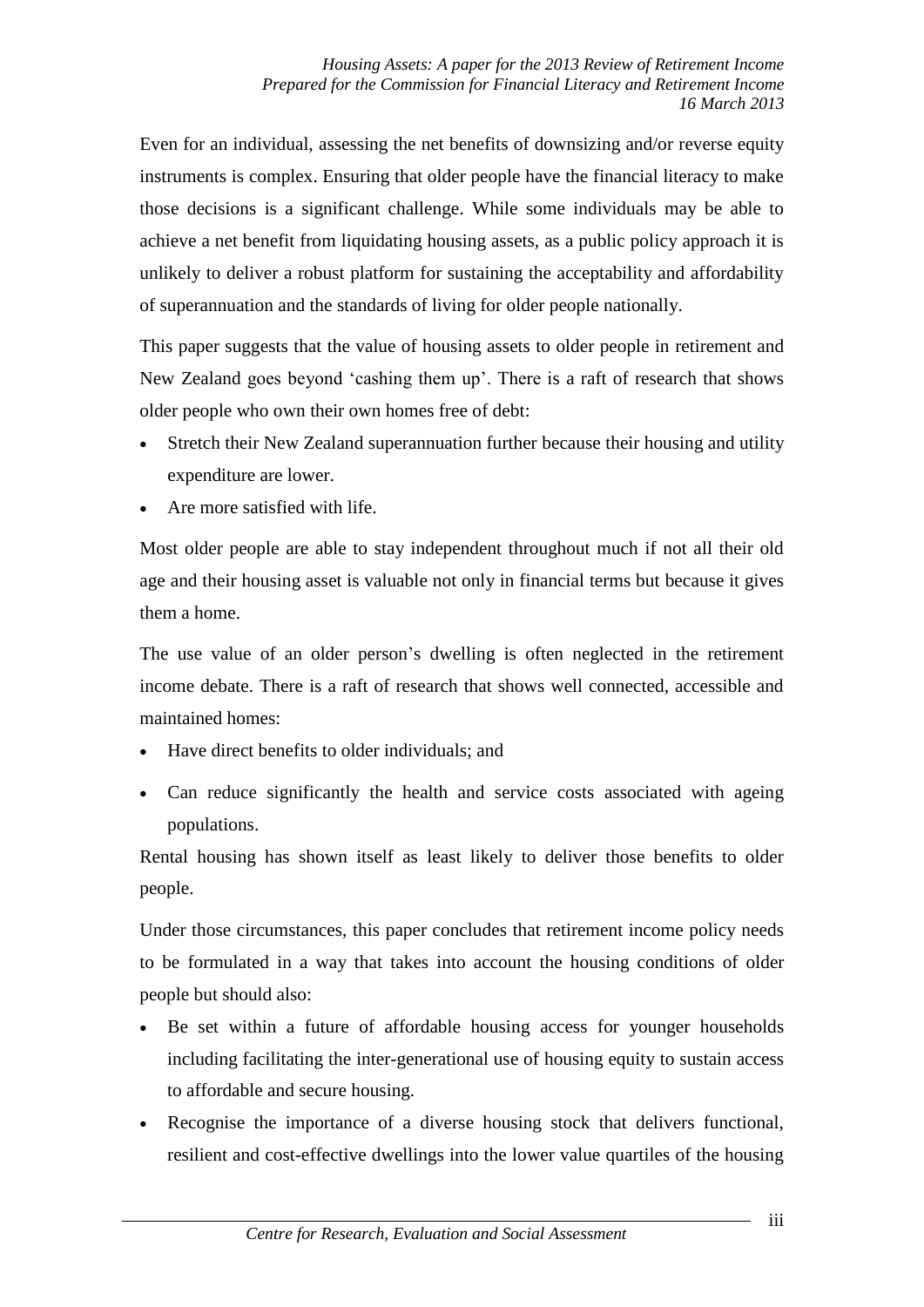infrastructure in places that are well serviced and connected to avoid the care costs associated with ageing. These will be critical for older people if they are to age in their communities and downsize. Downsizing will still be important in the future, not so much to release equity, but to ensure better fit between households and the dwellings and localities in which older people live.

Most importantly, it needs to recognise that housing assets present multiple opportunities to leverage acceptable living standards and manage the fiscal burdens of an ageing population when their use value rather than simply the promise of equity release is leveraged.

In short, this paper concludes that neither older people's housing nor retirement incomes can be effectively dealt with in isolation from each other. Nor can it be divorced from addressing younger households' increasing marginalisation from home ownership in New Zealand. It suggests that all age cohorts benefit from a functional and affordable housing stock and supply. There are benefits of home ownership because it allows housing assets to be accumulated that have amenity and use advantages over rental housing. Finally, that those housing assets are an important part of ensuring retirement incomes are adequate for acceptable living standards as well as managing the societal costs arising from future age-related health and service costs.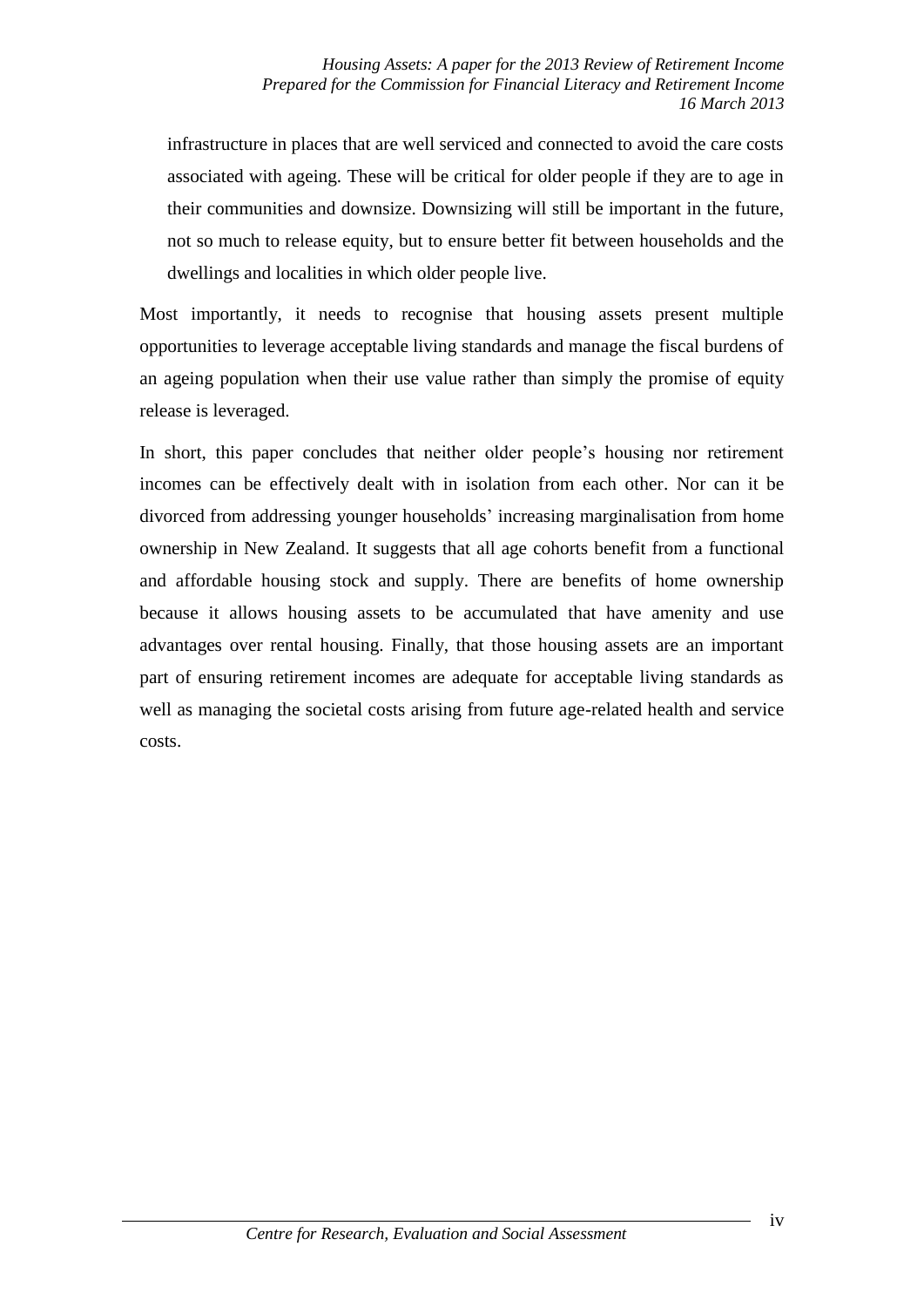*Housing Assets: A paper for the 2013 Review of Retirement Income Prepared for the Commission for Financial Literacy and Retirement Income 16 March 2013*

#### **Introduction**

New Zealand's older people of today typically are richer in assets and lower in income than younger people. At the core of this situation lies housing and New Zealand's high post-war rates of owner occupation. But also often associated with this pattern are some key, albeit sometimes implicit, assumptions around ageing, assets and retirement incomes. Three are perhaps most important. First, that asset accumulation is an inevitable result of ageing. Second, and as a consequence, the liquidation of older people's assets is a fruitful and practical pathway to maximising older people's incomes in retirement. Third, that the liquidation of assets by older people is a means by which the fiscal burden of maintaining the living standards of older people can be shifted from younger generations back to older people themselves.

Older people's high rates of home ownership, the reputed propensity of New Zealanders to invest in housing and property rather than other forms of saving, and, until recently, the apparently inexorable rise of house prices, have all fuelled the idea that older New Zealanders will be able to supplement their retirement incomes through liquidating at least some of their housing assets. Typically, this release of assets is presented as taking one of two forms: through the use of financial instruments such as reverse equity mortgages or shared equity; and, through the process of substituting a more expensive dwelling with a less expensive dwelling. The latter is popularly referred to as downsizing.

This paper considers the intersection between housing assets and retirement incomes. It highlights the contingent nature of housing asset accumulation and challenges the notion of asset accumulation as an inevitable part of the life cycle and ageing. It notes that significant populations in New Zealand have not accumulated housing assets. More importantly, under current policy, housing market and building industry settings, in the medium to long terms it is unlikely that the New Zealand households will be able to accumulate housing assets. Rather, New Zealand can expect an expanding intermediate housing market consisting of households ineligible for public housing provision, receiving limited or no Accommodation Supplements, but are locked into the private rental market and unable to enter owner occupation.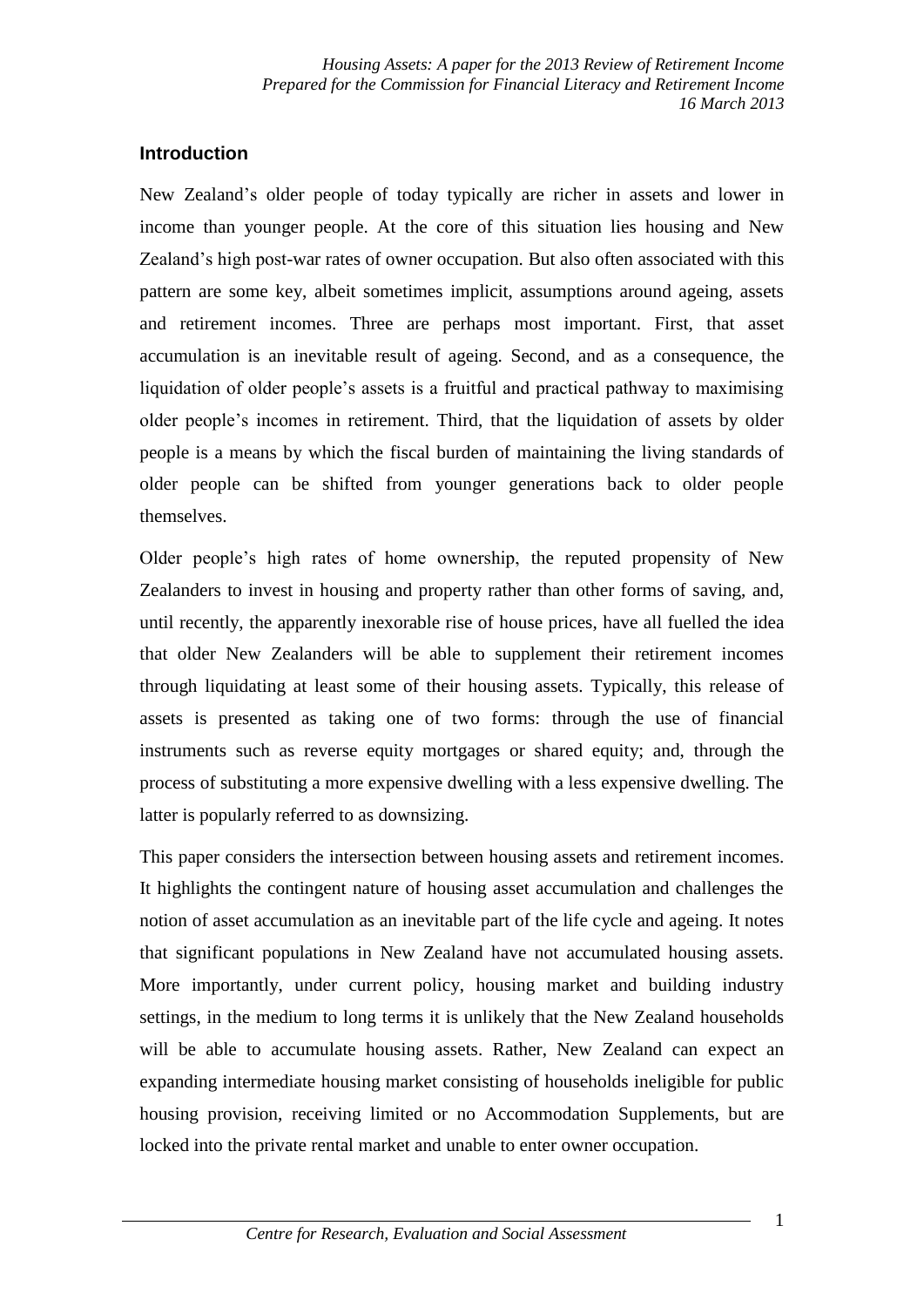This paper suggests those dynamics can have profound impacts for older people now and into the medium term by potentially reducing their opportunities to downsize. The growth of the intermediate housing market also calls into question in the long term, the extent to which today's younger people will have housing assets to act as a platform for their retirement in the future.

The paper suggests that it is critical that policy around retirement incomes recognises that the value of housing assets consists of two components:

- the use value of a dwelling, and, secondly,
- the value of the home as a financial investment.

In the context of older people and their lives in retirement, there has been considerable emphasis on the latter both here and overseas. This has driven a preoccupation with liquidating housing assets and, frequently, an under-appreciation of the use-value of housing assets. In addition this paper argues that while there has been considerable interest internationally in liquidating older people's housing assets, there are a number of challenges associated with the individualised 'harvesting' of housing assets which make the net benefit of doing so uncertain even for individuals. That uncertainty raise real questions around the way in which housing assets connect to good lives in retirement and ensuring that the costs of an ageing society can be managed.

Overall, this paper suggests neither older people's housing nor retirement incomes can be effectively dealt with in isolation from each other or indeed the inter-generational dynamics that have seen younger households increasingly marginalised from home ownership in New Zealand. It suggests that all age cohorts benefit from a functional and affordable housing stock and supply and this is an important pathway to ensuring retirement incomes are adequate for acceptable living standards as well as managing the societal costs arising from future age-related health and service costs.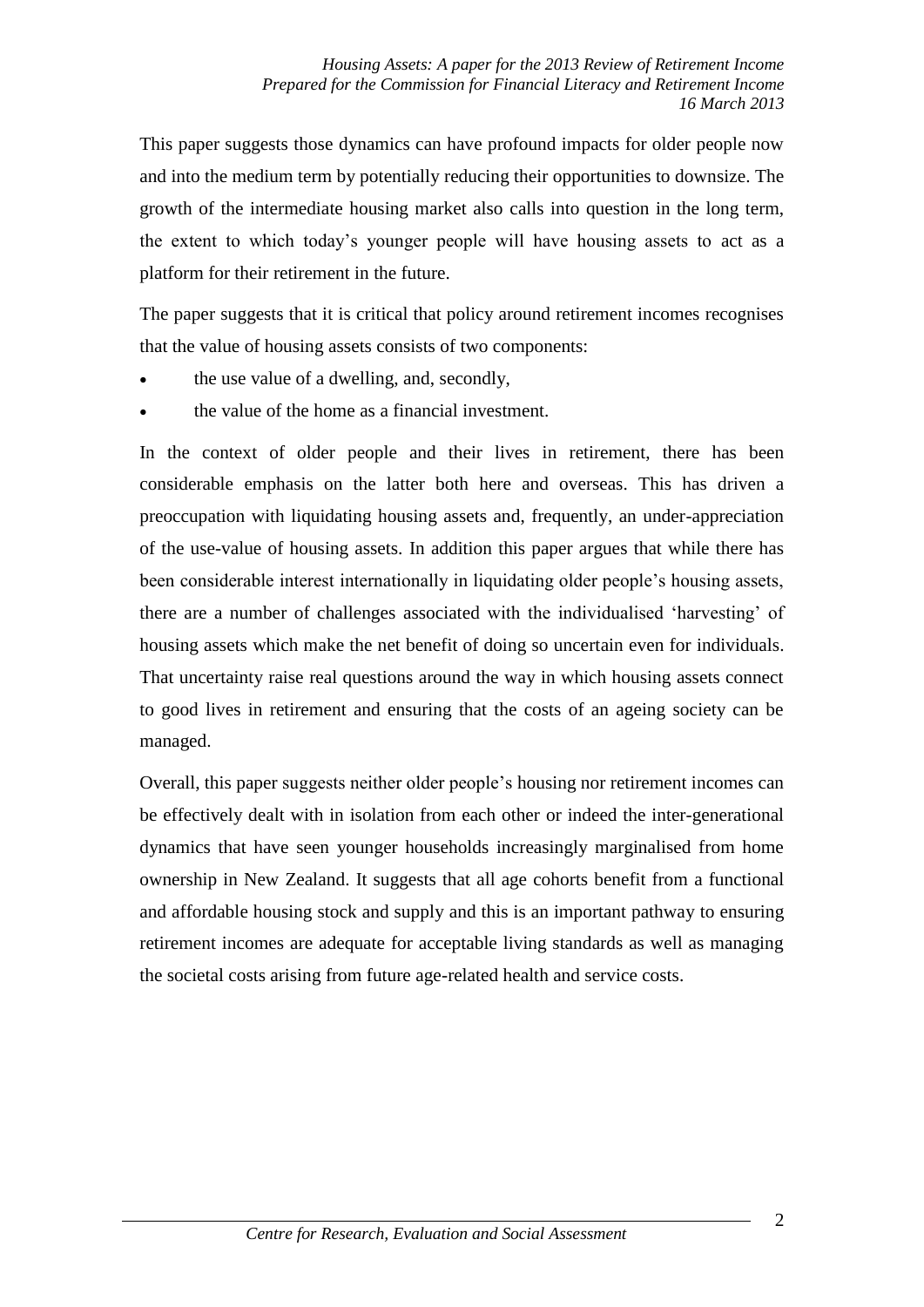## **Housing Assets, Ageing and the New Zealand Life Cycle**

New Zealand has been referred to as a home owning democracy.<sup>1</sup> It became so in the post-war period. The National government of the period promoted home ownership as a purposeful alternative to the provision of extensive state housing or extensive regulation and subsidisation of the private rental market. Forty years of Government initiatives and New Zealanders' aspirations for home ownership resulted in a significant swing in New Zealand's tenure patterns. In 1916 just over half (52.1 percent) of dwellings were owner occupied and 45.7 percent of households lived in rented dwellings, to one only three generations later when the vast majority of households lived in their own homes. By 1987, 72.7 percent of all households in New Zealand lived in owner occupied dwellings.<sup>2</sup>

The rate of home ownership subsequently fell to 66.9 percent of all dwellings<sup>3</sup> by 2006, but the older people of today still have high rates of home ownership. In 1996, 81 percent of older people aged 65-79 years were owner occupiers. In 2006, 81.2 percent of households with an older head of house were in owner occupier dwellings. It is forecast that this will slowly fall to 79.6 percent of older headed households by 2021.<sup>4</sup> That fall reflects the younger cohorts' increasing difficulty in entering home ownership, although older people themselves are staying in their homes longer.<sup>5</sup>

A pattern of owner occupation concentrated in older age groups is evident in Figure 1 which compares the proportion of individuals with partial or full ownership of the dwelling in which they live for 2001 and 2006. Lower proportions of ownership are particularly evident in age groups from 25 years to 50 years, but are also emerging in the 50-55 year age group. This partly reflects the ageing of Pacific peoples and Maori; both of those population groups have had lower rates of home ownership. But the fall is a national phenomenon. By 2006, only 50 percent of the entire adult population owned all or part of the dwelling in which they lived, down from 53 percent five years previously.

<sup>1</sup> Schrader, 2012:3

URL: http://www.TeAra.govt.nz/en/housing-and-government/page-3

<sup>&</sup>lt;sup>2</sup> Statistics New Zealand, New Zealand Census 1916-2006

<sup>&</sup>lt;sup>3</sup> Statistics New Zealand, New Zealand Census 1916-2006

<sup>4</sup> Nana *et al*., 2009

 $<sup>5</sup>$  Grant Thornton, 2010: 85-86</sup>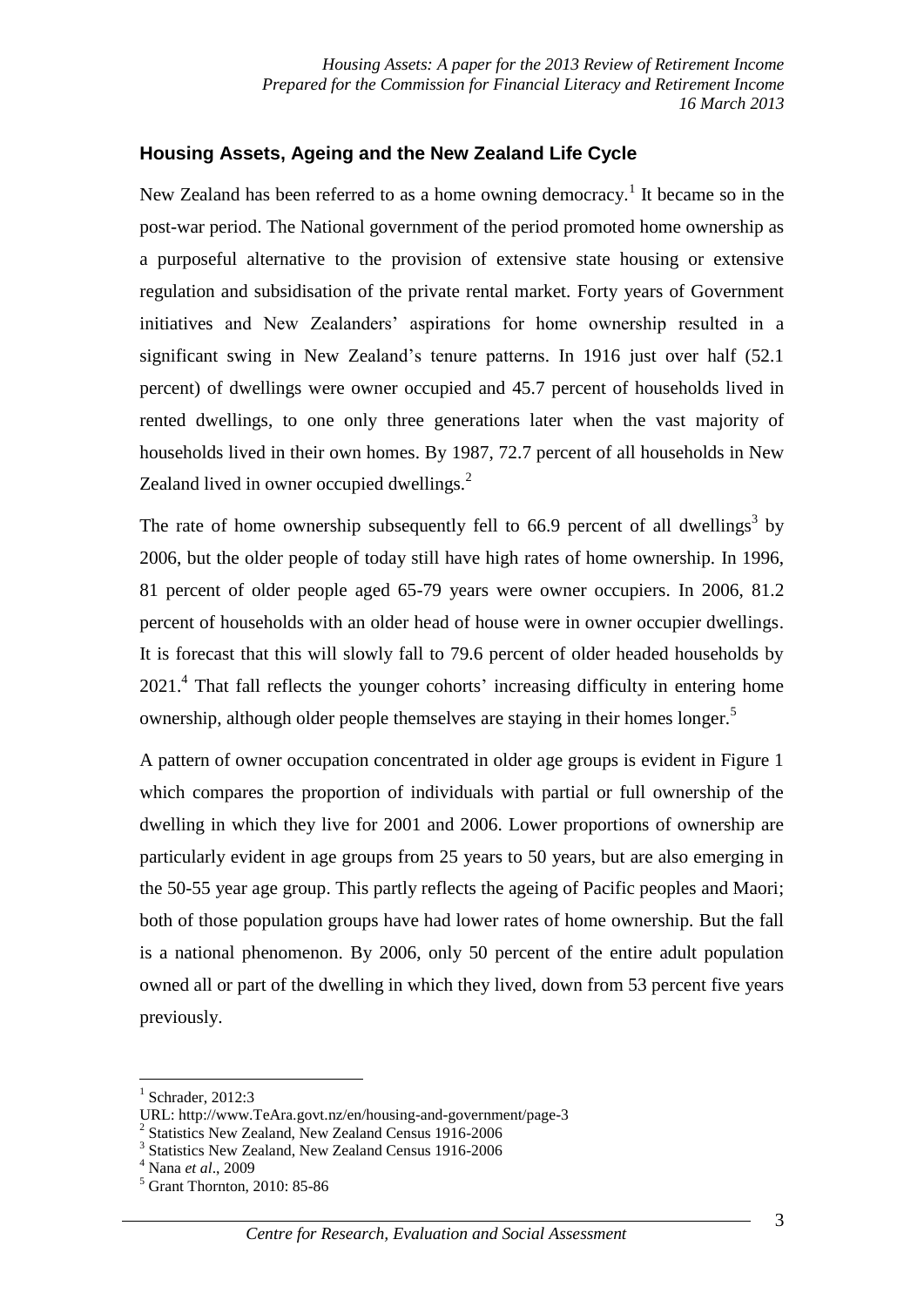

**Figure 1: Owner Occupation by Age in the 2001 and 2006 Censuses<sup>6</sup>**

In the latter part of the  $20<sup>th</sup>$  century, the age at which young households entered home ownership did show occasional fluctuations. Those reflected a combination of demographic and prevailing economic factors. Changes in the age of new household formation, economic uncertainty, house prices and high interest rates all at various times saw period in which there was some delay and deferral of entry into home ownership.

Despite those fluctuations, New Zealand households for the main part and certainly until the 1980s had a rather orderly housing career over the life-cycle. It was a career that involved a series of transitions from living in parental households to a period of rental housing, owner occupation and, for some, moving into a rest home or aged care facility. This is a model in which housing assets and wealth accumulation become almost an inevitable consequence of moving through the lifecycle and ageing (Figure 2).

 $6$  Hurnard, n.d: 1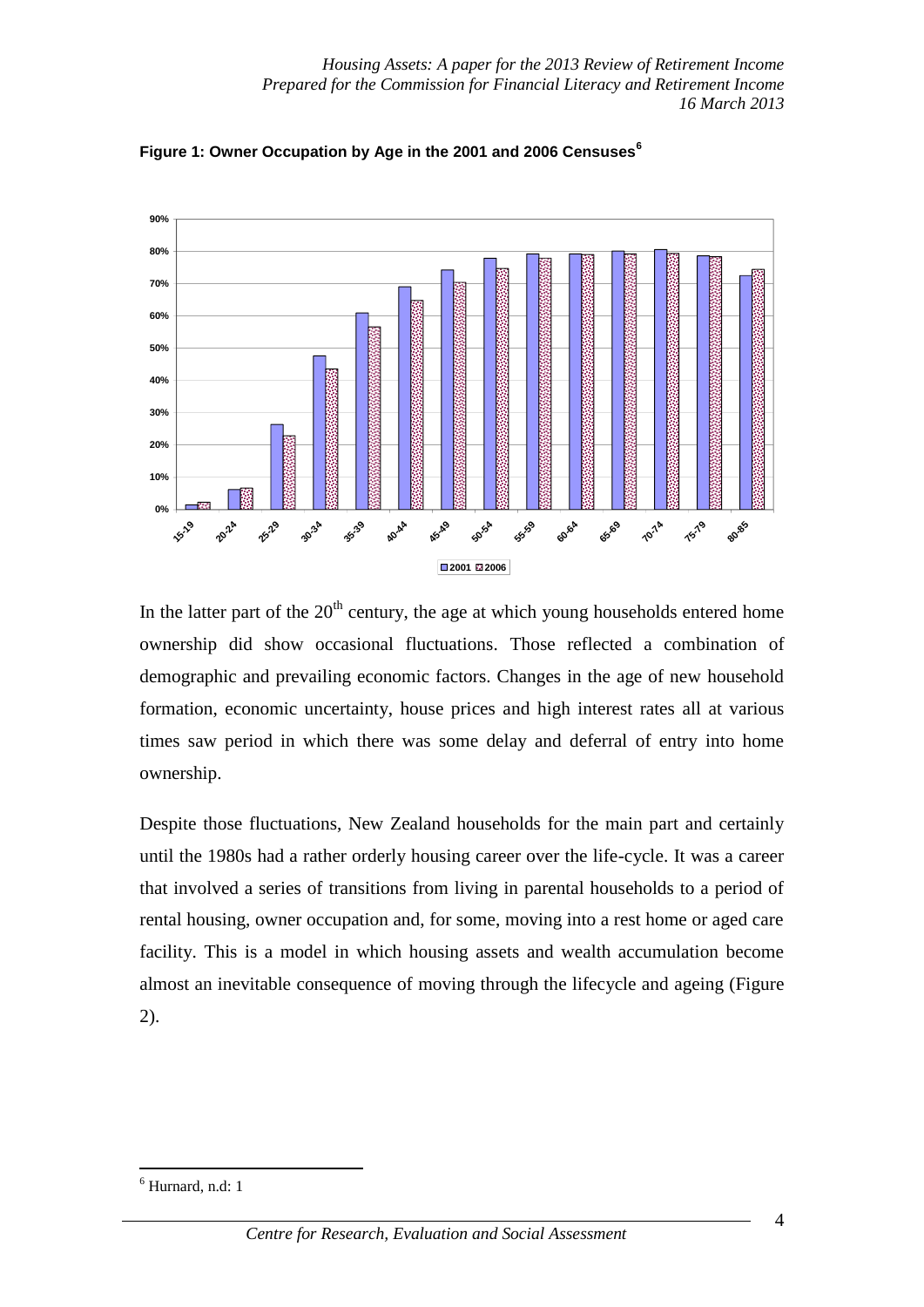



It is not a co-incidence that the two populations least likely to have experienced orderly housing careers show the lowest levels of wealth accumulation. Maori households have always had lower rates of owner occupation than Pakeha households, although for many years it was expected that the gap between Maori and Pakeha home ownership would be closed.<sup>8</sup> The 2006 Survey of Family Income and Expenditure (SoFIE) suggests that the Maori rate of homeownership is around 39.1 percent. Pacific households have, even compared to Maori households, very low rates of owner occupation at 28.8 percent.<sup>9</sup> This undoubtedly underpins Pacific peoples to experience "higher negative wealth, where liabilities exceed their assets."<sup>10</sup>

The question that arises in the context of retirement incomes policy is the extent to which the falling rate of home ownership in younger age cohorts, and Maori and Pacific populations, is simply an issue of delay or deferral or constitutes a structure shift. According to Morrison, the falling rate of home ownership in New Zealand is a material reduction in the probability of an individual ever owning their own

 $<sup>7</sup>$  Morrison, 2008:16</sup>

<sup>8</sup> Douglas, 1986; Waldegrave *et al*., 2006.

<sup>&</sup>lt;sup>9</sup> Grimes and Young, 2009.

<sup>&</sup>lt;sup>10</sup> Families Commission, 2012: 54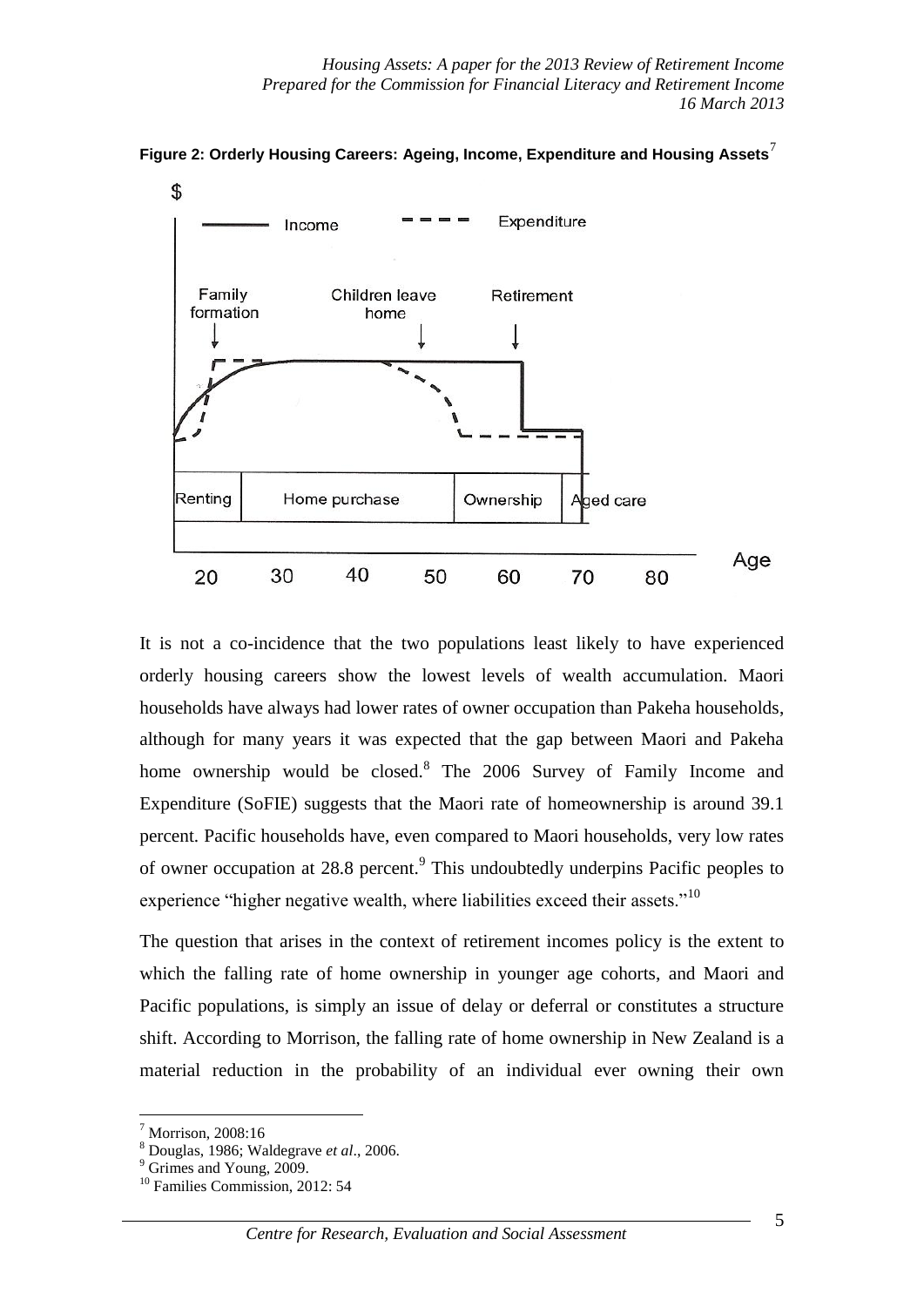dwelling.<sup>11</sup> That is, it is a structural shift and is associated with diverse pathways into the housing market both rental and ownership markets. For those that are able to access owner occupation, this tends to be later and is likely to be associated with lower levels of housing wealth accumulation.

The de-coupling of the life-cycle and housing accumulation is evident overseas as well as in New Zealand.<sup>12</sup> In New Zealand, this situation is a direct outcome of three developments in the 1990s. Those are:

- New Zealand's over-heated housing prices from the mid-1990s;
- Liberalisation of prudential protections and easing access to credit. This, of course, had a considerable impact on house prices in New Zealand and arguably underpinned a shift in the balance between use-value and investment for some owner occupiers; and,
- The progressive erosion of home ownership assistance and tied housing assistance generally.

The problems of over-heated house prices and limited home ownership assistance have been well documented. The affordability problem is neatly portrayed in Figure 3. Those problems have generated an expanding intermediate housing market of households that have only limited or no access to housing assistance and are locked into the private rental market. $^{13}$ 

Restraints on entry into home ownership for younger cohorts mean that New Zealand has a future in which the numbers of older people in rental housing will rise. BERL and NZIRA have forecast that the demand for rental housing by households headed by an older person will increase between 2.5 and 3.1 times from 2006 to 2051. In 2006, around 54,220 households headed by an older person were in rental dwellings. By 2051, that number can be expected to be at least 136,000 households or as many as 168,840 older households.

 $11$  Morrison, 2008

<u>.</u>

 $12$  Clapham, 2002

<sup>13</sup> DTZ, 2008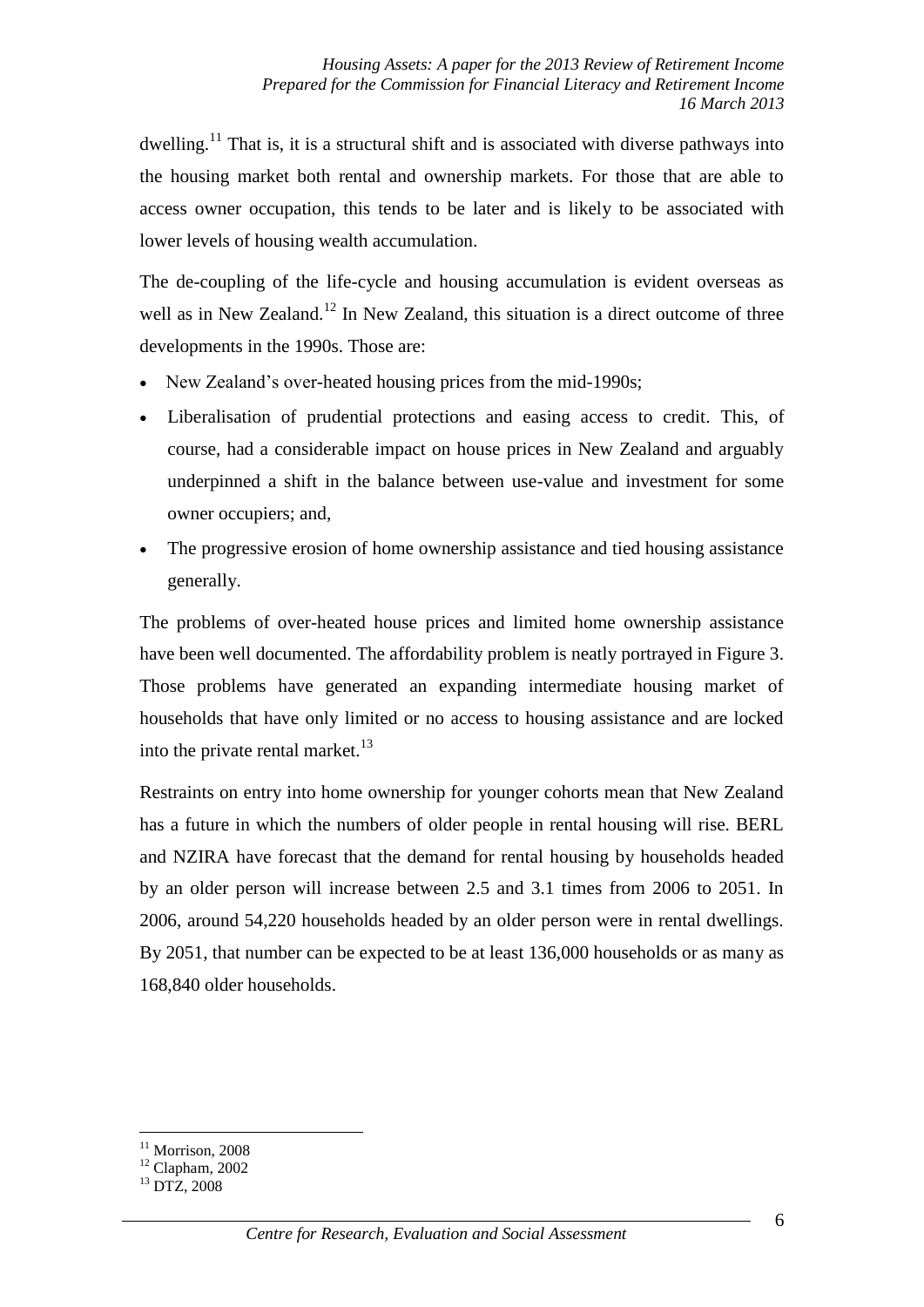

**Figure 3: House Prices, Household Income and Borrowing Capacity<sup>14</sup>**

Of those, it is projected that around 40,450 will require Housing New Zealand Corporation rental stock and over 23,000 older households would require local authority housing stock.<sup>15</sup> Notably, this forecast demand for local authority stock exceeds the actual supply of local authority housing by somewhere in the region of 9,000 stock units. The disinvestment by local authorities of their housing stock was in part a response to central government desire in the 1990s that local authorities focus on what was described as 'core' business.

The demand for central government rental stock by older households in 2051 constitutes some 58 percent of Housing New Zealand Corporation's reported, albeit approximate, current stock numbers.<sup>16</sup> The latter sits uneasily where older people are forecast as constituting only about 25 percent of the population in  $2051$ ,<sup>17</sup> and the

<sup>&</sup>lt;sup>14</sup> Briggs and Ng, 2009 cited NZ Productivity Commission, 2012: 32

<sup>15</sup> Nana *et al*., 2009; Saville-Smith *et al*., 2009: 33-36

<sup>&</sup>lt;sup>16</sup> Housing New Zealand Corporation, 2012: 19; 33-34

<sup>&</sup>lt;sup>17</sup> Statistics New Zealand, 2004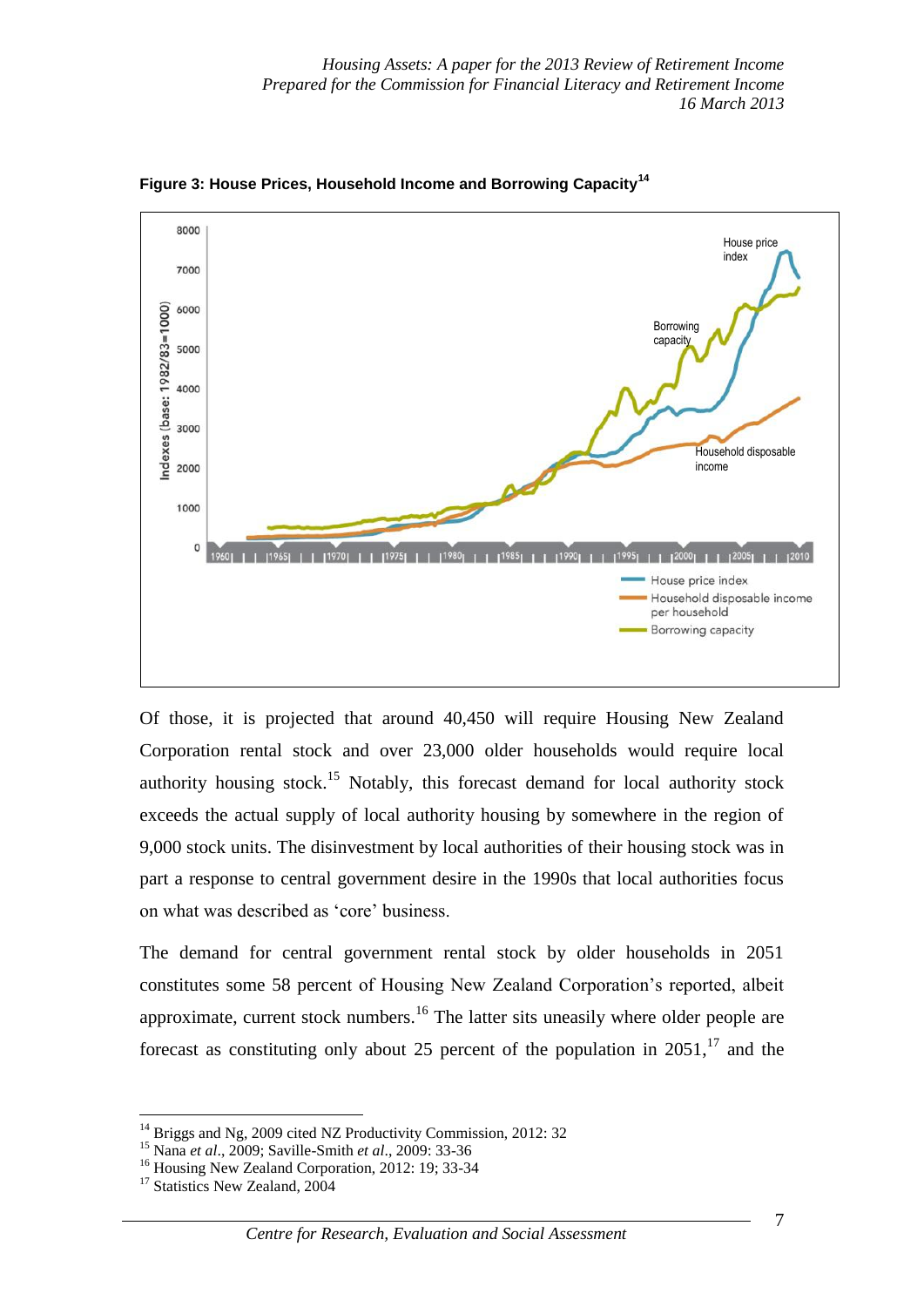demand for public rental housing among younger households is also likely to increase due to the falling rate of owner occupation.

Home ownership is strongly associated with wealth. Indeed, housing assets are the most widely distributed form of wealth in the New Zealand population. It is hardly surprising that a recent analysis of SoFIE data found that between 2004 and 2006, the largest increases in net wealth were among 65-74 year old and 55-64 year old age groups respectively. In contrast, 15-24 year olds experienced a decline in net worth.<sup>18</sup>

Nor is it surprising that home owners, while having higher net worth than nonowners, showed a relatively limited increase in net worth. On average, non-owners saw a 20.3 percent increase in net worth relative to owners' average of 12.7 percent between 2004 and 2006. This reflects the difficulties of younger owners entering the housing market during a period of significant house price increases. Because house prices have risen so dramatically, younger householders who have been able to enter into owner occupation between 2004 and 2006 have had to take on large mortgages. These high debt to asset ratios have restrained the increase in net worth over the entire population of owner occupiers.<sup>19</sup>

#### **Older People, Well-being and Housing Assets**

New Zealand has a single tier superannuation system unencumbered by income testing. Older people's households are generally low income households in New Zealand. Some 40 percent of older New Zealanders are entirely reliant on superannuation and a limited range of supplementary government benefits. Sixty percent of older New Zealanders received between 80 percent to all of their income from New Zealand superannuation and government supplements.<sup>20</sup>

Older people compared to others with similarly income levels have emerged in successive research as having relatively high levels of income satisfaction and an ability to sustain their material well-being beyond retirement. The hardship rate for older New Zealanders measured by way of the Ministry of Social Development's Economic Living Standards Index (ELSI) is lower than for any other population age

<u>.</u>

<sup>&</sup>lt;sup>18</sup> Le. Gibson and Stillman, 2010: 6

<sup>&</sup>lt;sup>19</sup> Le, Gibson and Stillman, 2010: 6

 $20$  Perry, 2010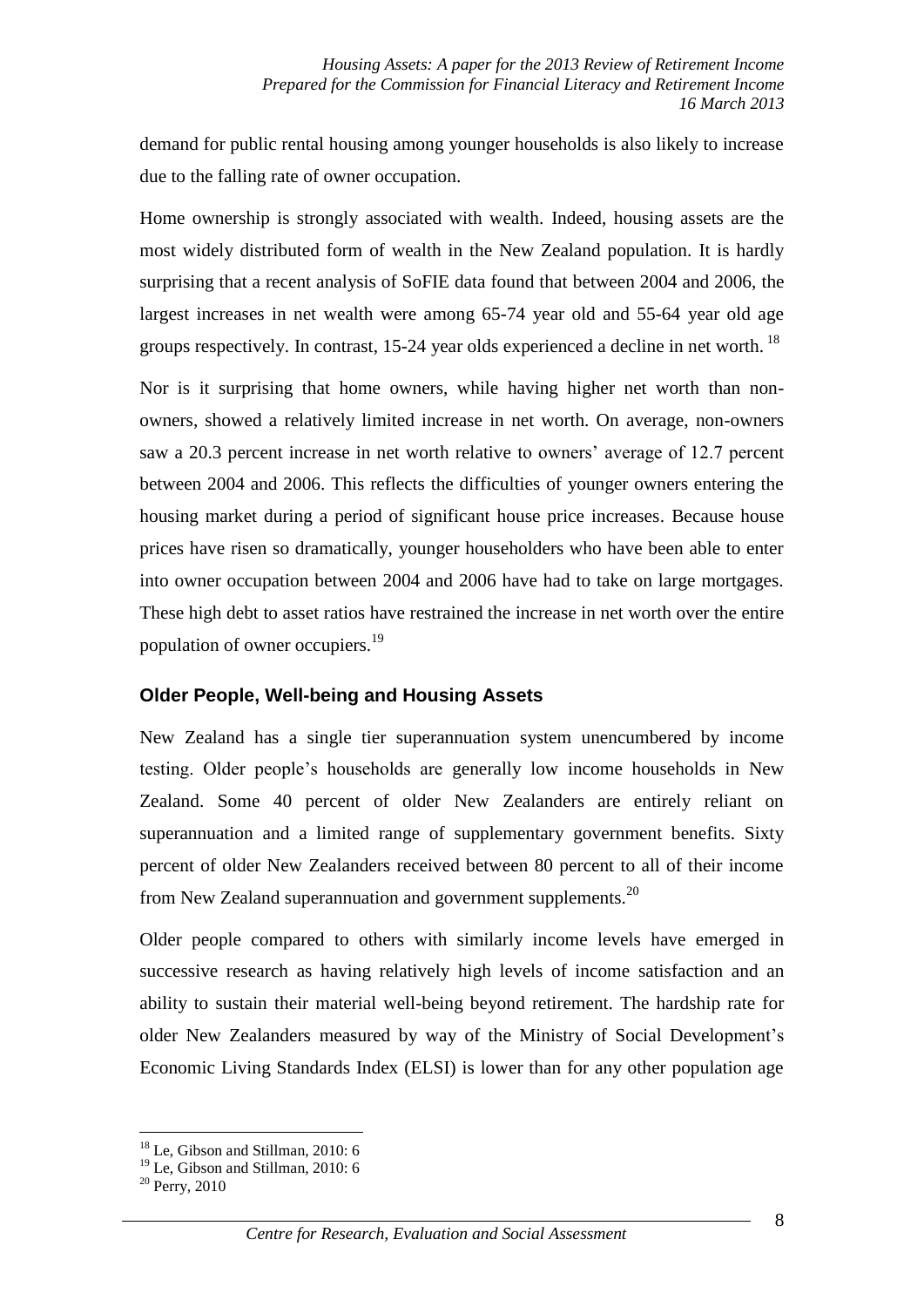group. <sup>21</sup> Likewise, the *2000 Survey of Living Standards of New Zealanders Aged 65 and Over* (SoFIE)<sup>22</sup> and further analysis since<sup>23</sup> have reinforced the importance of New Zealand Superannuation as older people's source of income. Most importantly, it has revealed that while younger households on low incomes struggled to maintain an adequate standard of living, older people were more able to manage on similarly low incomes. The older people who struggled on these low incomes were older people still paying mortgages and older people paying rent.<sup>24</sup>

There are those that have challenged the adequacy of New Zealand Superannuation rates. For instance, O'Sullivan and Ashton have recently argued that there is a shortfall in New Zealand Superannuation of somewhere between \$104 and \$142 weekly if older people are to purchase the basket of goods associated with what they define as a 'healthy retirement'. <sup>25</sup> Nevertheless, a 2007 survey of 1,680 older people in the Enhancing Well-being in an Ageing Society (EWAS) research programme found almost 88 percent of older people aged 65-84 years expressed high subjective satisfaction with their lives. $26$ 

Where analysts do agree is in the importance of mortgage-free home ownership to older people's living standards. O'Sullivan and Ashton suggest that homeowners are at the low end of the weekly shortfall in New Zealand Superannuation needed to have a 'healthy' retirement.<sup>27</sup> Similarly, SoFIE data shows that material well-being is significantly associated with being a mortgage-free owner occupier.<sup>28</sup> EWAS also found a significant relationship between being a home owner, especially a mortgage free home owner, and life satisfaction.<sup>29</sup>

According to EWAS, 69.3 percent of older people as a population were mortgage-free home owners.<sup>30</sup> The prevalence of mortgage-free owner occupation is important. This is, in part, because it appears to present an opportunity for older people to liquidate

<u>.</u>

 $21$  Perry, 2010: 2

<sup>22</sup> Fergusson, *et al*., 2001

<sup>23</sup> Hurnard *et al*., 2005

 $24$  Source of income may, of course, act as a proxy for other factors affecting well-being including health factors or connectivity factors. Both are important in determining whether older individuals are, for instance, engaged in paid work.

<sup>25</sup> O'Sullivan and Ashton, 2012

<sup>26</sup> Koopman-Boyden and Waldegrave, 2009: 207

 $27$  O'Sullivan and Ashton, 2012

<sup>28</sup> Hurnard *et al*., 2005

<sup>&</sup>lt;sup>29</sup> Koopman-Boyden and Waldegrave, 2009: 207

<sup>&</sup>lt;sup>30</sup> Koopman-Boyden and Waldegrave, 2009: 103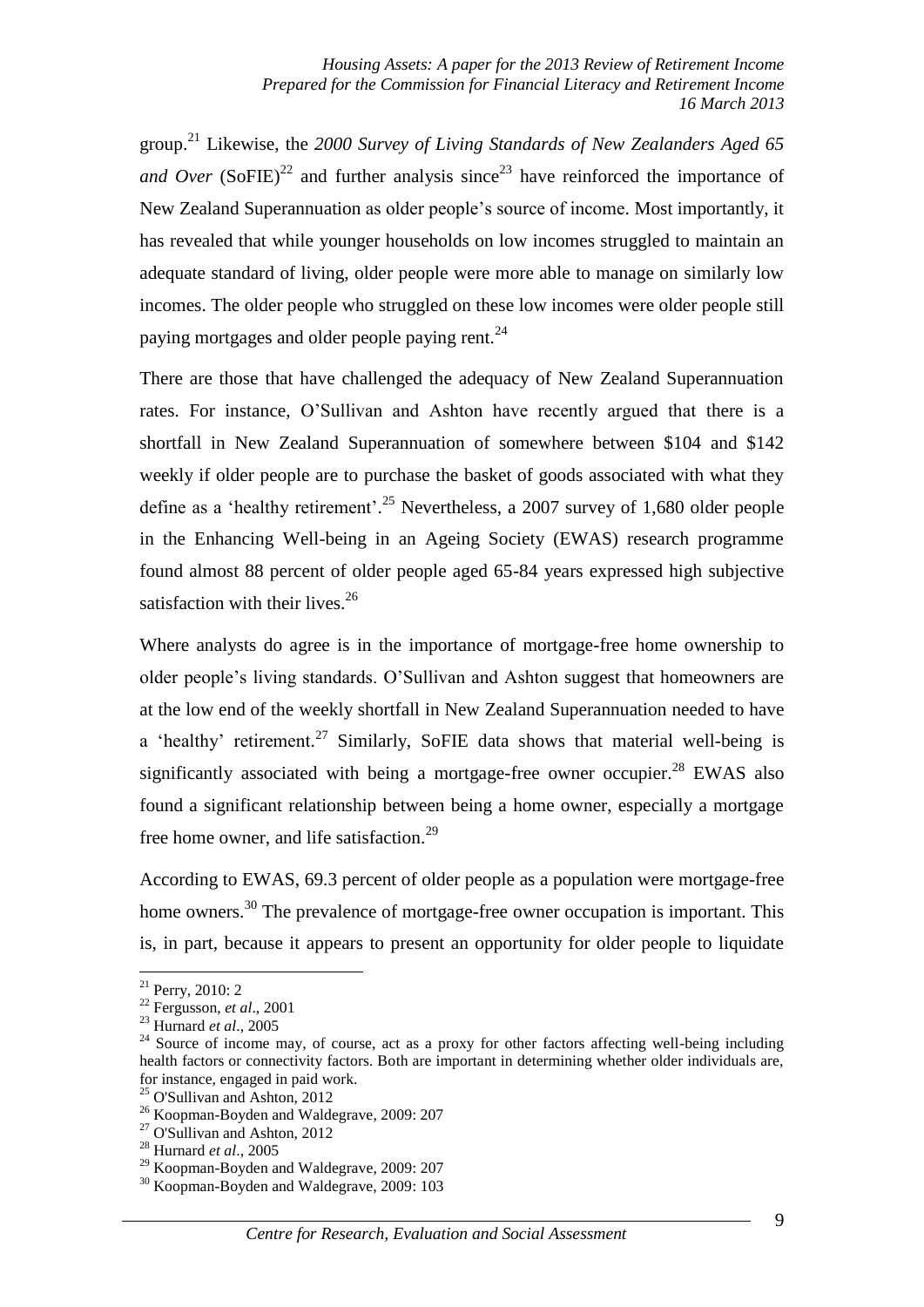some of their housing assets to supplement their income. Whether this is actually the case or somewhat illusionary will be discussed later.

In the context of older people's material well-being and their high expressed levels of satisfaction with their incomes, mortgage free home ownership provides, simultaneously, two other significant benefits. First, owner occupied dwellings typically provide better amenity than dwellings in most other tenures. They tend to be more attractive, more comfortable, provide better tenure security, be better connected and be in better condition than rental dwellings. The persistent problems of tenure security and dwelling condition in New Zealand in the rental stock have been well  $\alpha$  documented.<sup>31</sup> The amenity advantages of mortgage-free owner occupation are indicated in Table 3. This shows that just over a third of mortgage-free householders reporting a major problem with their home or neighbourhood compared to over half of mortgaged homeowners and two thirds of tenants.<sup>32</sup>

| <b>Problem</b>                              | Rented | Owned with<br>mortgage | Owned without<br>mortgage | Total |
|---------------------------------------------|--------|------------------------|---------------------------|-------|
| Overall                                     | 66%    | 51%                    | 37%                       | 51%   |
| Too small                                   | 18%    | 12%                    | 6%                        | 12%   |
| Poor condition                              | 12%    | 5%                     | 3%                        | 7%    |
| Damp and/or cold                            | 34%    | 16%                    | 11%                       | 20%   |
| Too expensive                               | 14%    | 6%                     | 1%                        | 7%    |
| Too far from work and/or other<br>amenities | 12%    | 10%                    | 6%                        | 9%    |
| Street/neighbourhood is unsafe              | 8%     | 4%                     | 2%                        | 4%    |

**Table 1: Proportion of Individuals with a Major Problem with House or Neighbourhood**

Second, mortgage-free owner occupation is associated with lower housing and utilities expenditure. The 2010 Household Economic Survey (HES) shows that mortgage-free owner occupiers' average weekly expenditure was only 63 percent of the expenditure of mortgaged owner occupiers. This reflects lower housing expenditure among mortgage free owner occupiers. Mortgage-free owner occupiers

<sup>&</sup>lt;sup>31</sup> For a summary see NZ Productivity Commission, 2012: 196ff and for commentary on rental/ownership choices and problems of tenure security in the Auckland region see Saville-Smith *et al*., 2010.

<sup>&</sup>lt;sup>32</sup> NZ Productivity Commission, 2012:46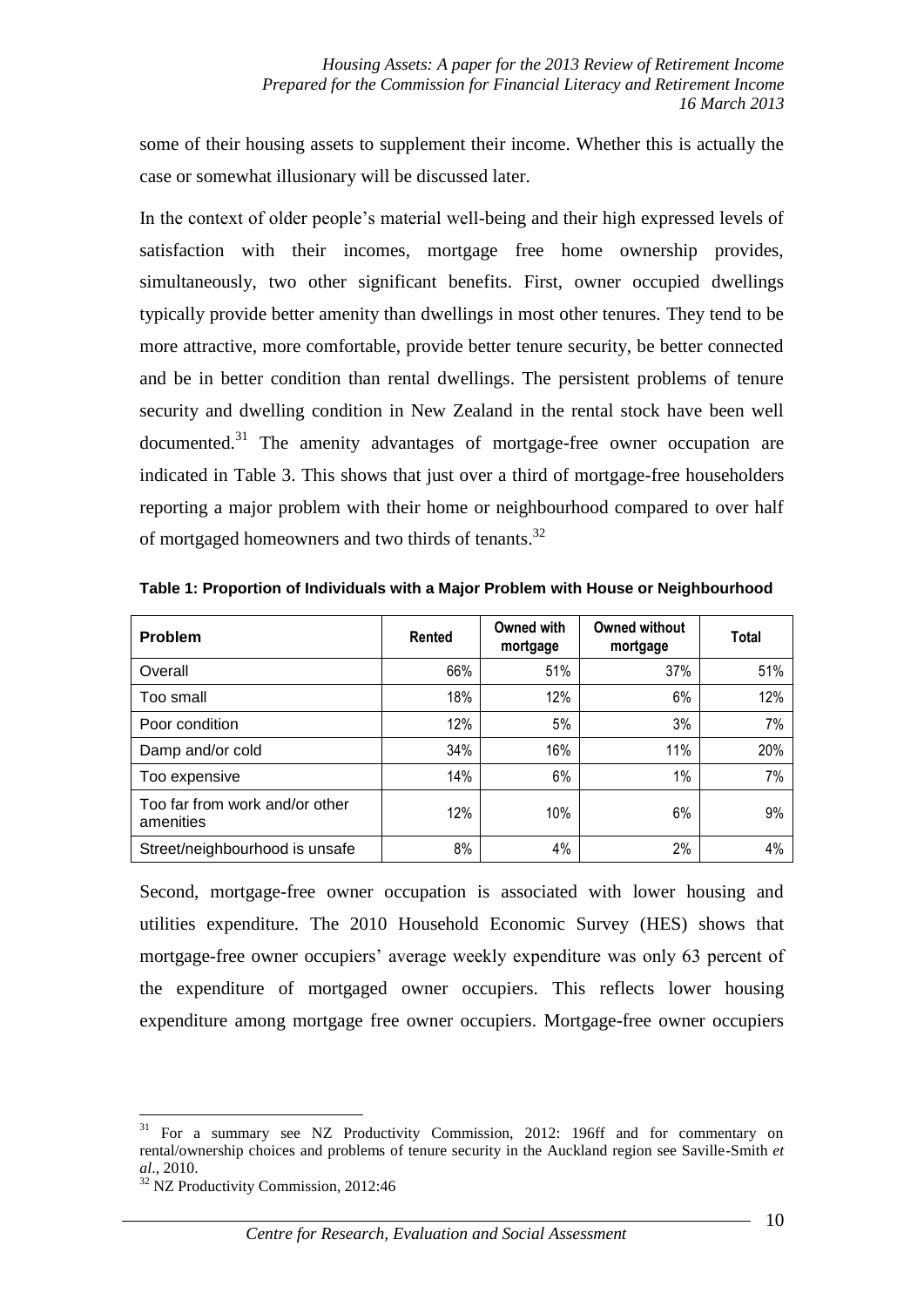have on average weekly housing and utilities expenditure which is less than half of mortgaged owner occupiers. <sup>33</sup>

Notably, the average weekly housing and utilities expenditure of mortgaged and tenanted households were similar. Tenants on average expended \$305.80 and mortgaged owner occupiers expended \$294.40 on average weekly on housing and utilities. Mortgage-free owner occupiers' housing and utilities expenditure was on average only \$146.70 weekly. That is, around 48 percent of tenants' average weekly expenditure and just under half of the average weekly expenditure of tenants and mortgaged owner occupiers respectively.<sup>34</sup>

The housing expenditure patterns of those whose principal source of income is New Zealand Superannuation is also revealing as Table 2 shows. The average weekly expenditure of those receiving New Zealand Superannuation on housing and housing utilities was \$111.70 in 2010. This expenditure is not only substantially lower than wage and salary earners and the self-employed, but is also substantially lower than the housing and utilities expenditure of households whose principal income is from other government benefits. Beneficiaries other than superannuitants on average expended \$217.70 weekly on housing and utilities.

| <b>Expenditure Category</b>     | Wages &<br>salaries | Self-<br>employment | <b>NZ Super</b><br>& war<br>pensions | <b>Other</b><br>Govt<br><b>Benefits</b> | Invest-<br>ments | Other   |
|---------------------------------|---------------------|---------------------|--------------------------------------|-----------------------------------------|------------------|---------|
| Total net expenditure           | 1186.3              | 1269.1              | 470.6                                | 540.9                                   | 995.2            | 1180.3  |
| Food                            | 202.8               | 234.9               | 100.1                                | 109.5                                   | 163              | 200.3   |
| Alcohol, tobacco, illicit drugs | 35.3                | 38.8                | 12.7                                 | 16                                      | 17.6             | 28.9    |
| Clothing and footwear           | 37.2                | 43.6                | 13                                   | 9.9                                     | 19.4             | 40.3    |
| Housing & utilities             | 292.7               | 268.2               | 111.7                                | 217.7                                   | 211.9            | 250.7   |
| Household contents & services   | 51.4                | 58.6                | 25.5                                 | 13.9                                    | 67.1             | 63.3    |
| Health                          | 24.6                | 36.4                | 22.4                                 | 9.3                                     | 40.8             | 39.4    |
| Transport                       | 157.7               | 168.3               | 53.5                                 | 55.7                                    | 132              | 152.3   |
| Communication                   | 40.3                | 45.1                | 21.3                                 | 21.3                                    | 37.9             | 39      |
| Recreation and culture          | 112.2               | 132.5               | 59.2                                 | 30.8                                    | 138.5            | 144.9   |
| Education                       | 18.8                | 15.5                | 0.3                                  | 7.7                                     | 21.6             | 77.2    |
| <b>Miscellaneous</b>            | 108.6               | 121.2               | 51.1                                 | 33.4                                    | 108              | 94.1    |
| Other expenditure               | 128.6               | 140.1               | 10.2                                 | 21.1                                    | 59.2             | 84.1    |
| Sales, trade-ins, refunds       | $-23.9$             | $-33.9$             | $-10.5$                              | $-5.4$                                  | $-21.7$          | $-34.2$ |

**Table 2: 2010 Average Weekly Household Expenditure by Source of Income (HES)**

<sup>&</sup>lt;sup>33</sup> Statistics New Zealand, 2010 Household Economic Survey.

<sup>&</sup>lt;sup>34</sup> Statistics New Zealand, 2010 Household Economic Survey.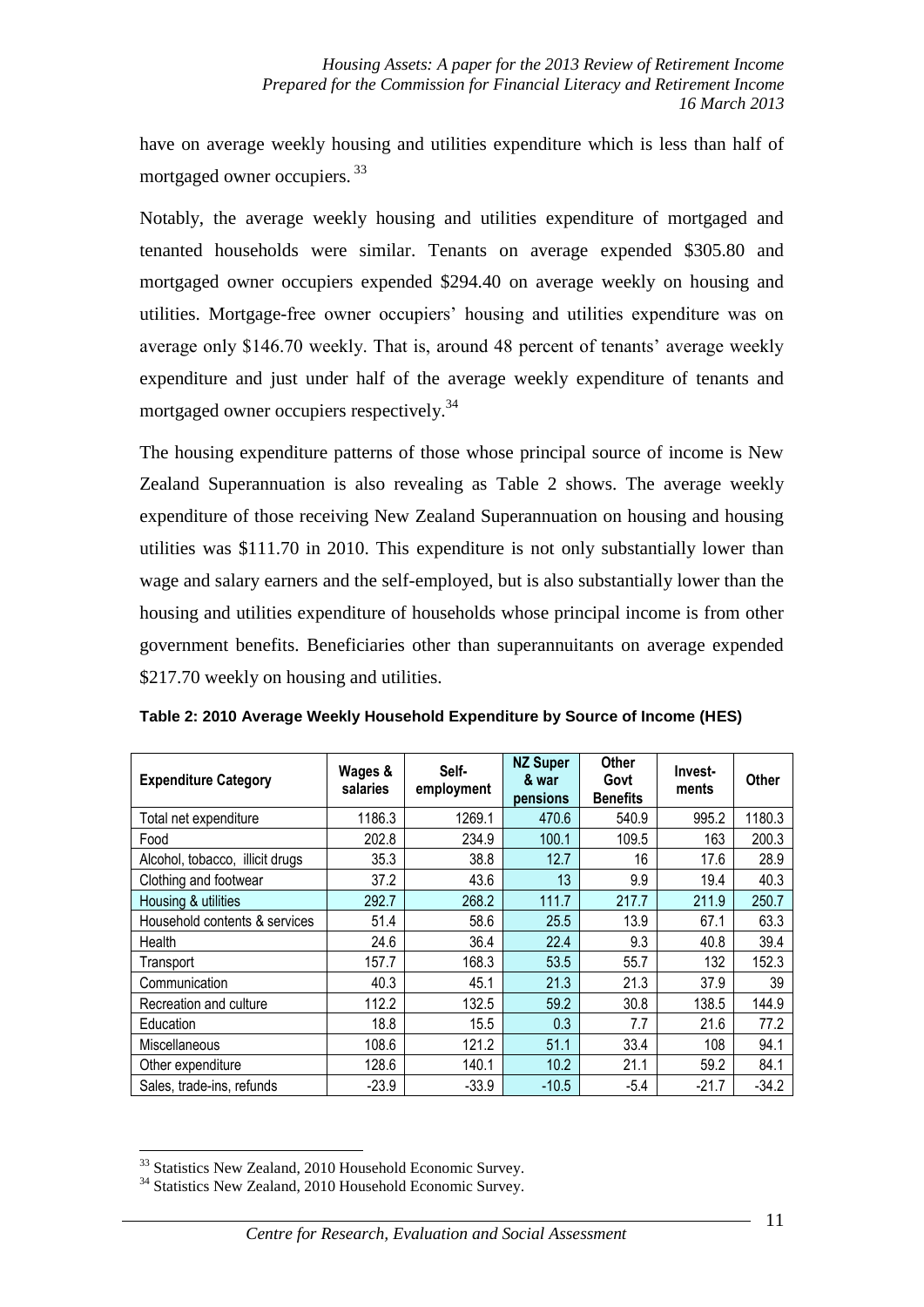Essentially, then, mortgage-free home ownership is associated with lower housing and utility expenditure. This can not be explained by factors such as mortgage free older people under-consuming on heating or dwelling maintenance. The reality is that New Zealand households in general persistently tend to under-heat<sup>35</sup> and under-maintain their dwellings. Under-maintenance and poor repair is also a characteristic of the rental stock.<sup>36</sup> As such, those tendencies should be treated as a constant across tenure and household age rather than simply a characteristic of older owner occupiers. Indeed, the 2008 national survey of older people's repairs and maintenance practices found that the median expenditure on repairs and maintenance was \$1,100. This is not to suggest that there are not significant issues with the performance of New Zealand's housing stock, there are. However, there is a raft of research both here and overseas that shows that the most pervasive barriers to home maintenance and repairs are around issues of trust, quality and supply rather than affordability per se.<sup>37</sup>

### **Older People's Housing Assets In the Future**

Owning one's own home, especially mortgage-free, makes New Zealand superannuation go further and, generally, provides older people with better amenity value that in other tenures. In addition, there is a longstanding and widespread view that the wealth older New Zealanders have in their homes can be liquidated to supplement their incomes so they can maintain an acceptable standard of living, or to off-set the fiscal burden of an ageing population. <sup>38</sup> It is a view largely taken for granted in public policy. In 2002, the Ministry of Health, following a previous report by Statistics New Zealand, commented that "equity in a home provides older people with the flexibility to consider cost effective accommodation options as they grow older, and the need for care and access to services become more important considerations."<sup>39</sup>

Of course it is at the health/welfare interface that individuals' housing assets have already been used to off-set the publicly funded costs of rest home care. Asset testing and asset thresholds have been controversial and subject to successive changes of

<sup>35</sup> Isaacs *et al*., 2006

<sup>36</sup> Buckett *et al*., 2011

<sup>37</sup> See www.goodhomes.co.nz for research reporting from the public funded programme *Good Homes Good Lives* which focuses on older people and repairs and maintenance.

<sup>&</sup>lt;sup>38</sup> See Davey 1995 and 1996; Langley Twigg, 2012

<sup>39</sup> Ministry of Health, 2002: 28; Khawaja, 2000.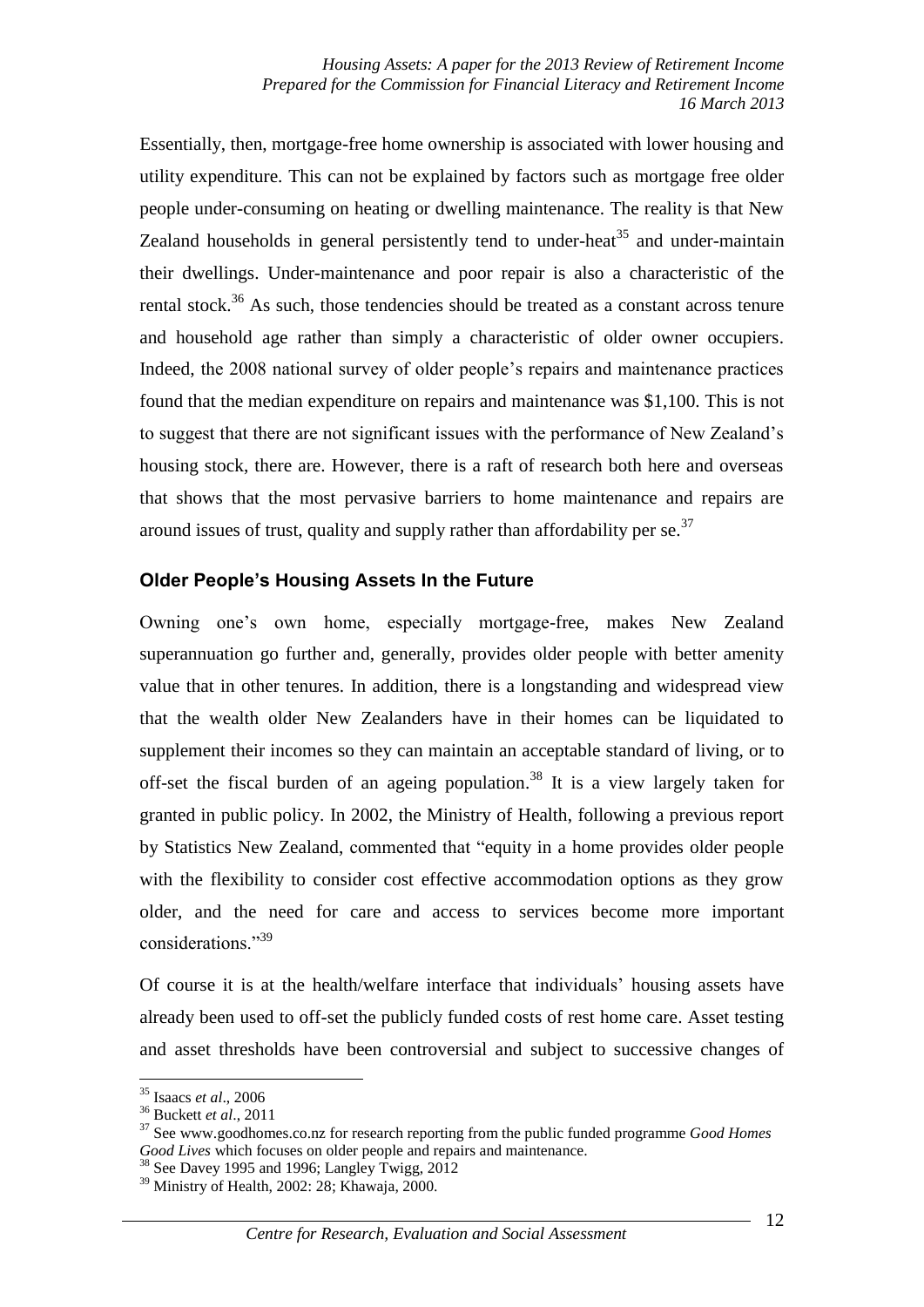policy in New Zealand.<sup>40</sup> While subsidised rest home care had long been income tested it was not until the 1990s that asset testing was added to the eligibility and entitlement regime. It was a direct attempt to harvest the housing accumulation of otherwise low income older people in New Zealand. The introduction of asset testing was hugely unpopular and by the late 1990s there were political commitments to increase asset thresholds. The fiscal impact was such, however, that it was not until 2005 that exemption thresholds were increased significantly.<sup>41</sup>

Since July 2012, the asset threshold for individuals and couples where both are in rest home care has been set at \$213, 297. Where only one partner is in long term care and the other partner remains in their dwelling as an owner occupier, there is a choice of either the \$213,297 asset threshold or an asset threshold of \$116,806 where key assets are exempted – the family home, a car and a pre-paid funeral to the value of \$10,000.<sup>42</sup> Although the 2005 review of asset thresholds envisaged stepped increases in the asset threshold of \$10,000 annually, policy introduced in July 2012 has determined that the asset threshold will in future be adjusted according to the Consumer Price Index (CPI).<sup>43</sup>

When over the asset threshold, individuals in rest home care pay a capped fee until the threshold is met. Thereafter care is subsidised and older people continue to make copayments which, apart from a small allowance, generally absorbs the entirety of New Zealand Superannuation and other income including: New Zealand or overseas government pension or benefits, half of any private superannuation payments or insurance annuities; income from relatives, trusts, interest, investments, businesses or employment. 44

<sup>40</sup> Ashton and St John, 2005; Dale and St John, 2011

<sup>&</sup>lt;sup>41</sup> Ashton and St John, 2005

<sup>42</sup> http://www.health.govt.nz/our-work/life-stages/health-older-people/long-term-residentialcare/residential-care-subsidy/changes-residential-care-subsidy-asset-threshold

<sup>43</sup> http://www.health.govt.nz/our-work/life-stages/health-older-people/long-term-residentialcare/residential-care-subsidy/changes-residential-care-subsidy-asset-threshold.

<sup>44</sup> http://www.workandincome.govt.nz/individuals/forms-and-brochures/residential-caresubsidy.html#Payments11.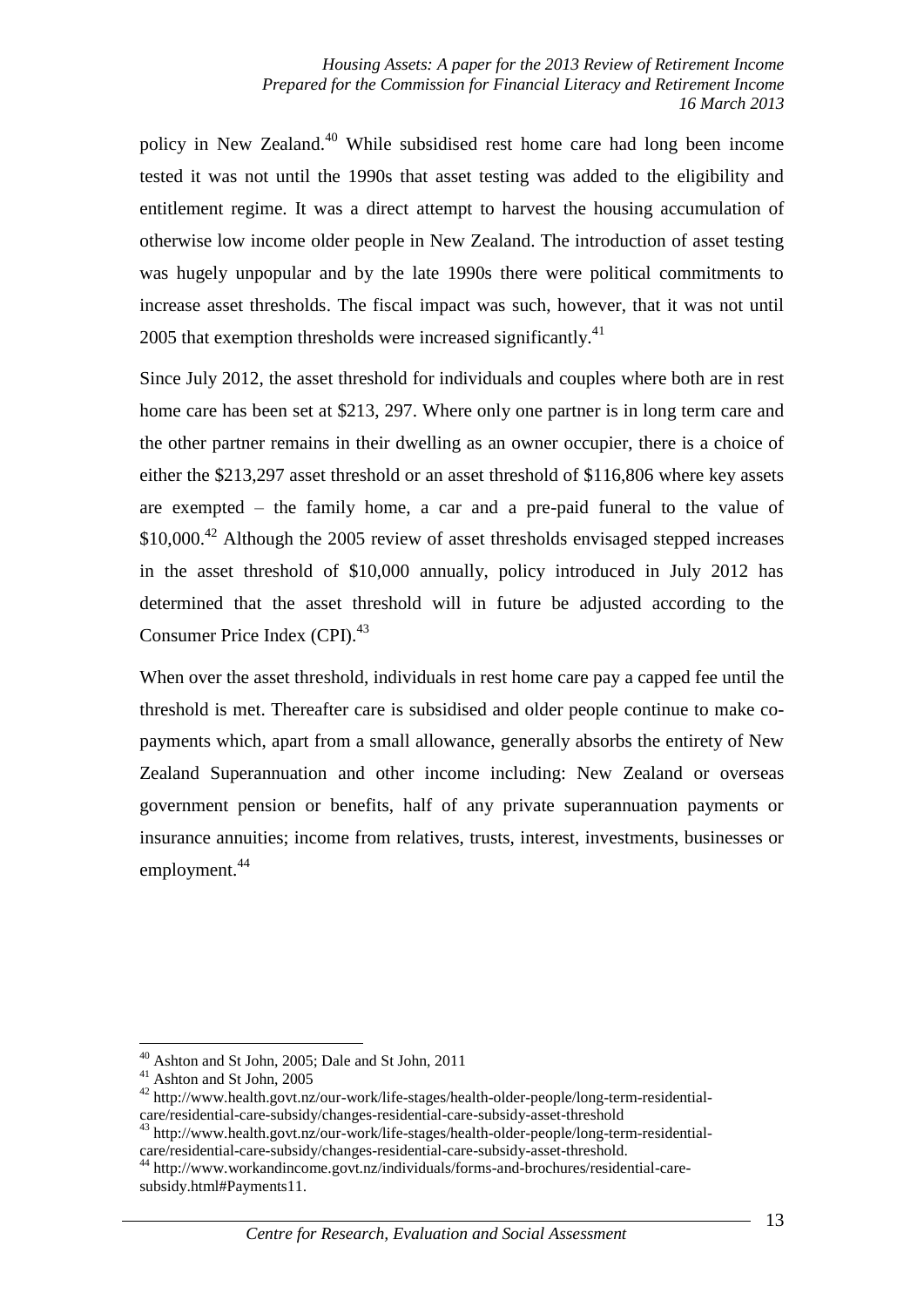While asset testing has been perceived as a contribution to service use (residential care) the continued resistance to it suggests it is seen quite differently among the low income households and families exposed to it. The protection of the family house while it is being used by a partner combined with increased asset thresholds has reduced the vociferous opposition to asset testing. Does it this approach provide a model for retirement incomes? Perhaps, but if the point has been to provide an adequate and sustainable funding mechanism for rest home care, it clearly has not succeeded in doing so. There is on-going concern about the inadequacy of funding for rest home services, poor pay scales for rest home employees and the financial viability of rest homes. $45$ 

The anxiety among low income people about asset testing in the New Zealand rest home sector reflects a persistent desire to 'hang on' to the wealth they see themselves as having worked hard to accumulate. Is there an appetite for a retirement income framework that assumes, expects, or requires that owner occupiers liquidate at least some of their housing assets to supplement retirement incomes in the future? Possibly, although equity release instruments both here and overseas for many years have struggled to get traction in the market.

Indeed, it is notable that 90 percent of equity conversion mortgages in the United States are Home Equity Conversion Mortgages (HECMs) directed to low income older people in the United States through the Federal Housing Administration. Moreover, "from its inception in 1989 to the end of 2007, out of tens of millions of eligible homeowners, only about 400,000 loans have been originated through the  $HECM.$ <sup> $,46$ </sup>

<sup>&</sup>lt;u>.</u> <sup>45</sup> Grant Thornton, 2010; Dale and St John, 2011; Ashton and St John, 2005. Notably the Salvation Army exited the rest home sector not simply because of a shift in philosophy towards ageing in place and in the community but also because of the financial risks around rest home provision including those associated with maintaining ageing building stock (see James and Saville-Smith, 2006).  $46$  Bishop and Shan, 2008: 2

*Centre for Research, Evaluation and Social Assessment*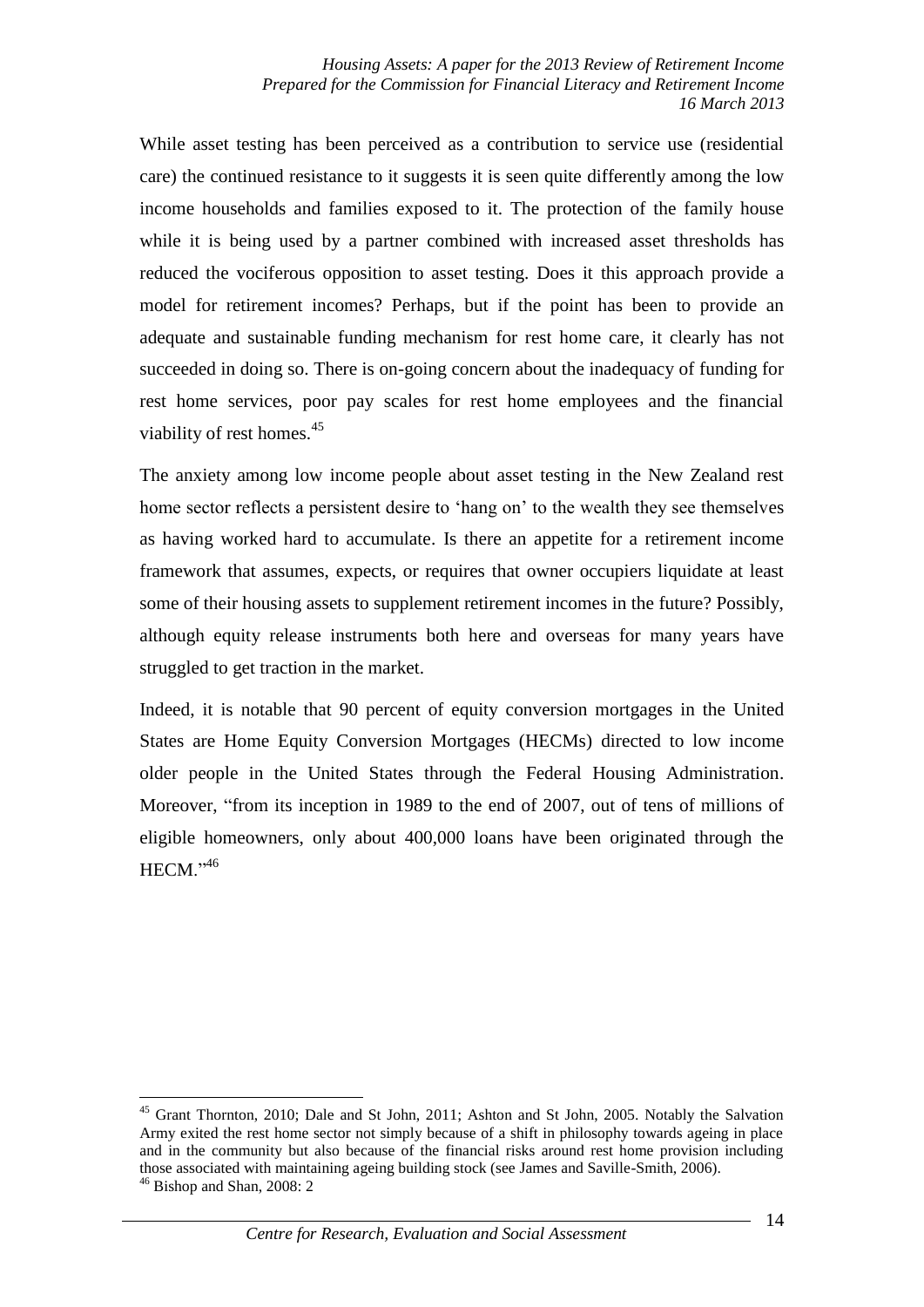There seems to be a sort of 'cultural memory' for low and middle income households, both young and old, at work here. Home ownership aspirations remain high in New Zealand. It is perceived, and indeed is, associated with residential stability, community attachment, and being connected. The desire to age in place is strong. A 2008 national survey of 1,600 older people and their repairs and maintenance practices found that over half (50.6 percent) had lived in their current dwelling for more than thirteen years. Over a third (23.8 percent) reported living in their dwelling for twenty years or more. Most importantly, only 17.8 percent intended to move in the next few years.<sup>47</sup>

Given the material well-being evident among older people despite low incomes, the merits of converting equity into income are not entirely clear for current cohorts of older people. At the same time, the realisation of housing wealth and using it to offset the societal costs of retirement incomes in the medium to long terms must be seen as both uncertain and limited.

Future cohorts of older people are unlikely to have accumulated housing assets to anywhere near the same extent as today's older people. The conditions that have allowed our current older people to accumulate significant housing assets are not the conditions that prevail for younger cohorts now. Full employment policies, universal education and health care were all components of New Zealand government policy in the post war period up to the mid-1980s. They all contributed to the post-war accumulation of wealth. But the conditions that were most important were:

 The ability of today's older people to enter owner occupation early in their life cycle. This has allowed most owner occupiers to have paid off their mortgages. The later the entrance into owner occupation, the less likely people will be mortgage free at retirement. There are already signs of increased indebtedness. Sixty-eight per cent of individuals in 2004 had some form of debt,<sup>48</sup> and 79 per cent of adults' total liabilities were mortgages. This had risen to 82 per cent of liabilities in 2006. In 1996, almost 46 percent of owner occupied dwellings were mortgage free while by 2006 the proportion of owner occupier households which

<sup>47</sup> Saville-Smith, James and Fraser, 2008: 22

<sup>48</sup> Le *et al*., 2010: 2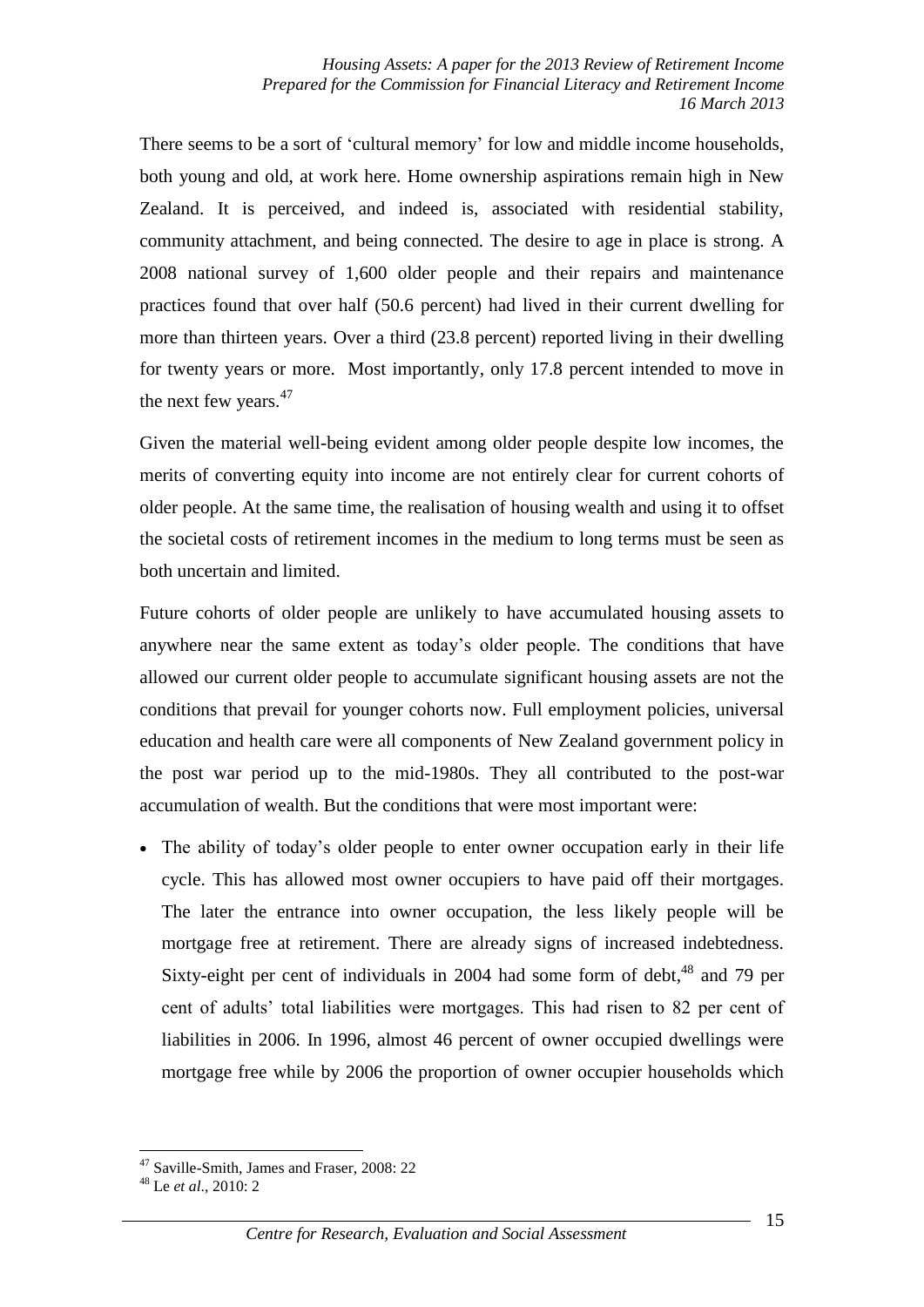were mortgage free was a little less than  $42$  percent.<sup>49</sup> This may be exacerbated by stringent requirements around asset splitting where there is marital or partnership breakdown.

- Early entry into owner occupation was facilitated by an array of government assistance. These were initiated in earnest in the 1920s and expanded and consolidated in the post-war period. Those included: capitalisation of a universal family benefit, various insurance and under-writing schemes including earthquake and war damage insurance and mortgage guarantee schemes, household lending provision through public organisations such as State Advances and later the New Zealand Housing Corporation as well as direct stimulation of building supply. Those were gradually eroded, home ownership assistance largely ceased with the sale of the Housing Corporation's mortgage portfolio and the introduction of the Accommodation Supplement as the primary form of housing assistance.
- The widespread distribution of mortgage-free owner occupation among older people reflects the tendency for Government and the market to apply tight prudential guidelines to mortgages and limited other forms of credit. Borrowers were forced to prioritise the use value of a dwelling. Capital gain was treated as a windfall gain and dwellings were not, as they are with instruments such as revolving loans and credit facilities, to secure credit for other consumption.<sup>50</sup>
- Today's older people entered home ownership when the residential building industry targeted lower quartile and lower than median value dwelling supply. The industry now focuses on upper quartile value dwellings (Figure  $4^{51}$  and Figure  $5^{52}$ ).

So New Zealand has a conundrum. The accumulating housing assets that underpin reduced housing and utilities expenditure among older people, and, consequently, relieve pressure on superannuation, will be less evident in the older households of the future. At the same time, New Zealand will have more older people and more older households. It is this convergence that must be of concern, and it is in this nexus that the problem of using housing assets most effectively lies.

<sup>49</sup> Morrison, 2008: 62

 $50$  See Getter, 2011, for a sense of how novel these types of arrangements actually are.

<sup>51</sup> NZ Productivity Commission, 2012: 42

<sup>52</sup> NZ Productivity Commission, 2012: 42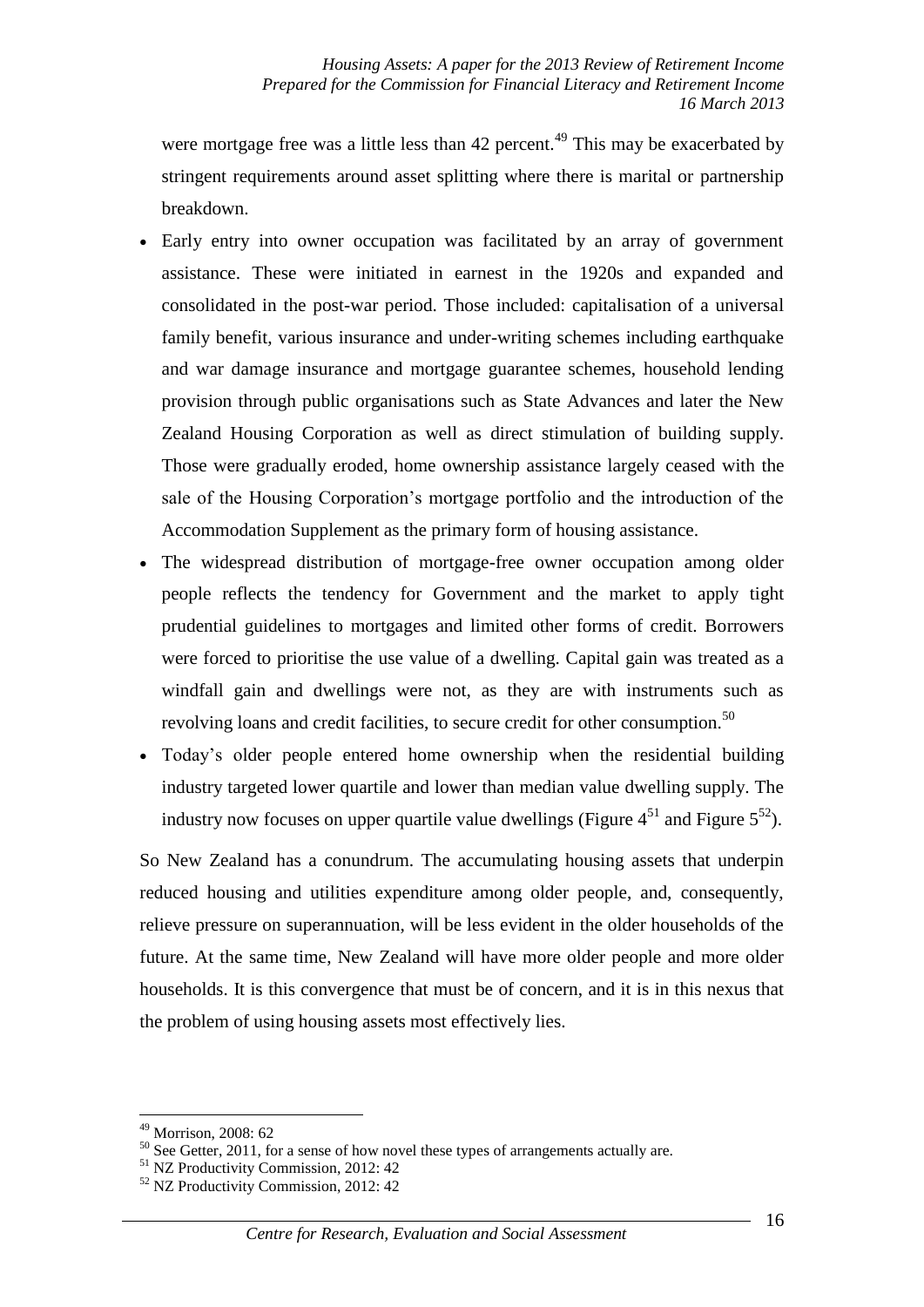*Housing Assets: A paper for the 2013 Review of Retirement Income Prepared for the Commission for Financial Literacy and Retirement Income 16 March 2013*



**Figure 4: New-Build Residential Dwelling Values in New Zealand 1960-2010**

**Figure 5: New-Build Residential Dwelling Values in Auckland**

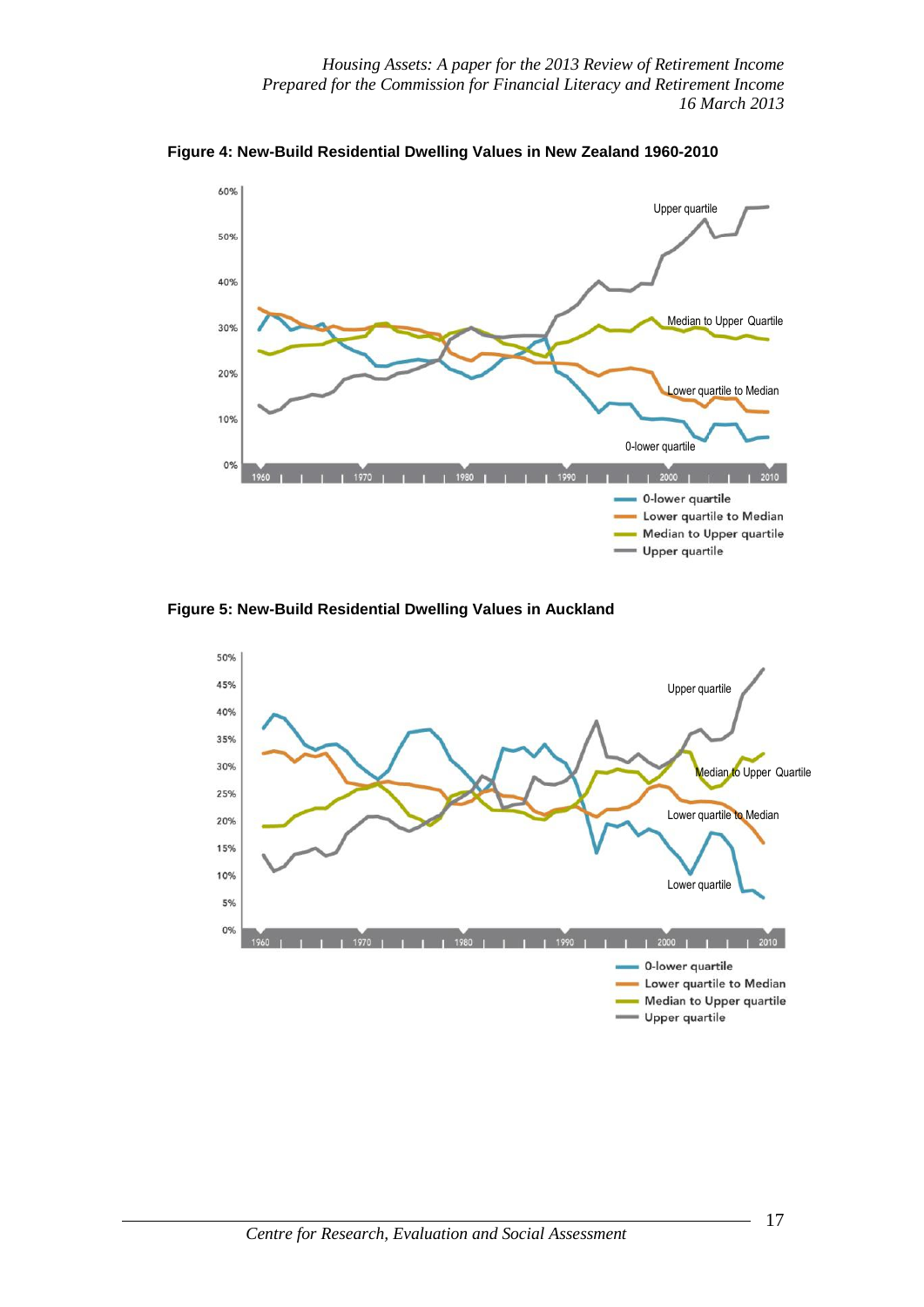# **Using Housing Assets**

Broadly there are three ways in which older people's retirement incomes can be supplemented through their housing assets:

- The first is by avoiding accommodation costs associated with rents or the fees associated with more complex tenures such as licences to occupy or corporate body fees. The extent to which accommodation costs vary according to tenure is strongly associated with whether householders are mortgage free or not.<sup>53</sup>
- The second is through financial instruments such as reverse mortgages which provide older people with an income stream determined by the equity of their property. This is akin to the purchase of an annuity and allows an individual to retain the occupation, and therefore 'enjoy' the amenity of their dwelling for the agreed term of the mortgage.
- The third is by reducing the level of housing consumption. This is usually referred to as downsizing, primarily because this is popularly conceived as a move from a larger dwelling to a small dwelling or from a detached dwelling to a semi-detached dwelling, multi-unit or apartment.

The first of these has already been briefly discussed in the context of HES expenditure patterns as well as older people's material well-being. Consequently the remainder of this discussion focuses on the latter two points: releasing equity and downsizing respectively.

## *Reverse Equity and Equity Conversion*

There have been calls in New Zealand for the development of reverse equity or equity conversion financial instruments for many decades. Davey's early study of the small number of older people in New Zealand using reverse mortgage or equity conversion argued that equity release added around 20 percent to incomes and were "applied not to extravagant luxuries, but to making life comfortable and to affording items which most people would consider the essentials of normal life". In addition, Davey found that among thirty New Zealand clients using equity release in the 1990s there were

<sup>1</sup> <sup>53</sup> Hurnard *et al*., 2005; Koopman-Boyden and Waldegrave, 2009.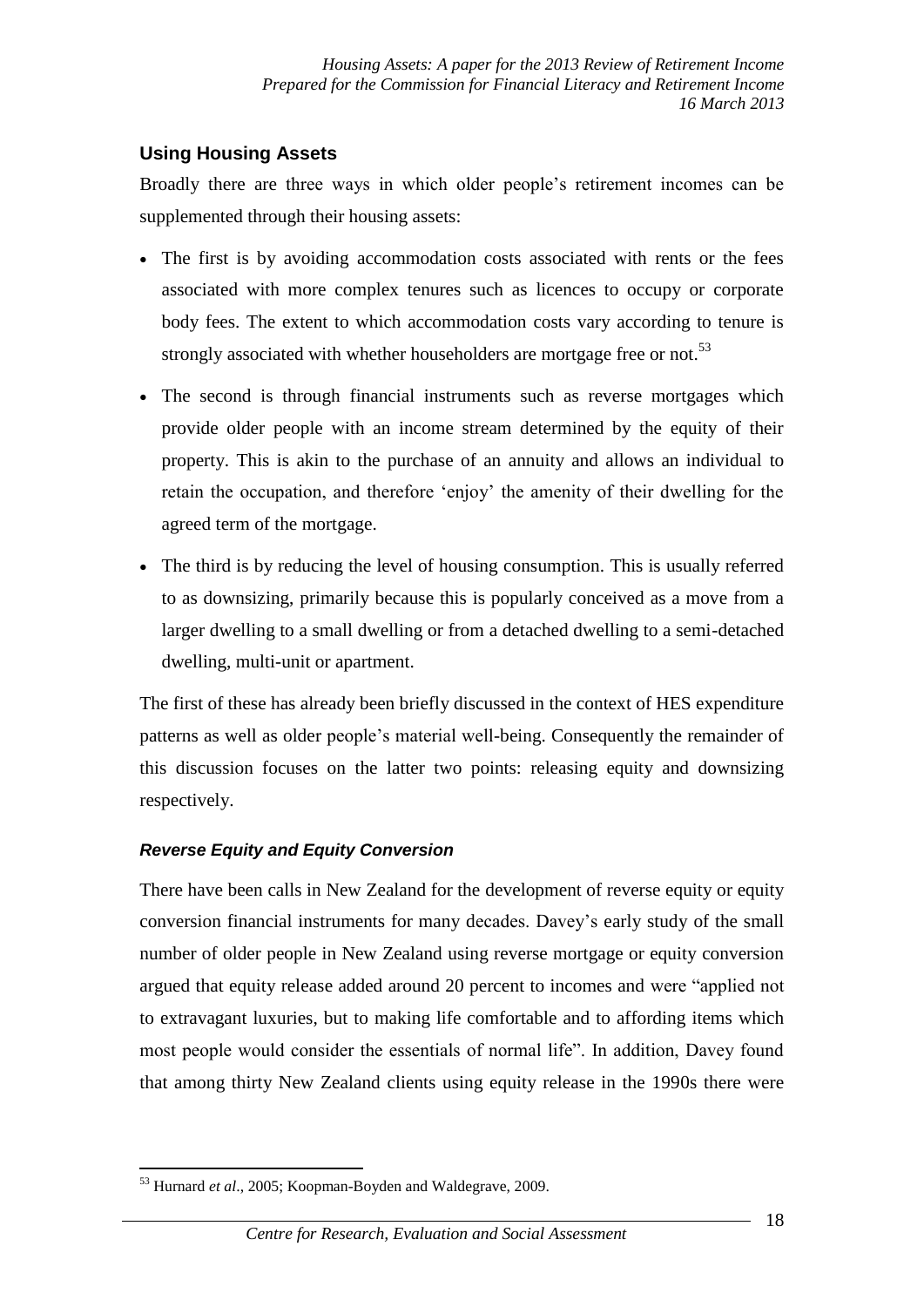high levels of satisfaction.<sup>54</sup> Later research suggests similar satisfaction levels but also reinforces the low levels of take-up.<sup>55</sup>

Those findings, and emerging schemes overseas have prompted, albeit sporadic, attempts to introduce equity release products in New Zealand in the private financial sector. These have been on the margins of the set of financial products available to older people in New Zealand. The prospects for their further development in New Zealand are unclear, but it needs to be recognised that in overseas jurisdictions reverse equity and equity conversion schemes have presented a number of challenges including: the sustainability of equity conversion for older people with longer lives; the costs of equity conversion and its implications for familial inter-generational transfers of wealth; and the financial literacy demands of home equity conversion instruments.

With regard to the sustainability of equity conversion as a form of income supplementation over long life expectancies, it should be noted that even public schemes such as the American Federal Administration's Home Equity Conversion Mortgages (HECM) have revealed very real limitations as a long-term mechanism for income supplementation. By contrast home equity conversion has been more usefully applied as a line of credit mechanism for addressing occasional needs for significant capital expenditure such as dwelling renovations and essential repairs.

There has been some resistance overseas to one of the characteristics of reverse equity mortgages – their comparatively high interest rates. Schemes that use the entire equity of older home owners tend to be unpalatable in societies in which there are still strong expectations around leaving assets to children to assist successive generations. This popular concern with inheritance was evident in Davey's equity release research of the 1990s as well as subsequent housing futures research. <sup>56</sup> It is reflected in the retention of increasing asset thresholds for rest home subsidies in New Zealand albeit tied to the CPI. It must also be recognised from a public policy point of view, the

<sup>&</sup>lt;sup>54</sup> Davey, 1996. It is notable that despite widespread mortgage-free homeownership among older people at that time, equity release clients overwhelmingly (90 percent) came from middle to high status occupations prior to retirement or had been married to partners from middle to high status occupations, and over half of the equity release clients were dependent solely on New Zealand Superannuation.  $55$  Davey, 2007.

<sup>56</sup> Davey, 1996; Saville-Smith *et al*., 2009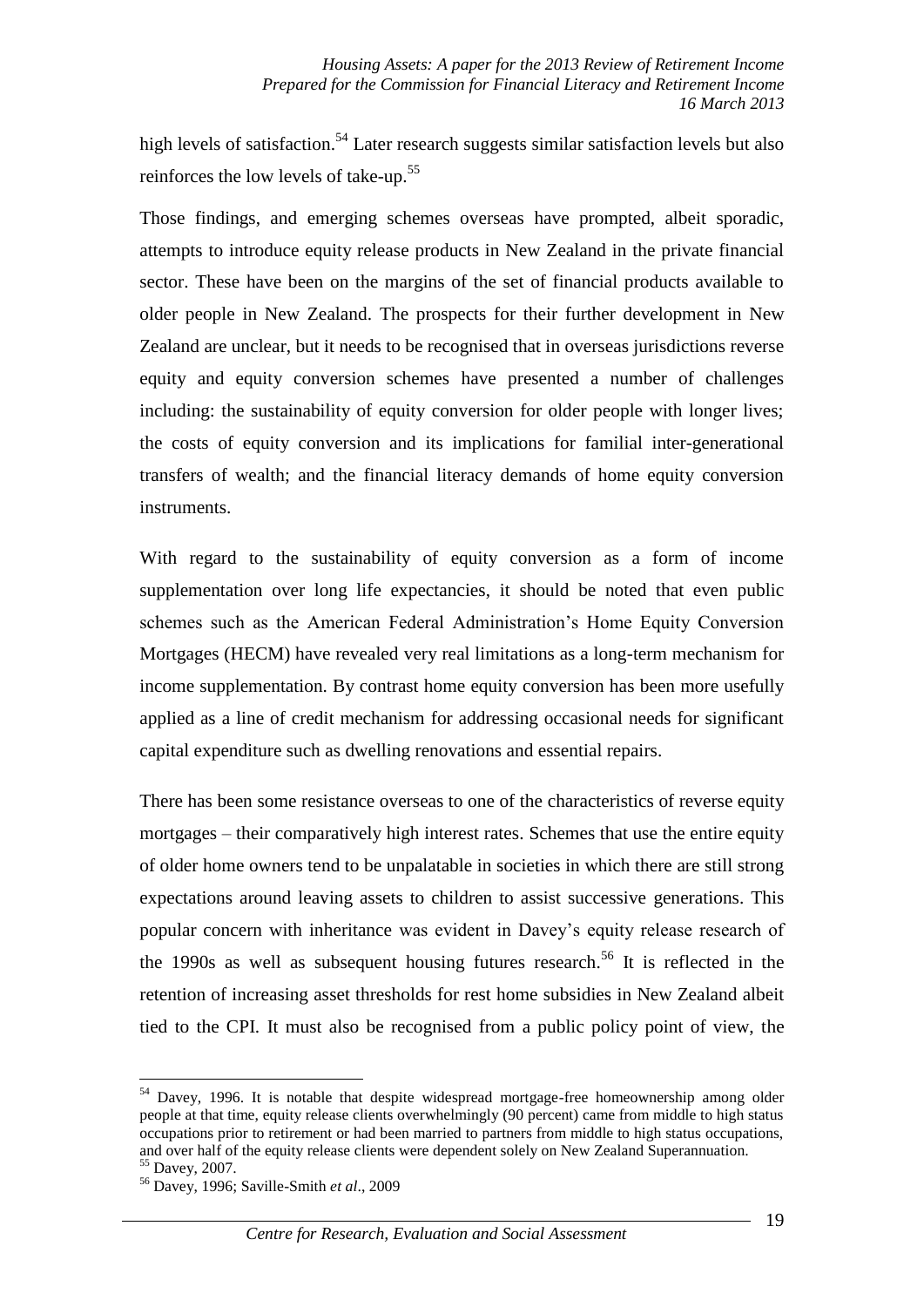ability of middle and lower income families to provide some inheritance by way of their housing assets but also secure living environments associated with home ownership, was a significant factor in the development of New Zealand's post-war egalitarianism.<sup>57</sup>

The third challenge associated with equity release or home equity conversion has been the complexity around equity release products and the stability of equity release providers.<sup>58</sup> Equity release products demand high levels of financial literacy. In the United States, the prevalence of reverse mortgage scams combined with genuine confusion among clients about the terms, conditions and implications of various equity release products has prompted the establishment of a network of counsellors specifically tasked with informing and guiding prospective consumers. In the United States, older people seeking Home Equity Conversion Mortgage through the Federal Housing Administration are required to participate in workshops and personal counselling for three hours. A 2007 survey found that around 27 percent of those eligible for Home Equity Conversion Mortgages and completing counselling did not go on to take up the opportunity.<sup>59</sup>

The problem of financial literacy cannot be ignored. Negative outcomes arising out of older people re-mortgaging, consolidating debt, and reverse mortgages have contributed to a recent initiative in the United States to increase older people's financial literacy. The Consumer Financial Protection Bureau is targeting mortgage schemes that have not performed in the manner expected in the context of the United States housing market collapse of 2008 leaving people with either negative equity or severe repayment problems.<sup>60</sup> It is also prioritising the development of responses to the financial abuse of older people not only by kin and individuals, but also by financial institutions and companies. $61$ 

<u>.</u>

<sup>&</sup>lt;sup>57</sup> Pearson and Thorns, 1983. Similar patterns of reduced inequality are noted in Britain as the rate of owner occupation has increased (see Hamnett, 1999)

<sup>&</sup>lt;sup>58</sup> It is notable in New Zealand that Sentinel Assurance which delivers into the home equity release market is currently struggling to meet \$5 million in solvency capital requirements of the Reserve Bank because of its complex relationship with it owner Seniors Money International. See Parker, 2013. <sup>59</sup> Bedwell *et al*., 2009: 17

<sup>60</sup> http://www.consumerfinance.gov/blog/assuring-consumers-have-access-to-mortgages-they-can-trust/ <sup>61</sup> See Petraeus and Humphrey, 2012; http://www.consumerfinance.gov/pressreleases/consumerfinancial-protection-bureau-launches-inquiry-on-elder-financial-abuse/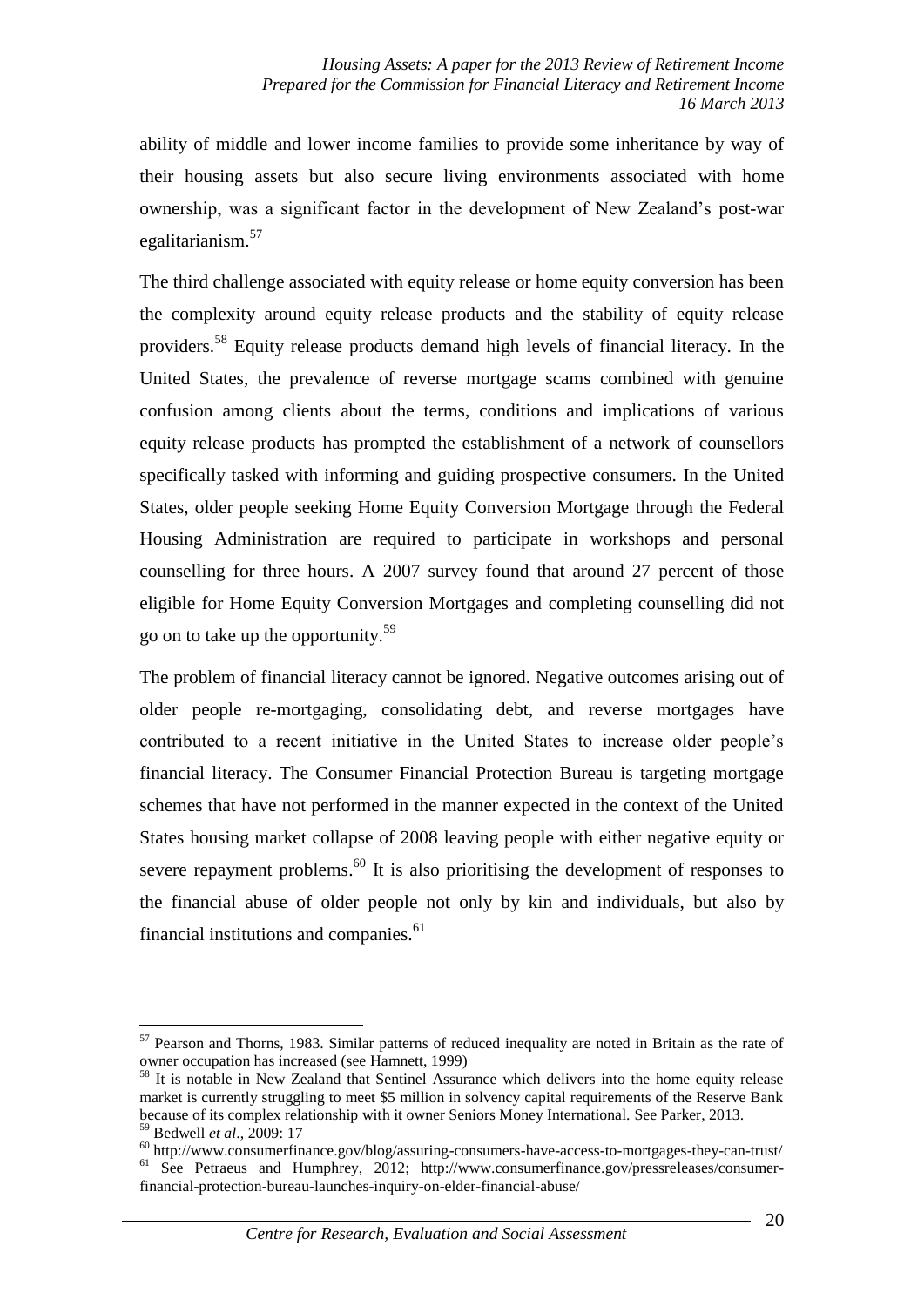In addition to high interest rates, loan caps and, for some, unexpectedly low valuations can all act to diminish the 'harvest' of equity from housing assets. Equity building is vulnerable to external shocks. Capital gains can be characterised as a windfall. But the value of dwellings can also be vulnerable to a wide range of events that can reduce rapidly the value of their properties and over which owner occupiers and even lenders have little control. These can range from the collapse of international finance, to regional declines, to natural adverse events, and even pervasive failures of building technologies, designs, or techniques.

According to some researchers, the risks around equity building and equity loss can be managed through the development of hedging products, effectively housing derivatives. It is clear, however, that householders involved in research around risk management through housing derivatives struggled to comprehend how they would manage such products.<sup>62</sup>

In the New Zealand context, uncertainties with insurance in the wake of not only the Canterbury earthquakes but also other natural, adverse events may impact on the valuations acceptable to providers of these financial instruments or the prudential considerations around loan limits. Similarly, events such as leaky building syndrome may impact on dwelling valuations even where house prices are otherwise steady or rising. It is estimated that some 37,500 monolithic-clad homes built in Auckland since 1992 have been reduced in value by \$1 billion, irrespective of actual leaking, simply by the association of leaky building syndrome.<sup>63</sup> Average price loss for dwelling types associated with leaky building syndrome is between 13 percent and 16 percent.<sup>64</sup>

The complexity and risks around releasing equity through reverse mortgages or conversion instruments have been well documented here and overseas.<sup>65</sup> Apart from deliberate abuse, the inherent risks for individual householders are that, depending on the nature of the transaction, they may:

<sup>62</sup> Smith *et al*., 2009: 93-99

<sup>63</sup> Rehm, 2009

<sup>64</sup> Song Shi, 2003:49-50

<sup>65</sup> Getter, 2011; Davey, 1996; Davey, 2005; Dale and St John, 2011; Spillman, 2011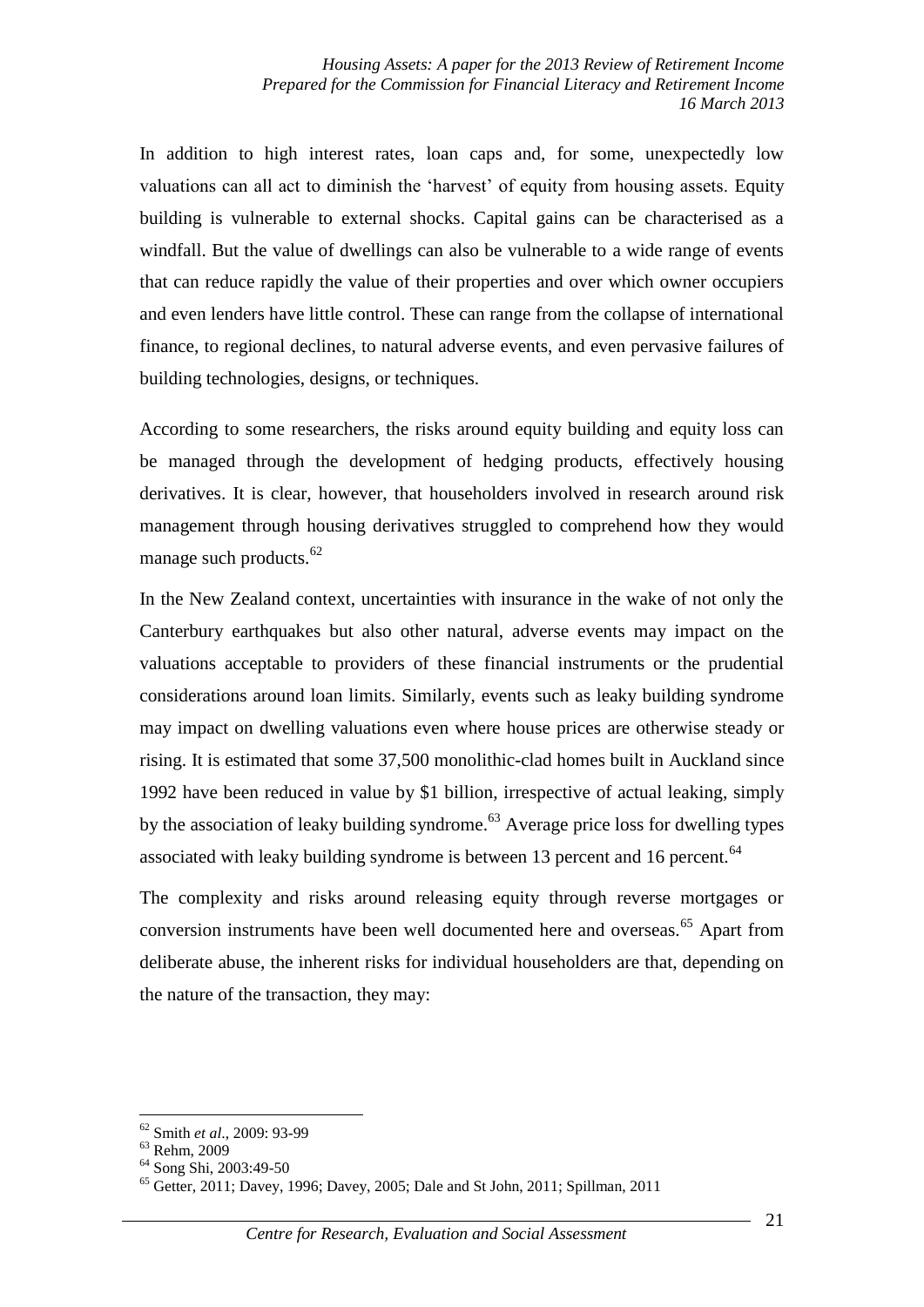- Outlive their capital.
- Find their dwelling occupation rights are not as protected as they had believed. Just as residents in retirement villages in Canterbury found a gap between the protections they believed they were insured for and what the insurance industry and some retirement villages delivered, so there is a potential for similar gaps to emerge in the context of reverse mortgages.
- Find an initial reverse mortgage may not be adequate to their income needs; inhibit downsizing or residential mobility, or home modifications.

Equally, lenders face, again like retirement village providers, a mortality risk. Lenders of forward mortgages face the risk of borrower default. In equity release or reverse mortgages, the issue for the lender is that extended lives mean that they risk being committed to providing a payment stream to their borrower beyond the period the lender has financed the loan through the money markets. That risk exacerbates the risk that house price fluctuations may reduce sale proceeds and generate a loss in relation to the loan. It also exacerbates the risk for the lender that inaction on repairs and maintenance, or indeed undesirable actions such poor renovations, on the part of older people occupying what they still perceive to be their home may negatively impact on the property's values.

These risks are not trivial. It is notable that in the United States that reverse mortgages for income poor and so-called asset rich households have had to be underwritten by way of Federal Housing Administration mortgage guarantees,<sup>66</sup> despite analysis that suggested that profitability forecasting for reverse mortgage guarantees needed to be treated with considerable caution and were uncertain. <sup>67</sup> Overall, while there is a persistent optimism among some that reverse mortgages will become more appealing, Churi and Jappelli conclude in their 2006 international comparison of equity realisation among older people that "at present adverse selection, moral hazard and high transaction costs explain why take-up rates among the elderly are still low even in countries with well developed financial markets, such as Australia, Canada, the US and the UK".<sup>68</sup>

<u>.</u>

<sup>&</sup>lt;sup>66</sup> Getter, 2011

 $67$  Bishop and Shan, 2008

<sup>&</sup>lt;sup>68</sup> Churi and Jappelli, 2006: 17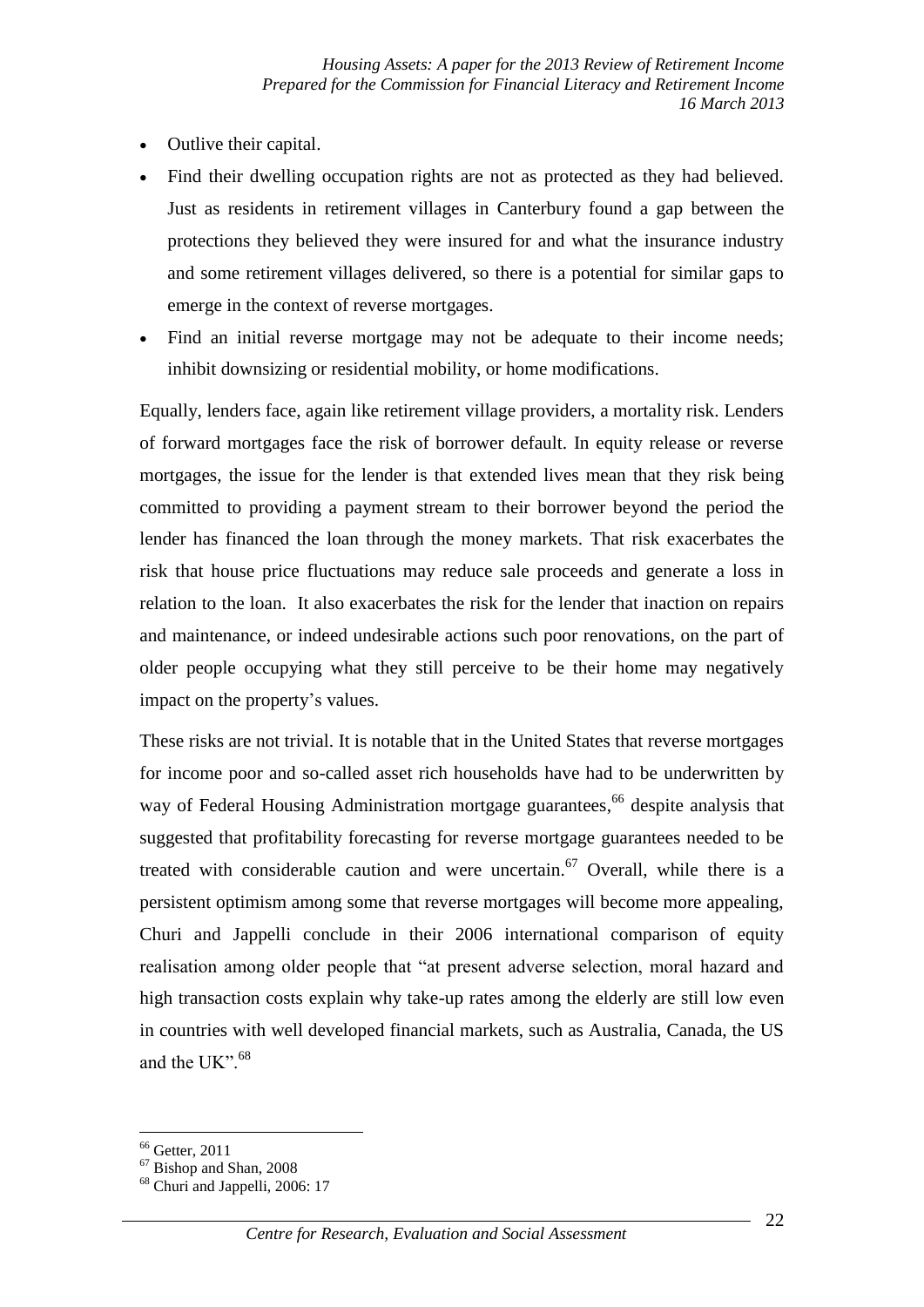### *'Downsizing': Real or Illusionary Opportunities for Equity Release?*

Like reverse equity, the idea that older people not only can, but should, downsize has become increasingly prominent. In part this is because the idea of downsizing brings together three strands of academic, policy and popular thought. One strand comes out of the public rental housing sector, particularly in response to pressures on supply. In this context considerable emphasis has been placed on so-called dwelling-tenant matching and the concept of 'inefficient' stock use. This is typically defined as individuals or couples living in dwellings with multiple bedrooms. In that context, downsizing is seen as a solution to stock inefficiencies and the 'over-consumption', almost inevitably, of older tenants.

This notion of stock efficiency is notably absent in the building industry's supply of new build dwellings in New Zealand. Despite the persistent fall in New Zealand's household size and persistent problems of housing affordability, the average size of new stock continues to increase (Table 3).<sup>69</sup>

| <b>March</b> | Number of     |              | <b>Average Floor Area</b> |              |  |  |
|--------------|---------------|--------------|---------------------------|--------------|--|--|
| Year         | <b>Houses</b> | <b>Flats</b> | Houses (m <sup>2</sup> )  | Flats $(m2)$ |  |  |
| 1976         | 20,932        | 11,257       | 121                       | 83           |  |  |
| 1980         | 11,687        | 3,510        | 133                       | 93           |  |  |
| 1985         | 15,664        | 6,118        | 133                       | 99           |  |  |
| 1990         | 21,365        | 1,486        | 136                       | 88           |  |  |
| 1995         | 21,619        | 2,062        | 171                       | 116          |  |  |
| 2000         | 21,386        | 4,472        | 177                       | 105          |  |  |
| 2005         | 23,355        | 6,690        | 206                       | 94           |  |  |
| 2008         | 22,422        | 2,811        | 205                       | 137          |  |  |
| 2009         | 12,866        | 2,236        | 211                       | 91           |  |  |
| 2010         | 13,157        | 1,215        | 206                       | 91           |  |  |
| 2011         | 12,547        | 1,028        | 207                       | 90           |  |  |
| 2012         | 12.143        | 1,362        | 201                       | 91           |  |  |

**Table 3: Average Size of New Dwellings by March ended Year<sup>70</sup>**

The combination of over-sized dwellings on the supply-side and smaller households on the demand-side, $^{71}$  mean that smaller households are living in larger dwellings. An individual in an average new home with an average sized household typically had 32.5 sq metres of housing space in the 1970s. Three decades later, an individual in an

<u>.</u>

<sup>69</sup> Saville-Smith *et al*., 2009: 41

<sup>&</sup>lt;sup>70</sup> Statistics New Zealand customised table 2012

 $71$  According to Statistics New Zealand (2012a: 128) the "average size of New Zealand households is projected to decrease from 2.6 people in 2006 to 2.4 people in 2031. Declining average household size is projected for all regional council areas and territorial authority areas."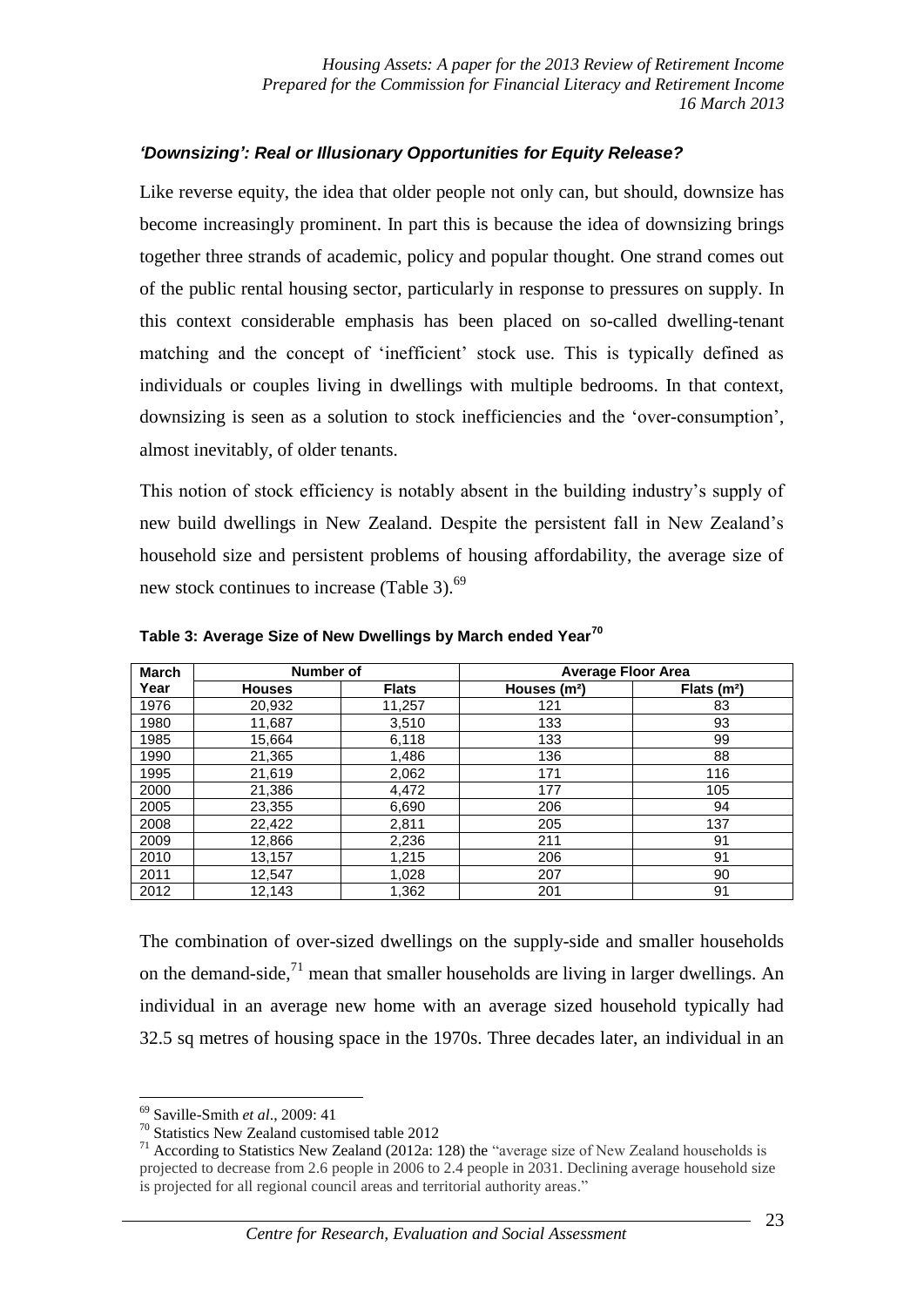average new home with an average sized household would have 73 sq metres - over twice the housing space provided in new builds in the  $1970s$ .<sup>72</sup>

Ironically the building of, first, 'McMansions' and, now, 'Mega-Mansions' has reinforced not only the notion that older people use their house "inefficiently" but also that older people cannot cope with the demands of homes and gardens. The latter position has dovetailed nicely with the notion that downsizing will also provide a supplementary income stream to older people. Both those arguments need to be treated with care.

Others may feel that older people cannot cope in their homes, but that is not necessarily what older people themselves believe. Research into the repairs and maintenance practices of older New Zealanders found in 2008 that older people who expressed an intention to move had a variety of reasons for doing so, only one of which was because they saw their house or their garden as too big to manage. While just over a third of older people who intended to move wanted a smaller property, they made up only 6.9 percent of the 1600 older people that participated in the survey. Notably, those most desirous of leaving their dwelling were older people whose dwellings were in very poor or dilapidated condition. Older people, however, are less likely to be in very dilapidated houses than younger households.<sup>73</sup>

In the context of equity release, the term downsizing starts to take on new meanings. Certainly, it frequently involves the movement from a larger dwelling to a smaller dwelling. This is often conceived of as a move from a detached villa on a larger section to a small or no section property such as a 'granny flat' located within an existing section already the responsibility of others. It may involve a shift in dwelling typology: a shift from detached housing to semi-detached dwellings, multi-units, or apartments. These latter typologies typically are of smaller floor size and reduced or no outdoor section size.

'Downsizing', however, can also refer to shifts from housing that delivers a high amenity to housing that delivers a lower amenity. Such a shift is intended to enable the difference in value between these two levels of amenity to be released and converted from equity to cash. Moreover, there are a multiplicity of dimensions along

<sup>72</sup> Saville-Smith *et al*., 2009:40

<sup>73</sup> Saville-Smith, James and Fraser, 2008: 22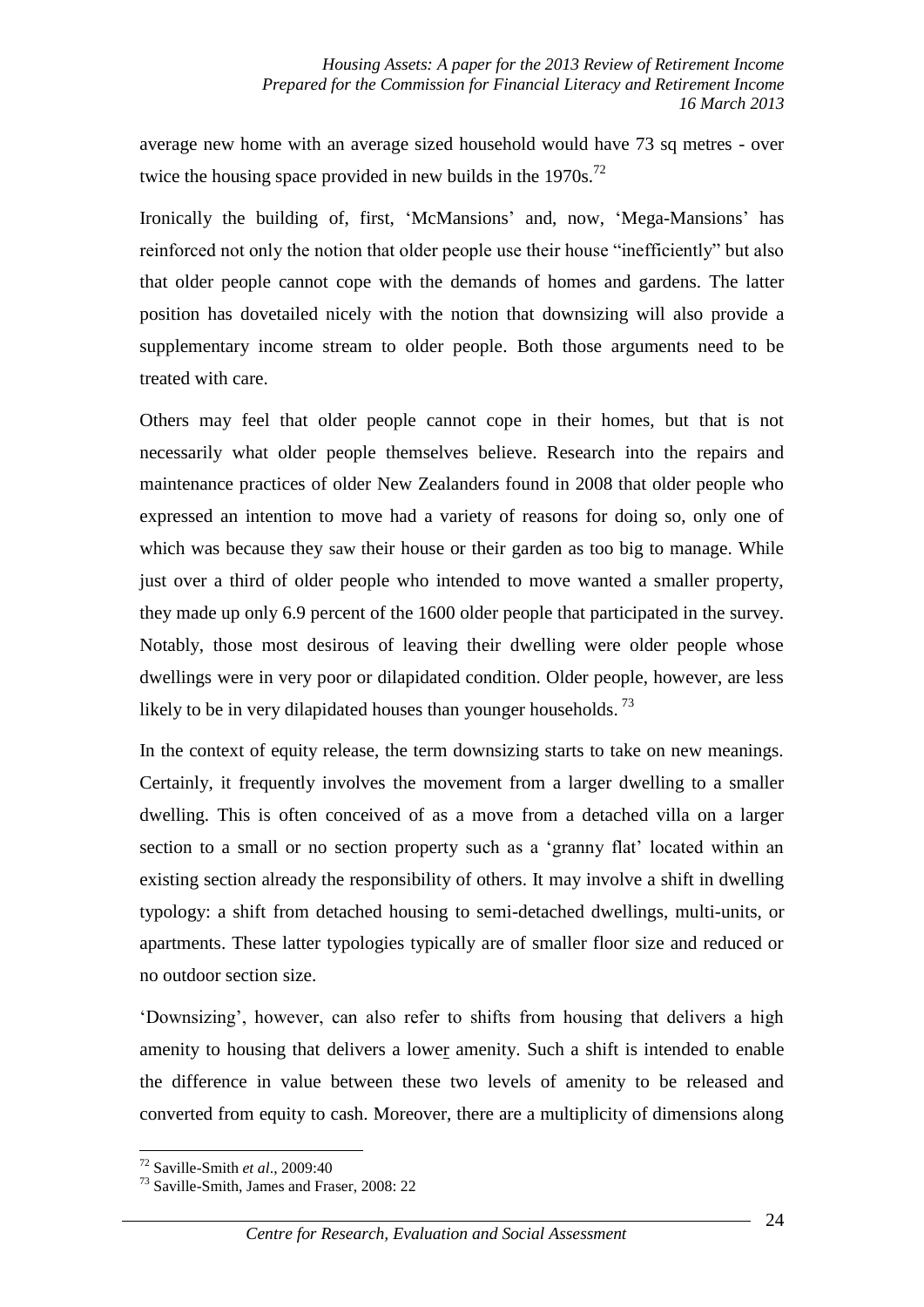which this shift from higher to lower amenity might be sought. The most important in addition to reductions in floor and/or section size are:

- i. Shifts in tenure from owner occupation typically to rental housing or to license to occupy or even a shift from being household head to living within the household of adult children, relatives or boarding.
- ii. Downgrading amenity by shifting to a lower priced locality, or reducing the amenity value of the dwelling through shifting to a dwelling with lower performance specifications or condition.

The critical issue for householders in the context of retirement incomes is whether socalled 'downsizing':

- Presents a practical option for the majority of older owner occupiers;
- Releases equity at levels that generate a supplementary income stream:
- Reduces expenditure or, at least, allows for a net increase in disposable income; and at the same time;
- Allows older people to retain important social and economic relationships and connectivity.

For public policy, in addition to those issues, attention needs to be given to positive or negative spill-over effects as well as to the distributional implications of downsizing. All those issues become complex in where the life-cycle is decoupled from orderly housing accumulation, house prices are over-heated and extended recession limit earnings.

Unfortunately, the research platform in New Zealand available to assess the efficacy of different forms of downsizing in any systematic way is simply inadequate. However, on the basis of overseas experience and that data available regarding New Zealand's stock, the distribution of housing assets among older people, house prices and housing markets it is possible to comment on some of the issues that need to be considered.

i. **Moving to smaller dwellings:** One of the immediate problems for those seeking to downsize from larger into smaller dwellings is the under-supply of fit-forpurpose, smaller dwellings. New Zealand still has a homogenous housing stock and new stock is increasingly large. Older houses are likely to be smaller than newer houses. However, the older housing stock also tends to perform poorly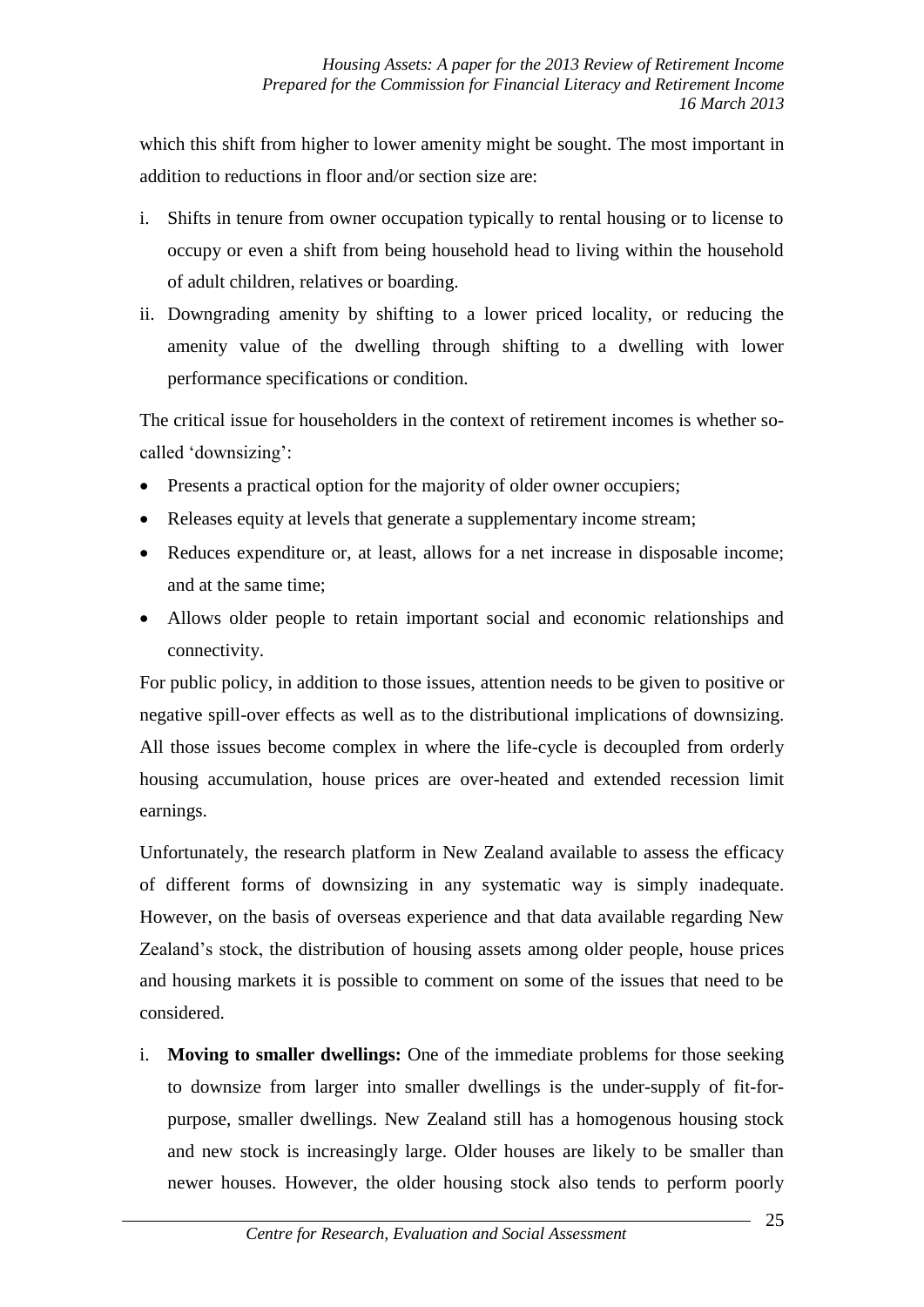thermally and in relation to energy efficiency.<sup>74</sup> Design deficiencies mean that many will require modification to be accessible.<sup>75</sup> Consequently, this older, albeit smaller, stock presents a number of problems for 'downsizers'. Those are likely to be exacerbated by the tendency for older dwellings to be generally sited on larger sections unless previously sub-divided.

Apartments and multi-units offer smaller average sizes and the stock profile tends to be newer. However, issues around design and quality, especially although not only, at the lower end of the market have seen apartments and multi-units in medium density developments subject to considerable consumer resistance. The management and cost structures of body corporates also generate anxieties and the potential for additional, non-discretionary cost exposure. In addition, cost differentials between large and smaller dwellings may not be substantial unless there is a reduction in other amenities – moving from detached to multi-unit dwellings, from desirable locations to less desirable locations, or shifting tenure.<sup>76</sup>

ii. **Shifting tenure:** Internationally the rate at which older owner occupiers transit from owner occupation to rental housing is low, even in countries which have higher rates of tenancy and a more professionalized rental sector than New Zealand.<sup>77</sup>

In New Zealand the rental stock presents particular problems for older people. It tends to be either older dwellings or apartments. While landlords have a preference for older people as tenants,<sup>78</sup> the relatively poor physical condition of New Zealand's rental stock, the under-supply of social housing units relative to the forecast demand among older people in the medium term, cultural norms, and the cost of private rental accommodation are all likely to discourage a transition by choice to private rental housing among older home owners.

A transition from owner occupation to rental could be expected to occur among older people unable to support mortgage payments. Older people in the latter situation may or may not be able to realise some equity. The tenure transition for older occupiers in

<sup>74</sup> Saville-Smith *et al*., 2009:40-42

<sup>75</sup> Saville-Smith *et al*., 2008; Saville-Smith *et al*., 2007:19. Of course, many larger and newer houses also fail to meet the accessibility needs of older people.

<sup>76</sup> Dupuis *et al*., 2002; Dupuis and Dixon, 2004; Saville-Smith and James *et al*., 2010.

<sup>77</sup> Churi and Jappelli, 2006

<sup>&</sup>lt;sup>78</sup> Saville-Smith and Fraser, 2004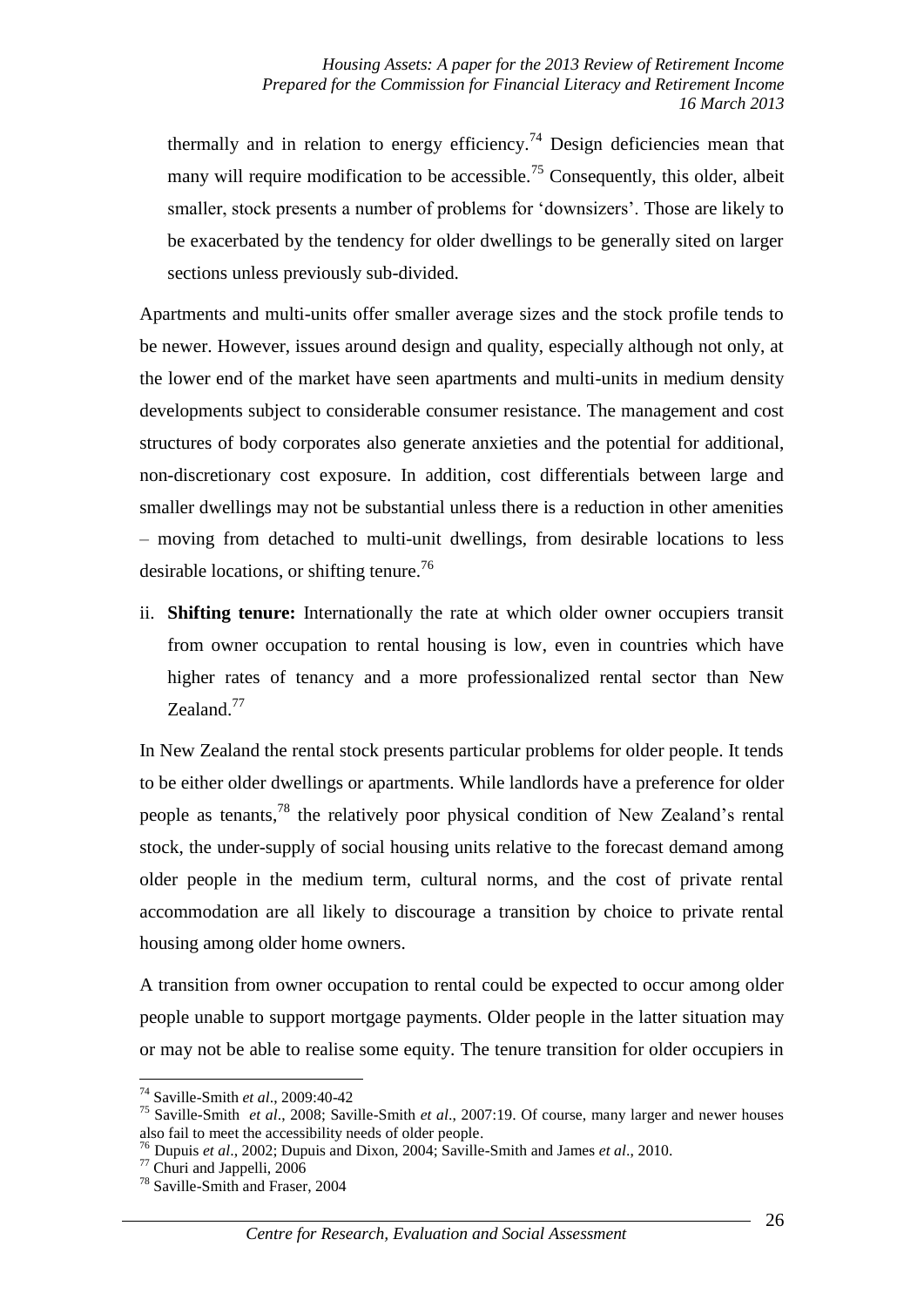New Zealand is more likely to be from owner occupation to: retirement villages and apartments often with body corporates, or move in with adult children or relatives; or move to rest homes. There are also alternative tenures such as shared ownership, Abbeyfield models of supported independent living, and co-operative type housing. These are on the margins of supply in New Zealand currently and likely to remain so.

Transition into a rest home, of course, does trigger a drawing down and consumption of housing assets. Moving into the household of others may release equity and could conceivably both release equity and involve in inter-generational transfer. About 5 percent of the older population live in retirement villages ad just under 6 percent of older headed dwellings, $79$  are a segment of the housing sector consciously offering opportunities for those able to downsize, for that reason, they are worth considering more closely.

Retirement villages provide single dwelling, multi-unit and apartment opportunities generally through a licence to occupy. Sometimes they are connected to rest homes which are frequently believed, although generally incorrectly, to provide a guaranteed bed when individuals need to move into higher dependency. Fees are associated with retirement village residence which includes various forms of insurance provision.

The retirement village sector is confronting significant challenges around their business models including issues of tenure security and insurance cover. Those have emerged in the wake of the Canterbury earthquakes,<sup>80</sup> but the issues of tenure security and the protection of people's investment in licences to occupy have arisen not only in the context of natural adverse events but also from the financial sustainability of some retirement villages.

Retirement villages highlight perhaps most clearly the difficulties associated with tenure shifts. Despite disclosure requirements, it is doubtful whether some older people see themselves as shifting tenure when they move to a retirement village. The Commission for Financial Literacy and Retirement Income's review of resident perceptions of statutory protections found that many residents had little understanding of their tenure status. Differences in their rights and obligations associated with a

<sup>&</sup>lt;u>.</u> <sup>79</sup> James *et al*., 2011: 2

<sup>80</sup> Department of Building and Housing and the Commission for Financial Literacy and Retirement Income, 2011.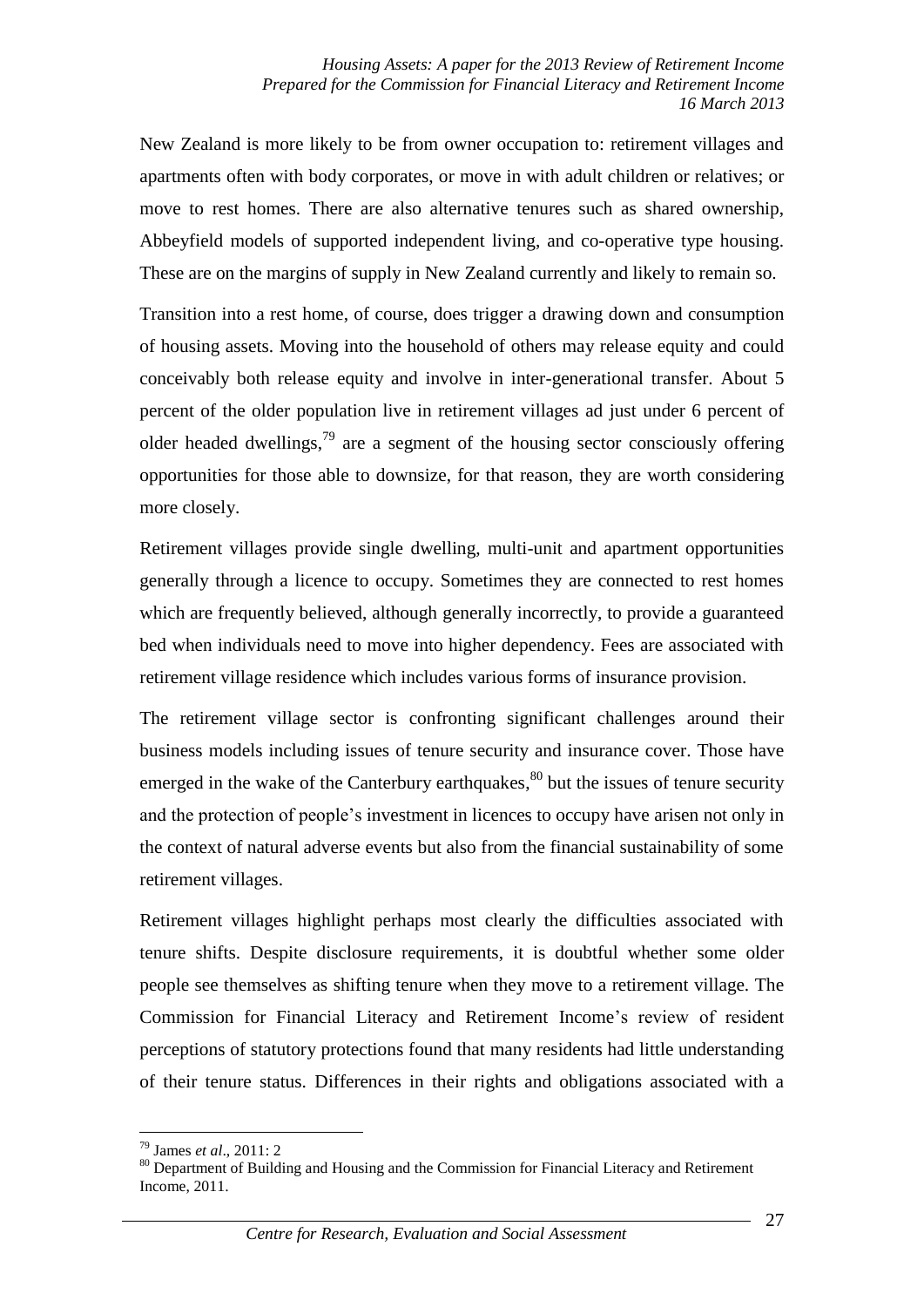licence to occupy compared to, for instance, ownership by way of tenants in common were often not recognised.

Some of the tensions and conflicts that occasionally arose between residents and village owners/managers undoubtedly arose out of the lack of recognition of these fundamental aspects of tenure.<sup>81</sup> Occupation of a dwelling in a retirement village almost universally involved the resident in the payment of a variety of fees, but which fees were fixed and non-discretionary and which were associated with service or amenity use and were, to some extent at least, discretionary, was often unclear and/or misunderstood.

Research into apartments and multi-units suggests that similar problems and a lack of clarity around the rights and obligations of different parties are also evident. Body corporates are frequently the mechanism through which apartments and multi-units are managed and the collective interests in the building structure are exercised. These ownership and management structures are typically poorly understood by owners and residents. Legislative protections are difficult to activate and issues of affordability both in relation to fees as well as unforeseen or unbudgeted expenses can create very real difficulties for some owner occupiers.<sup>82</sup>

It is not clear that the differential between the price received by older owner occupiers when selling their existing dwelling and buying into a dwelling under an alternative tenure will generate sufficient equity to sustain their standard of living. It appears that many of these alternative tenures reduce the discretion around the levels and timing of expenditure that householders have when they are owner occupiers.

Perhaps most importantly it is unclear whether these tenures allow householders to access various forms of assistance and entitlements that eligible individuals in traditional tenures can access. There are potentially complexities around the Accommodation Supplement and the Rates Rebate Scheme which provides assistance for owner occupiers if council rates become unaffordable. The Canterbury Earthquake exposed complexities around the assistance given to owner occupiers in relation to legal advice compared to retirement village residents.

<sup>81</sup> James and Saville-Smith, 2011

<sup>82</sup> Dupuis and Dixon, 2004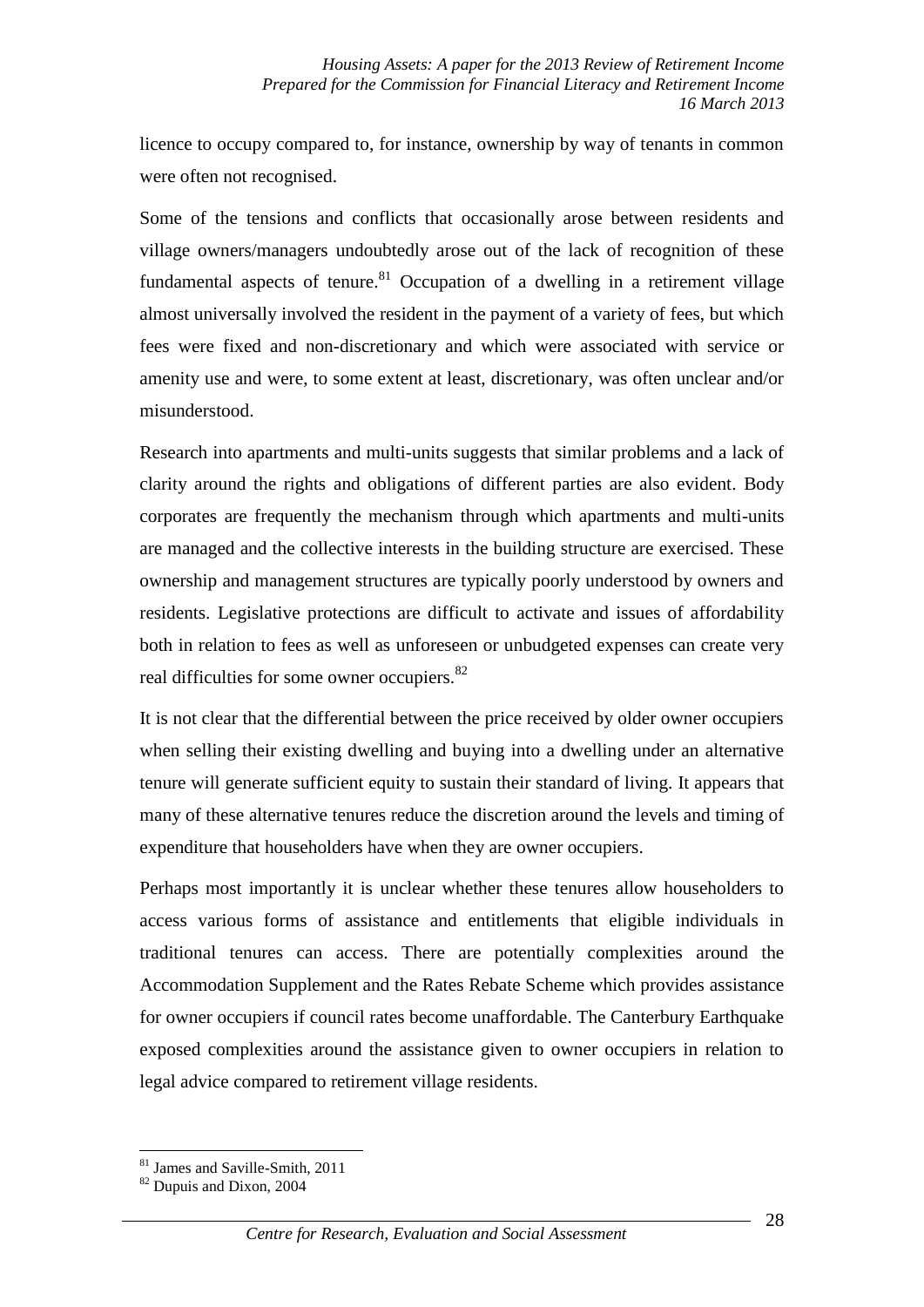In some retirement villages the extent to which publicly funded home help and nursing care may be accessed by retirement residents can be unclear. In others the business policies of the retirement village provider mean that they do not allow residents "to access publicly funded personal care such as help with showering."<sup>83</sup> Permissions to undertake modifications necessary for access and mobility in retirement villages, rentals and multi-units and apartments can also present a problem to older people and reduce their ability to age securely and safely in place.

iii. **Downgrading amenity:** There are two other ways in which people can reduce housing consumption. They can move from a higher performance or better condition dwelling to a lower performance or dilapidated dwelling or they can move from high price areas to low priced areas. $84$  Moving from high to low performance or from good condition to poor condition dwellings is not particularly common. Indeed, the latter is much more likely to occur among young households. The idea of buying into a dilapidated dwelling in a 'good' locality has been part of a popular discourse around entry into home ownership for many years. It reflects the fact that, in general, location and housing typology are more likely to drive differential house prices rather than dwelling condition, except at the extreme end of dilapidation.

The most extreme examples of house condition and performance amenity downgrades are where individuals shift from permanent, residential dwellings to temporary dwellings or some form of boarding house or backpacker arrangement. This is often associated with a change in tenure as well. Temporary dwellings include some baches, camping ground cabins, caravans and other non-residential buildings.

<sup>&</sup>lt;u>.</u> <sup>83</sup> See http://www.adhb.govt.nz/seniorline/Accommodation/RetirementVillages/RVMenu.htm regarding this in the Auckland region.

<sup>&</sup>lt;sup>84</sup> While older people may also allow their dwelling to become dilapidated, this does not release equity and is not a form of downsizing. In general, while there is a discourse around affordability among older people and others, the research shows that the immediate barriers to maintenance and repair are often around other aspects of repairs and maintenance. If an older person's dwelling becomes dilapidated, dilapidation tends to arise from a multitude of circumstances that are not in objective terms the result of maintenance being unaffordable – although repair subsequent to significant dilapidation may be costly and unaffordable. Those circumstances are typically around information and knowledge deficits, isolation, illness and disability, and under-servicing by the building industry. Sometimes those problems reflect dwelling problems that were evident well before an individual retired. Typically older owner occupiers assess their dwellings as in better condition than younger owner occupier households and independent condition surveying suggests that they are right to do so. This does not mean, however, that New Zealand dwellings perform at optimal levels for older people. The performance of the rental stock is typically poorer than the owner occupied stock.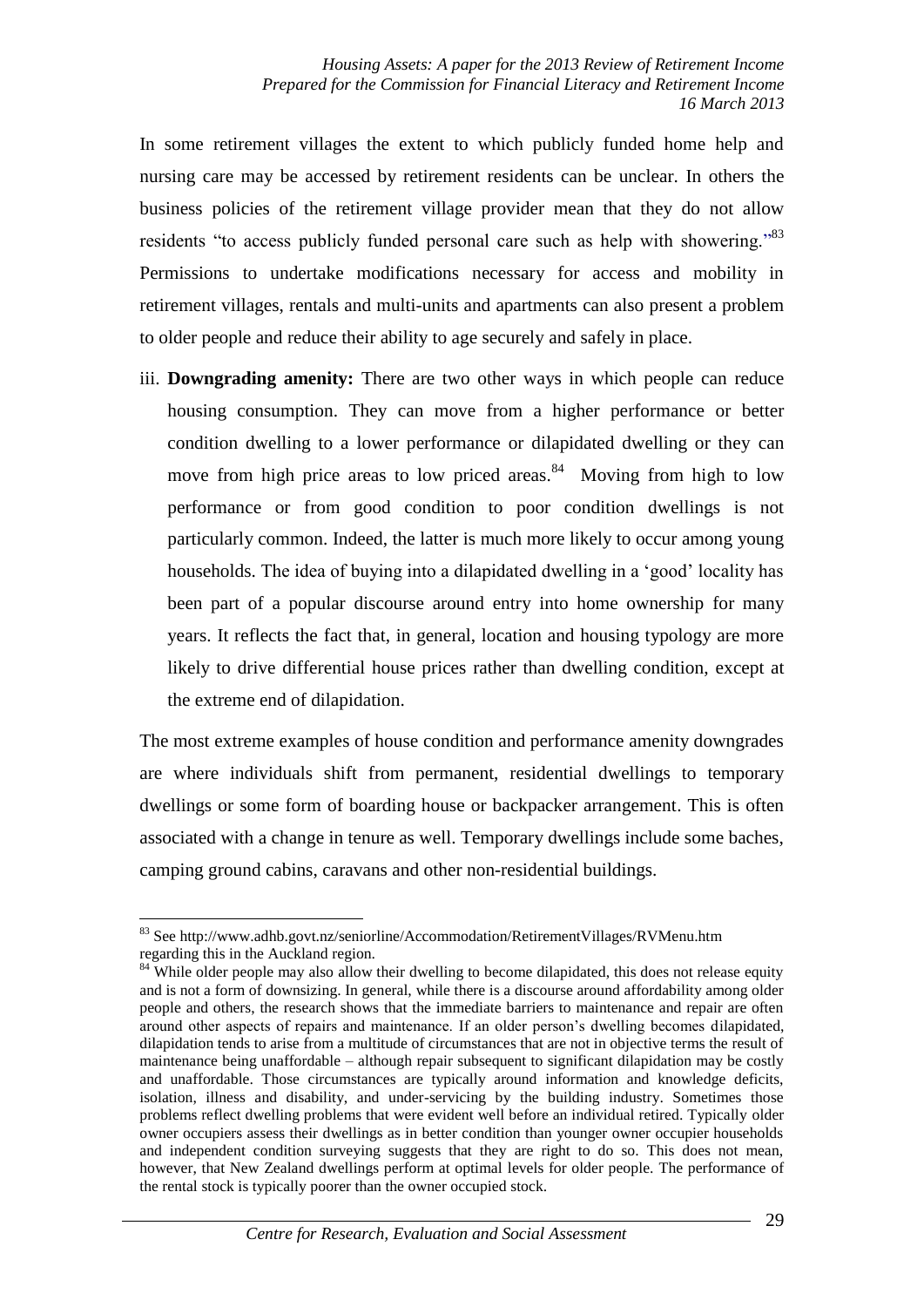The numbers of people who live in temporary dwellings in New Zealand are small; there is, however, a presence of older people among that population, particularly as permanent residents in camping grounds. Research on camping ground residence suggests that those who take up permanent spaces in camping grounds, either in cabins or mobile homes, tend to have come from the rental market rather than owner occupation, although this is by no means universal.<sup>85</sup> Under those circumstances, this type of amenity downgrading is unlikely to be a significant pathway to liquidating the equity the older population has in housing assets.

In contrast, locational shifts do present the promise of equity release. There are substantial house price differences between different regions in New Zealand. There are also significant differences in house prices within regions and within cities and towns. Release of equity can, therefore, be accomplished through both inter- and intra- regional shifts as well as movements within settlements from higher priced areas to lower priced areas (Figure 6).



**Figure 6: Average Current Value – December 2012 by Selected Territorial Authorities<sup>86</sup>**

<sup>1</sup> <sup>85</sup> Howden-Chapman, Severinson, and Osborne, 2008.

<sup>86</sup> Quotable Value Ltd accessed January 2012.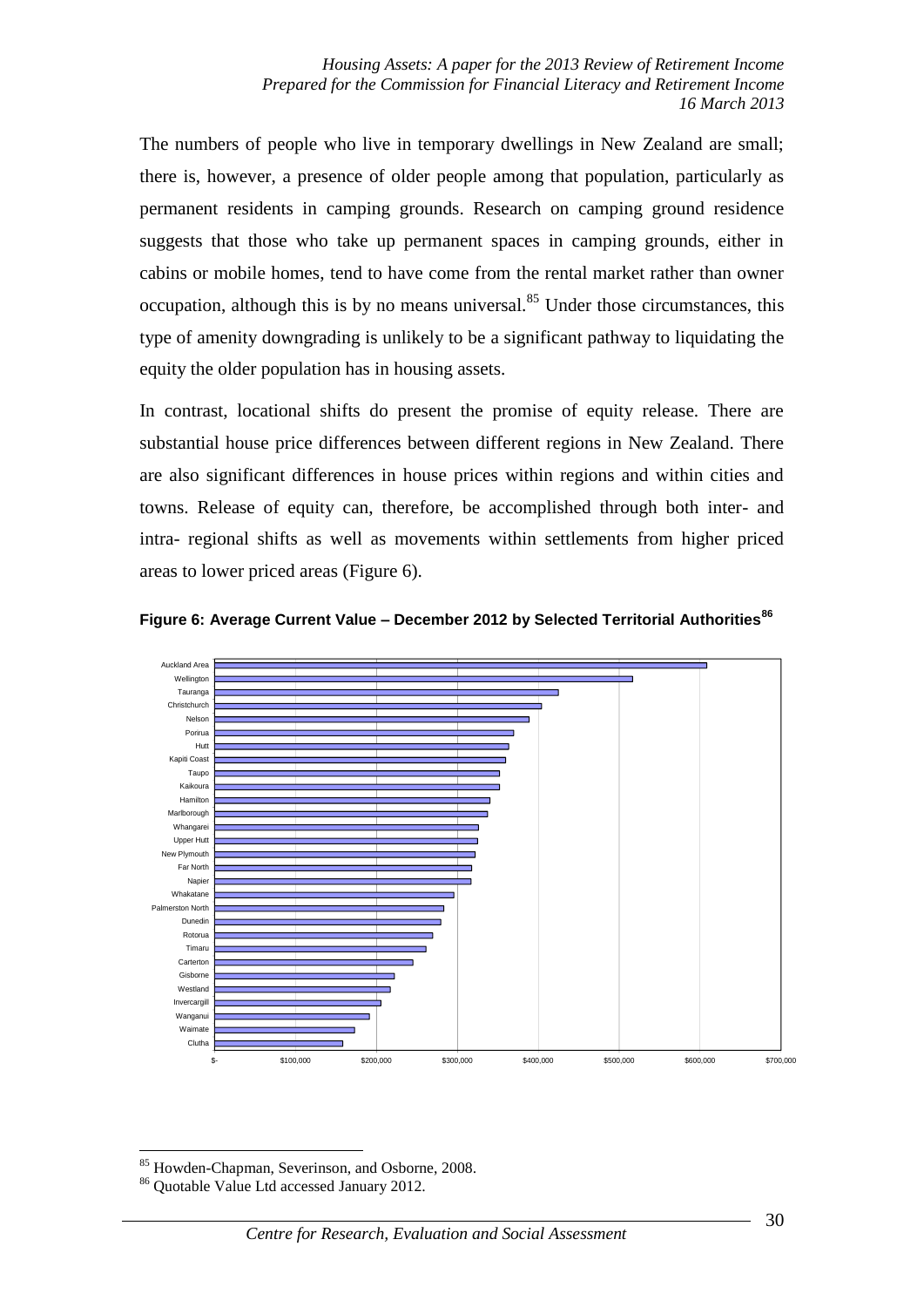*Housing Assets: A paper for the 2013 Review of Retirement Income Prepared for the Commission for Financial Literacy and Retirement Income 16 March 2013*

Some of those price differentials reflect the prevailing dwelling types and sizes clustered in lower and higher priced localities. The clustering of dwelling characteristics in different regions and different suburbs is evident in Ingerson's analysis of dwelling size (Figure 7). There are considerable disparities of average dwelling size between regions, within cities those disparities can be enormous. Suburbs in Auckland with, on average, the largest dwellings have more than three times the average size of dwellings in the suburbs with the smallest average dwellings. Dwellings in Shamrock Park, part of the new developments in Manukau, average  $306m^2$ .

| Top 10                    |                   | Top 10                      |                             |                        |
|---------------------------|-------------------|-----------------------------|-----------------------------|------------------------|
|                           | House area $(m2)$ |                             |                             | House                  |
| Selwyn District           | 181               | Area                        | Suburb                      | area (m $^2$ )         |
| Queenstown Lakes District | 181               | Auckland                    | Shamrock Park               | 306                    |
| Auckland-North Shore      | 176               | Christchurch                | Kennedys Bush               | 279                    |
| Auckland - Rodney         | 164               | Queenstown Lakes Lake Hayes |                             | 274                    |
| Tauranga District         | 162               | <b>Hamilton</b>             | Harrowfield                 | 262                    |
| <b>Wellington City</b>    | 159               | Auckland                    | Schnapper Rock              | 259                    |
| Auckland - City           | 158               | Christehurch                | Westmorland                 | 256                    |
|                           | 158               | Auckland                    | Albany Heights              | 255                    |
| Hamilton City             |                   | Auckland                    | <b>Eastern Beach</b>        | 249                    |
| Kapiti Coast District     | 158               | Auckland                    | <b>Fairview Heights</b>     | 244                    |
| Waimakariri District      | 156               | Hutt City                   | Lowry Bay                   | 243                    |
| Bottom 10                 |                   | Bottom 10                   |                             |                        |
|                           | House area $(m2)$ |                             |                             | House                  |
| Chatham Islands           | 110               | Area                        | <b>Suburb</b>               | area (m <sup>2</sup> ) |
| Wairoa                    | 112               | Selwyn District             | Arthur's Pass National Park | 74                     |
| Kawerau District          | 113               | Dunedin                     | Purakaunui                  | 77                     |
| <b>Waikato District</b>   | 114               | Dunedin                     | Aramoana                    | 80                     |
| MacKenzie District        | 116               | <b>Taupo District</b>       | Mangakino                   | 82                     |
| South Waikato District    | 117               | Christchurch                | Kainga                      | 84                     |
| <b>Waitomo District</b>   | 118               | Waikato District            | Port Waikato                | 85                     |
|                           | 118               | Auckland                    | <b>Great Barrier Island</b> | 91                     |
| Ruapehu District          |                   | <b>Waimate District</b>     | Glenavy                     | 91                     |
| Hauraki District          | 120               | Gisborne District           | <b>Tikitiki</b>             | 91                     |
| <b>Buller District</b>    | 120               | Auckland                    | Orere Point                 | 91                     |

|  |  |  | Figure 7: Average Dwelling Size for All Stock by Selected Areas and Suburbs <sup>87</sup> |
|--|--|--|-------------------------------------------------------------------------------------------|
|  |  |  |                                                                                           |

 $87$  Ingerson, 2011.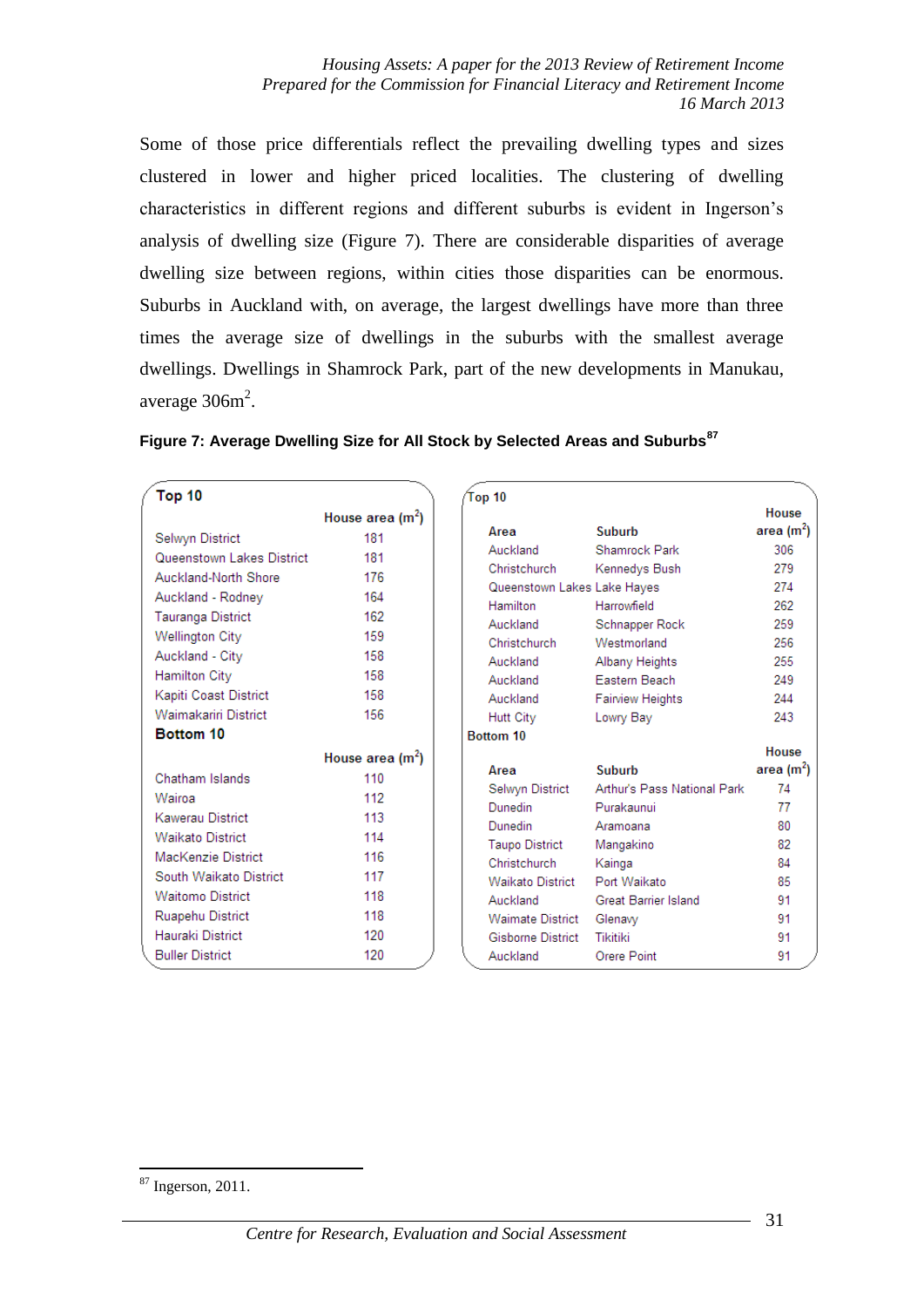While larger dwellings are associated with higher prices, hedonic pricing<sup>88</sup> research also shows that house prices reflect locational and neighbourhood amenities, not simply dwelling characteristics. Access to parks, trees, streets with attractive private gardens, the reputation of a place, high owner occupation neighbourhoods, low noise exposure, and proximity to public transport nodes, desired schools, and services all become folded into differential prices for dwellings that would otherwise be similar.<sup>89</sup> Where those characteristics have no potential negative impact on the ability of older people to maintain themselves and retain their connections, downgrading amenity may release equity without substantial costs.

However, the net benefits of trading off certain place-based amenities to maximise the conversion of equity into an income stream should not be taken for granted. There are risks of both direct as well as spill-over costs associated with downgrading some amenities. In particular, significant costs to householders and care providers/funders, can be generated by shifts to localities in which older people have reduced friendship and family networks.<sup>90</sup> Similarly, there are both cost and connectivity implications associated with shifts to lower priced housing in greenfields or other areas poorly served by public transport and under-served by service, retail and recreational centres. These costs should not be under-estimated. Small provincial towns, for instance, may present opportunities for low cost housing and a potential release of equity, but people living in small towns and rural areas on average drive themselves almost as 1.5 times as far as people living in larger towns and cities.<sup>91</sup> Low density, outer city suburbs also tend to be less well served with public transport and are characterised by low walkability and high car reliance.  $92$ 

<sup>&</sup>lt;sup>88</sup> Hedonic pricing research decomposes the effects on the price of a marketed good of: (a) various of the good's characteristics such as house style or number of bathrooms, and (b) external characteristics such as the location of a dwelling.

 $89$  See, for instance, Grimes and Young (2010) on the effects of anticipated rail upgrades in Auckland on house prices.

<sup>90</sup> Bridge *et al*, 2004; Bridge *et al*, 2006; Bridge *et al*, 2008

<sup>&</sup>lt;sup>91</sup> Ministry of Transport, 2012.

<sup>&</sup>lt;sup>92</sup> Saville-Smith, Dwyer and Warren, 2009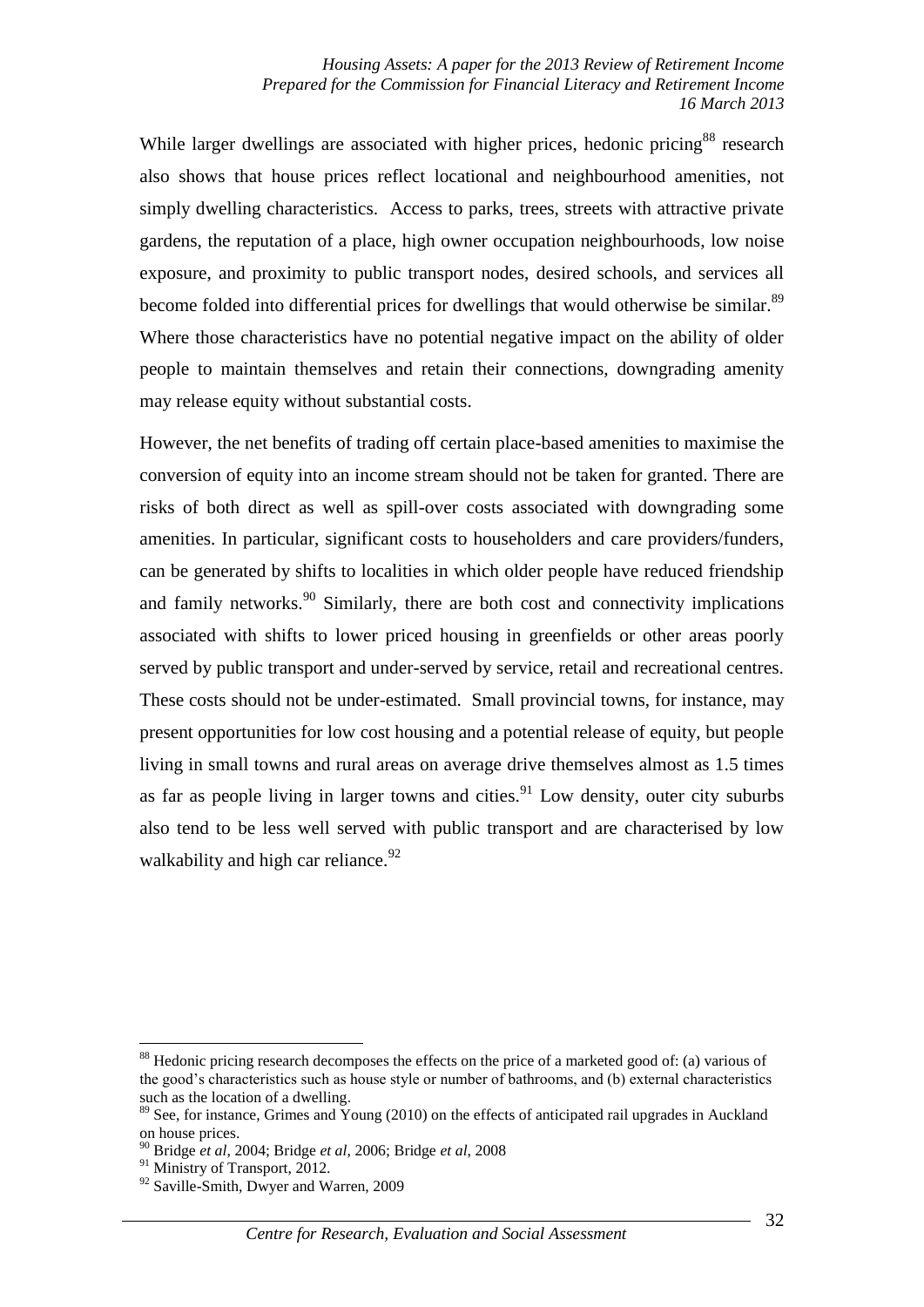If downsizing, in an effort to realise equity, prompts a move from more connected neighbourhoods to less connected neighbourhoods, there may be significant costs involved. Those are likely to go beyond transport costs, but may involve increased service costs and reduced involvement in paid employment. After all, current projections suggest that 325,000 older people in 2050 will not have a licence and over 190,000 will not own a car.<sup>93</sup> Older people will need access to public transport or will need to live in areas in which they can walk or cycle to meet their needs. Otherwise they will be entirely dependent on transport provided by others.

## *Who Will Buy?*

It is not clear that equity release or downsizing present practical and effective ways of supplementing retirement incomes, even if sellers are able to enter into an equity release contract or 'downsize' their dwelling. It also needs to be noted that in downsizing the critical component is not so much the older seller but the new buyer. If an older owner occupier is unable to sell they cannot harvest equity through downsizing. To generate an income advantage, the price of sale must be adequate to cover the costs of sale, and alternative purchase as well as income stream. This raises questions about who are likely to buy older people's dwellings.

Typically, home buyers in New Zealand are other owner occupiers. There is a chain of owner occupier house purchase which combines the entry of new home buyers and the circulation of existing owner occupiers around the housing stock. Buyers who circulate the market tend to be sellers. If substantial proportions of low income older people are to downsize, new buyers are required. These can be: younger householders entering home ownership for the first time; new settlers buying for the first time in New Zealand who have a particular impact on Auckland as New Zealand's primary gateway; or investors buying up multiple stock and concentrating New Zealand's housing stock into the rental stock.

<sup>1</sup> <sup>93</sup> O'Fallon and Sullivan, 2009; Saville-Smith *et al*., 2009: 37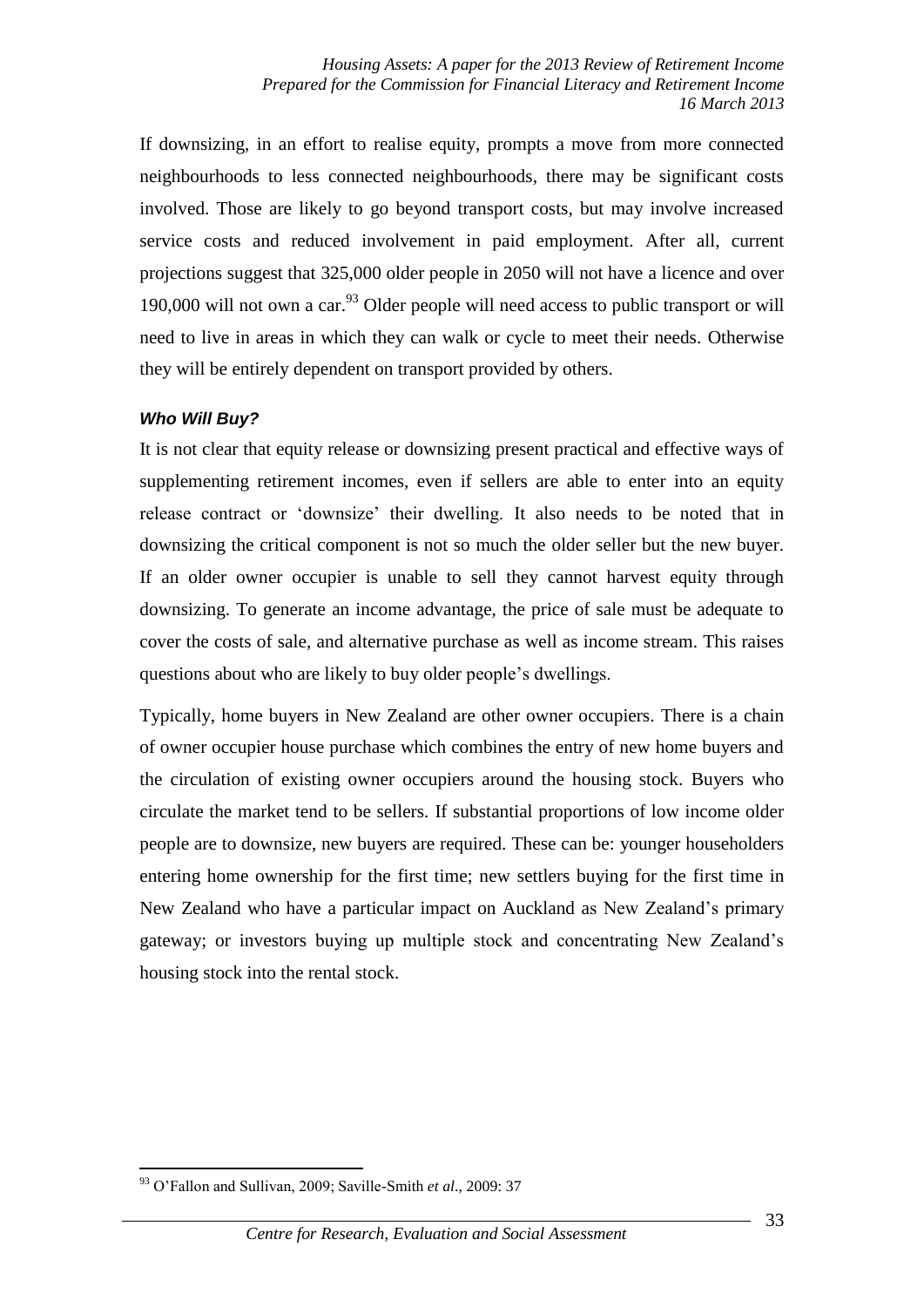What is the likelihood that any of these sets of potential buyers will be able or willing to pay prices that will allow home equity to become a substantial source of retirement income? We do not know, although Coleman's modelling suggests that the likelihood of substantial downsizing is limited.<sup>94</sup> Will migration present new blood into the market? Net in-migration has always been uncertain and can fluctuate wildly. For instance, net loss of 1,600 migrants in the year to November 2012 reflected over 50,000 departures to Australia and less than 15,000 arrivals from Australia. The vast majority of both those departing and those arriving were New Zealanders.<sup>95</sup> It is unclear what the housing status of these New Zealand incomers or outgoers are and, consequently, the impact that they, or other migrants, have on housing demand, particularly the demand for owner occupation, or house prices.

The volatility of migration and the diversity of the make-up of migrants – both leaving and coming – make forecasting of migratory impacts on housing demand difficult. The report from the House Price Unit of the Department of the Prime Minister and Cabinet report on house prices and affordability suggested that the evidence seemed to suggest "there is a relatively small effect on the prices of houses or rents from new immigrants to New Zealand. In contrast, there appears to be a significant relationship between returning New Zealanders and the changes in local house prices from 1986 to 2001".<sup>96</sup> Others have questioned those conclusions.<sup>97</sup> Either way it seems that low or negative levels of net migration are unlikely to provide a pool of new buyers into the New Zealand housing market in the short term.

Similarly, there are issues for older owner occupiers in so far as the demand that arises from household formation tends to be in the affordable home sector. There may be opportunities for older people to realise their equity below median prices and, particularly in the lower quartile, but this inevitably raises the prospect of very much smaller windfall gains for older people.

<sup>94</sup> Saville-Smith *et al*., 2009: Section 6 and Appendix A

<sup>&</sup>lt;sup>95</sup> Statistics New Zealand, 2012: 5

<sup>&</sup>lt;sup>96</sup> House Price Unit, 2008: 27

<sup>&</sup>lt;sup>97</sup> BERL, 2008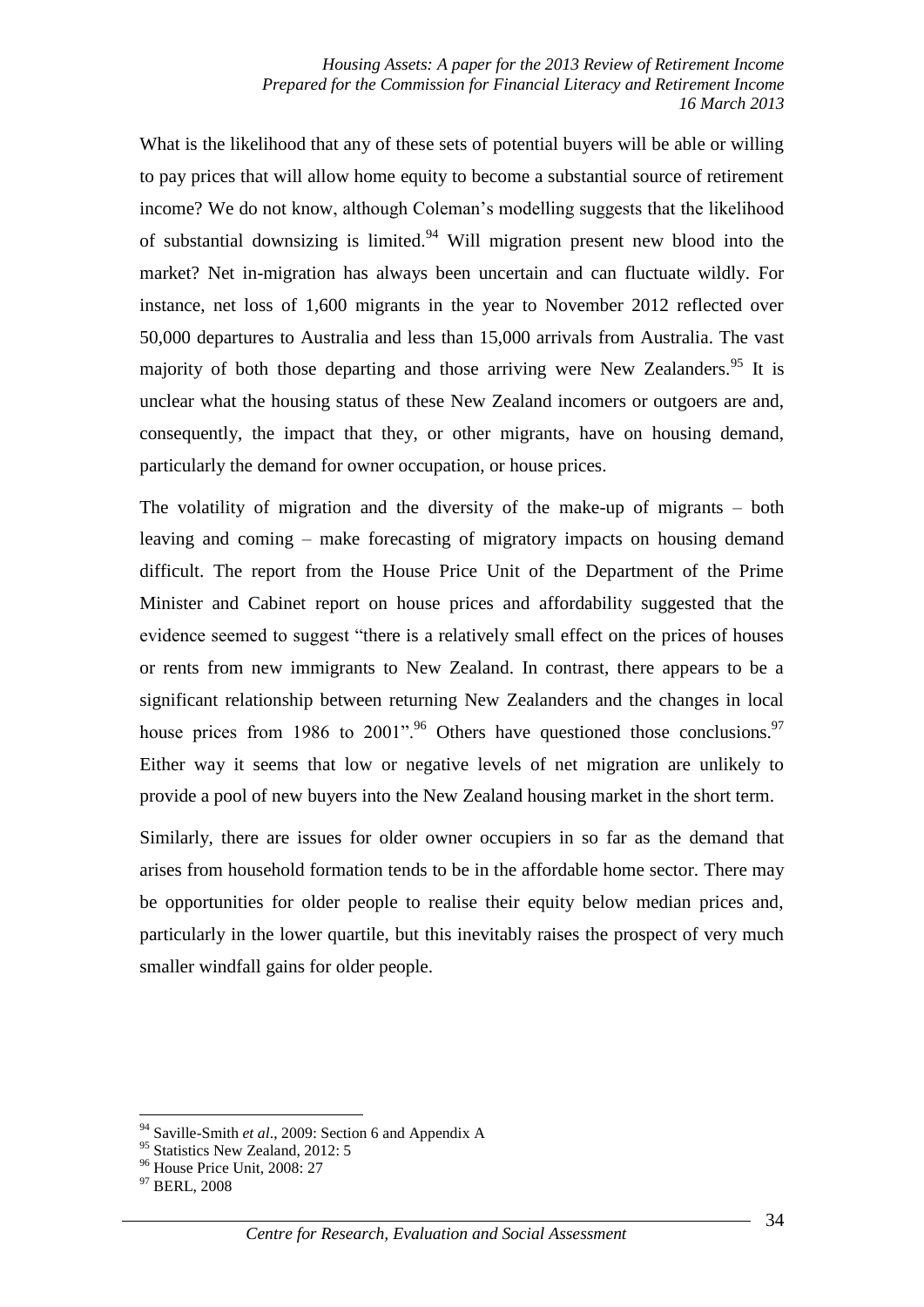Although the affordable housing sector is under-supplied, not only in Auckland but elsewhere, for older people the realisation of substantial equity depends on sustained high house prices. There seems every indication of a mismatch between the price expectations and income requirements of older sellers and the capacity to buy of newly formed households. That mismatch is reflected in:

- The rapidly expanding intermediate housing market in which significant numbers of households are locked into rental because of unaffordable house prices in New Zealand $98$  and, particularly, in Auckland. $99$
- The structural shift in access to home ownership with the falling probability of younger households ever getting in owner occupation.<sup>100</sup>

It is worth noting here that older people's dwelling equity typically gets liquidated as part of a transition into rest home or at death when it is transformed into inheritance. Neither of these situations necessitates maximising the price paid for the dwellings older owner occupiers leave. In the recent past this may be because, as Briggs suggests, the equity released by estate sales and transferred in the form of inheritance has not been used for housing consumption but instead to more generalised consumption.<sup>101</sup> Similarly, the asset testing regime for access to the rest home subsidy is unlikely to generate a desire to maximise the price at which housing assets are sold. Those are quite different circumstances from when older owner occupiers are seeking to realise equity to support their future standard of living.

Younger cohorts have either over-committed financially to home ownership or have become locked into an intermediate housing market in which they are neither eligible for government housing assistance in the rental market nor able to enter the ownership market affordably. It has already been noted that there is a raft of research that suggests that delay entry into owner occupation is not merely a short-term outcome reflecting adaptation to demographic factors such as delayed child-bearing or temporary impacts of cyclical recession, but is likely to represent a structural shift. If this is the case, the question then arises as to who will buy older owner occupiers' dwellings at a time and price that will allow them to 'downsize'.

<sup>98</sup> DTZ, 2008

<sup>&</sup>lt;sup>99</sup> Saville-Smith and James, 2011

 $100$  Morrison, 2008

<sup>101</sup> Briggs, 2008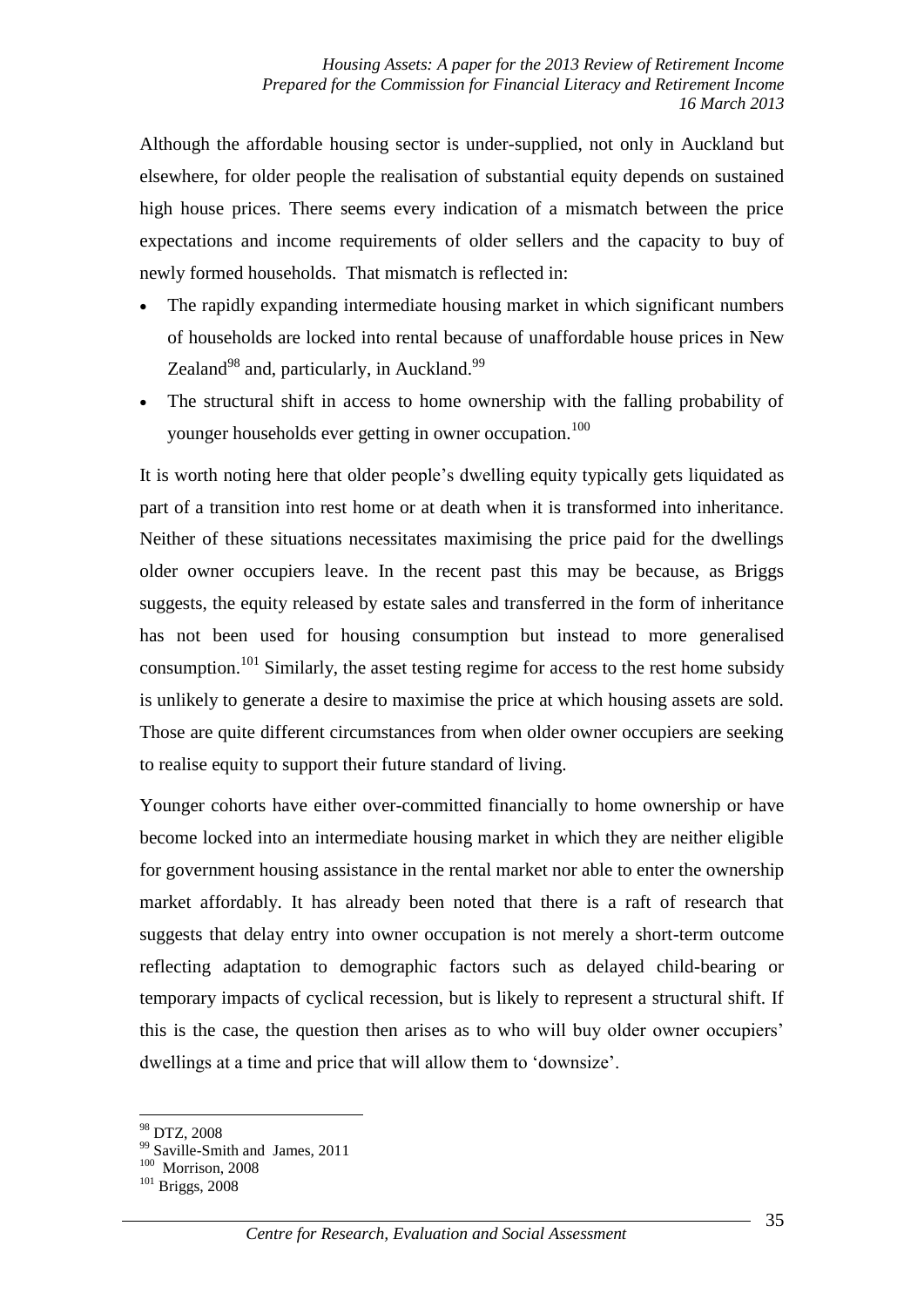Another option for older people is to sell to landlords or institutional investors in the residential rental market. Although it is clear that the number of dwellings in rental tenure is increasing, we have little information about the profile of landlords. A national survey some years ago suggested that the market was fragmented and fluid. There is some evidence of consortia both based in New Zealand and overseas who are acquiring residential stock.<sup>102</sup>

The apartment sector, especially in the Auckland region, has seen dwelling units sold to property investors and occupation by tenants. Indeed, there is some evidence that some apartments in the Auckland housing market moved from owner occupation to tenancies either through the original owner renting out or by sale to property investor.<sup>103</sup> This process is also evident in some suburbs where housing stock decline combined with exit by previous owners, often through estate sales, may lead to interim use of the stock as rental prior to re-development. In that sense, part of the life cycle of a stock unit may be marked by a period in the rental stock. This, however, is largely on the margins of housing market exchanges. Even in the Auckland region there is no evidence of institutional investment in the residential private rental market.<sup>104</sup>

Again the extent to which individuals are likely to purchase dwellings for rent will partly depend on their perceptions of likely capital gain. There is some evidence that the purchase of properties for rent was stimulated by heated house prices and was speculative in nature.<sup>105</sup> If capital gains are not evident in the future or are associated with a particular and limited segment of the dwelling stock, the impact of an expanding private rental market on the ability of individual older home owners to liquidate assets at a level that materially improves their living standards may be limited.

<sup>&</sup>lt;u>.</u>  $102$  This emerged in the context of an evaluation of a clean heat programme attempting to increase the take-up of clean heat options, including among landlords of low income tenants, in the Rotorua airshed. <sup>103</sup> Saville-Smith *et al*., 2010

<sup>104</sup> Mitchell *et al*., 2007: 2

<sup>&</sup>lt;sup>105</sup> Productivity Commission, 2012: 8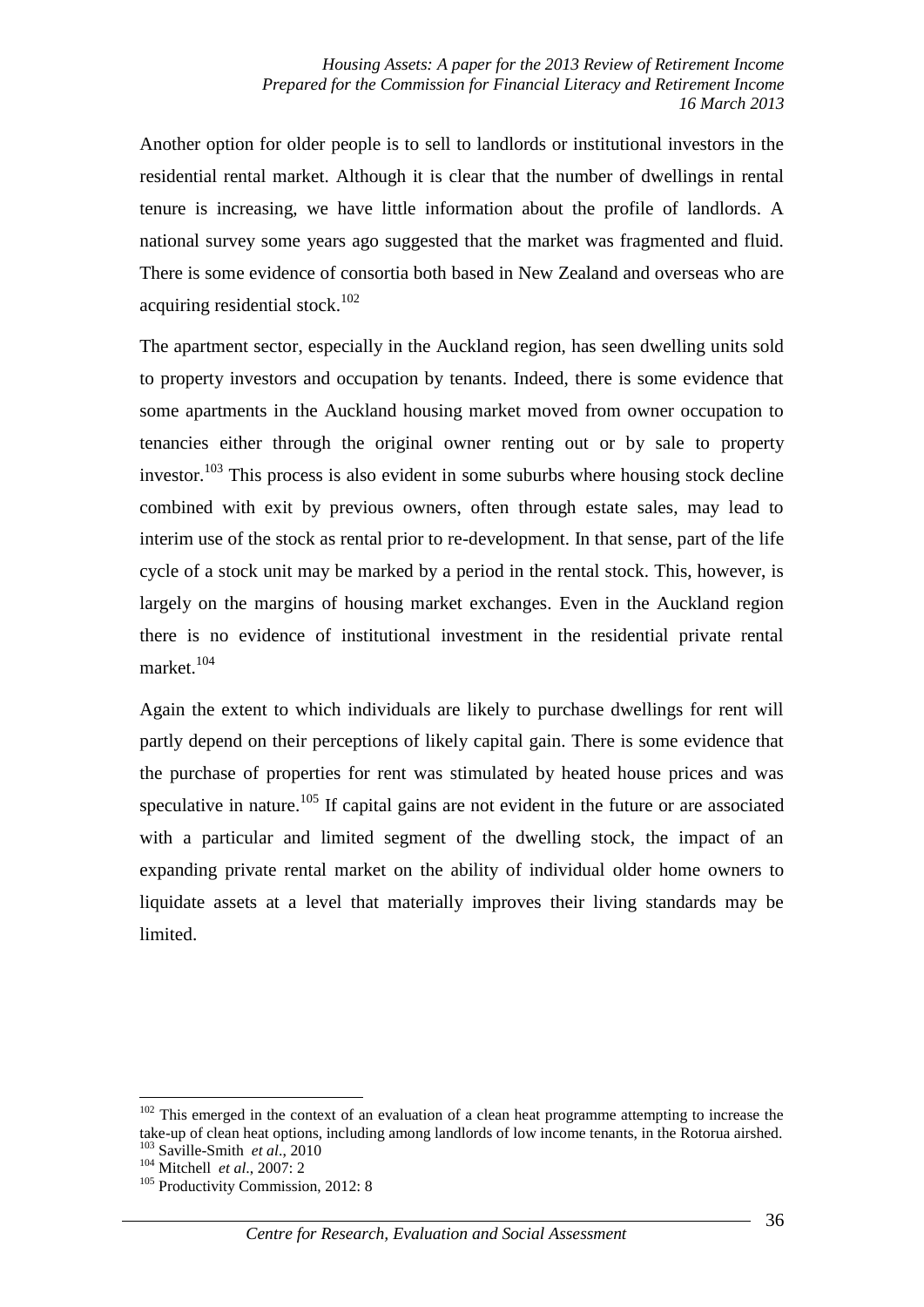## **Facing up to an Inter-Generational Burden?**

Two themes are evident in ideas around downsizing and equity release. The first is that a tsunami of ageing population and old age dependency will overwhelm New Zealand, overburdening it with superannuation liabilities around aged care health costs. This theme is entwined with a second, albeit contested one, that superannuation payments will be progressively reduced over time and increasingly inadequate to meet individuals' day to day needs.<sup>106</sup> In the midst of those fears sits an apparent solution in the accumulation of housing wealth.

It is an attractive idea, the idea that by realising their housing assets the future fiscal burden of older people's income support and care can be shifted from younger generations. But as this paper sets out, releasing equity is by no means straight forward, even for individuals. While the vast proportion of older people currently (and in the short to medium terms) have housing assets, so too, older New Zealand people are largely reliant on superannuation as their only source of income. As a populationbased approach equity conversion raises the unavoidable issue that the value of older people's housing assets, even where significant proportions of older people own their own homes, is variable and uncertain.

There is no doubt that the realisation of some housing equity will generate a substantial net benefit for some owner occupiers. Similarly, there will, no doubt, be some older individuals who can substitute a current dwelling with a lower cost dwelling with similar or lower operating costs. Whether this is a solution for more than a minority of individuals is, however, unclear and there remains the issue of the increasing number of older people who have no housing assets at all.

If only a minority or even a marginal majority are able to release housing equity while maintaining the level of housing consumption they need, the release of housing equity is not likely to provide a robust platform for contributing significant amounts to individual retirement incomes. As a consequence, it is unlikely to enable reduction in the fiscal liabilities associated with New Zealand Superannuation.

<sup>1</sup> <sup>106</sup> See some of the debate at http://www.victoria.ac.nz/sacl/about/cpf/events/affording-our-futureconference-2012/papers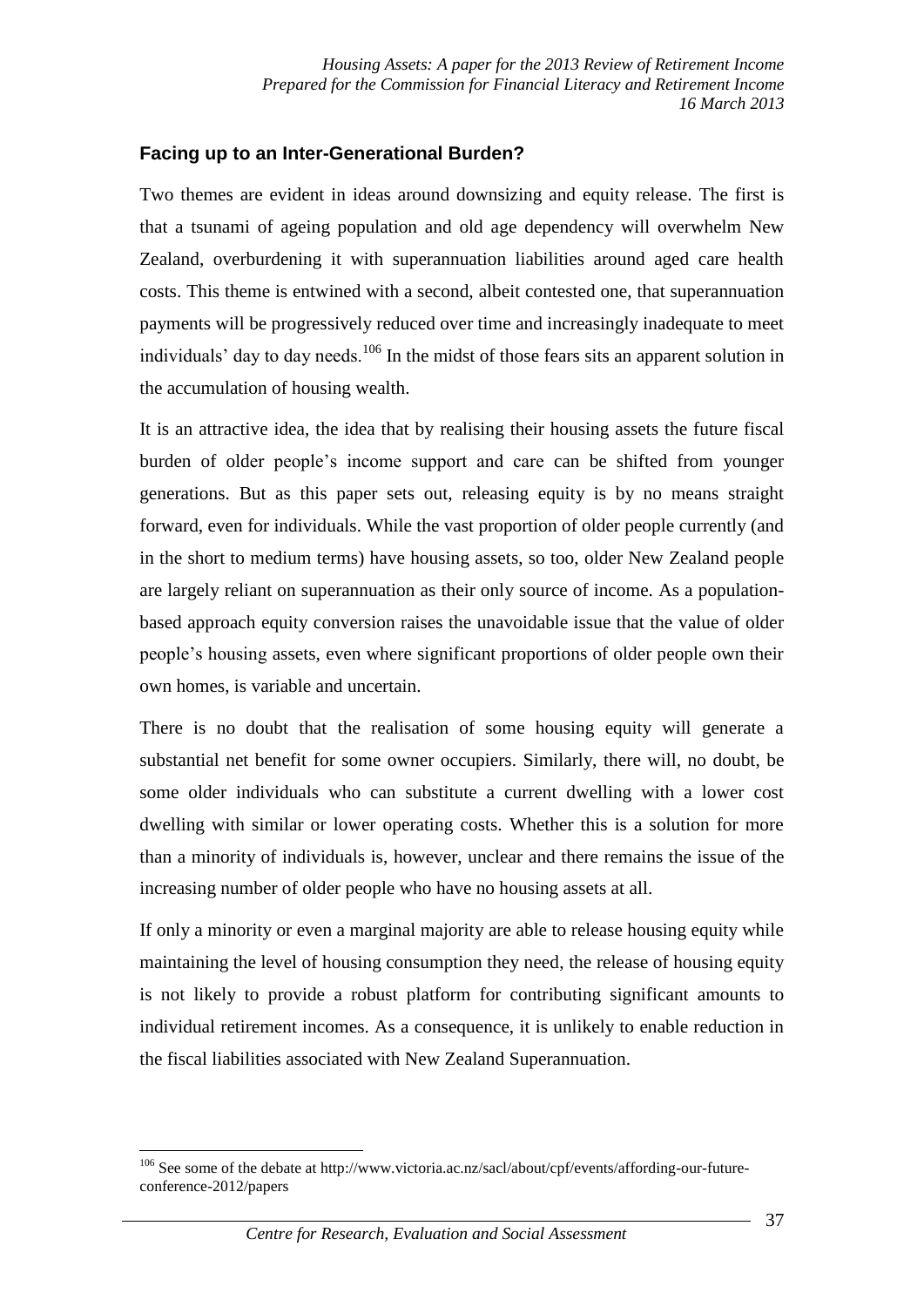If that is the case, and if New Zealand wishes to maintain an acceptable standard of living for older New Zealanders in retirement by sustaining universal superannuation, then perhaps other forms of reaping the harvest of windfall gains represented in wealth may be both more fruitful and more equitable. In that context capital gains tax may be worth exploring. Capital gains tax provides simultaneously an ability to generate revenue out of older people's housing assets while neither ignoring the windfall gains associated with other forms of wealth accumulation nor becoming reliant on an asset base that is not likely to be so universally distributed among older cohorts in the future.

But there are other ways of relieving the fiscal burden of ageing populations. Not by focusing on the liquidation and consumption of housing wealth, but by improving the use value and functionality of housing itself. This is part of a broader choice about whether New Zealand will treat older people as costly dependents or optimise the use of their social and economic skills, consumption, contribution and potential.<sup>107</sup> To do the latter requires pushing back the disability threshold (Figure 8). This can be accomplished by more effective support services, health interventions and assistive technologies, and, perhaps most critically, by ensuring that the dwellings in which older people live are adaptable and adapted.



**Figure 8: Shifting the Disability Threshold<sup>108</sup>**

Adapted from WHO, 2002

<sup>1</sup> <sup>107</sup> Saville-Smith, 2012.

<sup>108</sup> Camemolla and Bridge, 2011.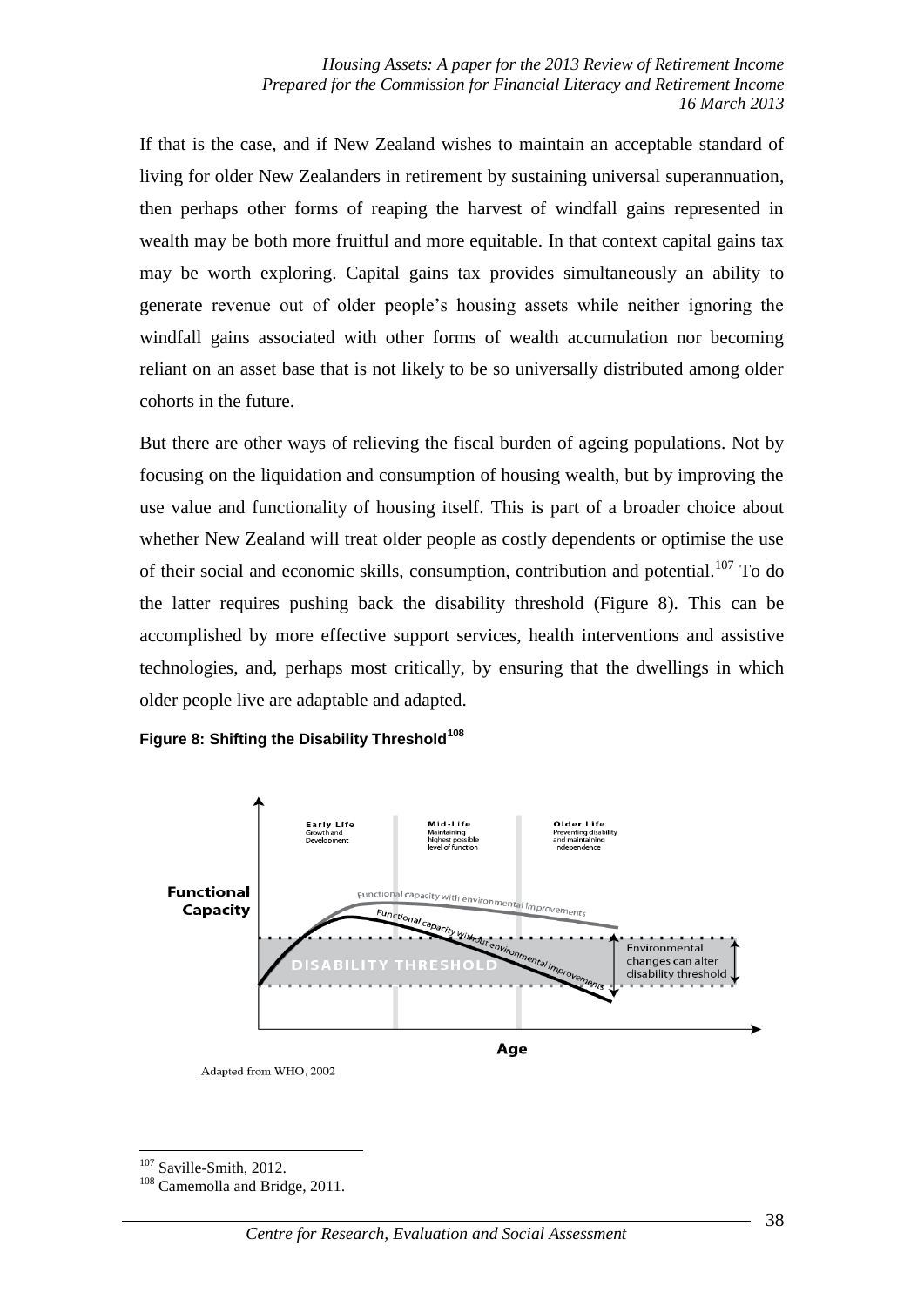Fit for purpose and appropriately adapted stock offer significant opportunities to reduce the fiscal burden associated with age-related disability through reducing inhome support costs, increasing safety and ensuring older people avoid injury, and reducing the probability of residential care.

Research suggests 20 percent reductions can be achieved in in-home care  $costs<sup>109</sup>$ through good house design and modification. Home care costs may be saved annually by between  $10^{110}$  and up to 20 times the value of a home modification.<sup>111</sup> Reducing injury through functional housing has, in Australia, reduced older people's falls in the home by 60 percent.<sup>112</sup> New Zealand research suggests that the number of older people's falls can be reduced between  $14$  percent and  $41$  percent<sup> $113$ </sup> through lifetime design adaptions.

There are also significant benefits associated with delaying or avoiding residential care admission. The tendency for unaffordable housing costs and/or insecure tenure to prompt older people to resort to higher dependency and costly aged care is welldocumented in a number of countries including England,<sup>114</sup> Australia,<sup>115</sup> and New Zealand.<sup>116</sup> So too can inaccessible housing. Rashbrooke concludes that "if 33% of new-build homes in New Zealand were to carry the LifeMark $117$  then, over a ten-year period, there is a potential saving of \$25 -\$30 million per year to the economy. Takeup at the  $67\%$  level provides potential savings of \$55 -60 million per year.<sup> $118$ </sup>

<sup>&</sup>lt;sup>109</sup> Brewerton and Darton, 1997.

<sup>&</sup>lt;sup>110</sup> Home Adaptations Consortium, 2010.

<sup>&</sup>lt;sup>111</sup> See Camemolla and Bridge, 2011 also for a comprehensive review of research around in-home care wage substitution through home modifications.

<sup>112</sup> Hill *et al*, 2004.

<sup>&</sup>lt;sup>113</sup> Campbell and Robertson, 2008.

<sup>&</sup>lt;sup>114</sup> Heywood and Turner, 2007.

<sup>115</sup> AHURI, 2010.

<sup>&</sup>lt;sup>116</sup> See the public science research programme which explores the importance of repairs and maintenance on enabling older people to age in place at www.goodhomes.co.nz.

<sup>&</sup>lt;sup>117</sup> LifeMark is a form of accreditation system developed for new-build residential dwellings that provides buyers with assurances around the accessibility and functionality of dwellings over the life course as well as for people with disability. See www.lifemark.co.nz

<sup>118</sup> Rashbrooke, 2009: 24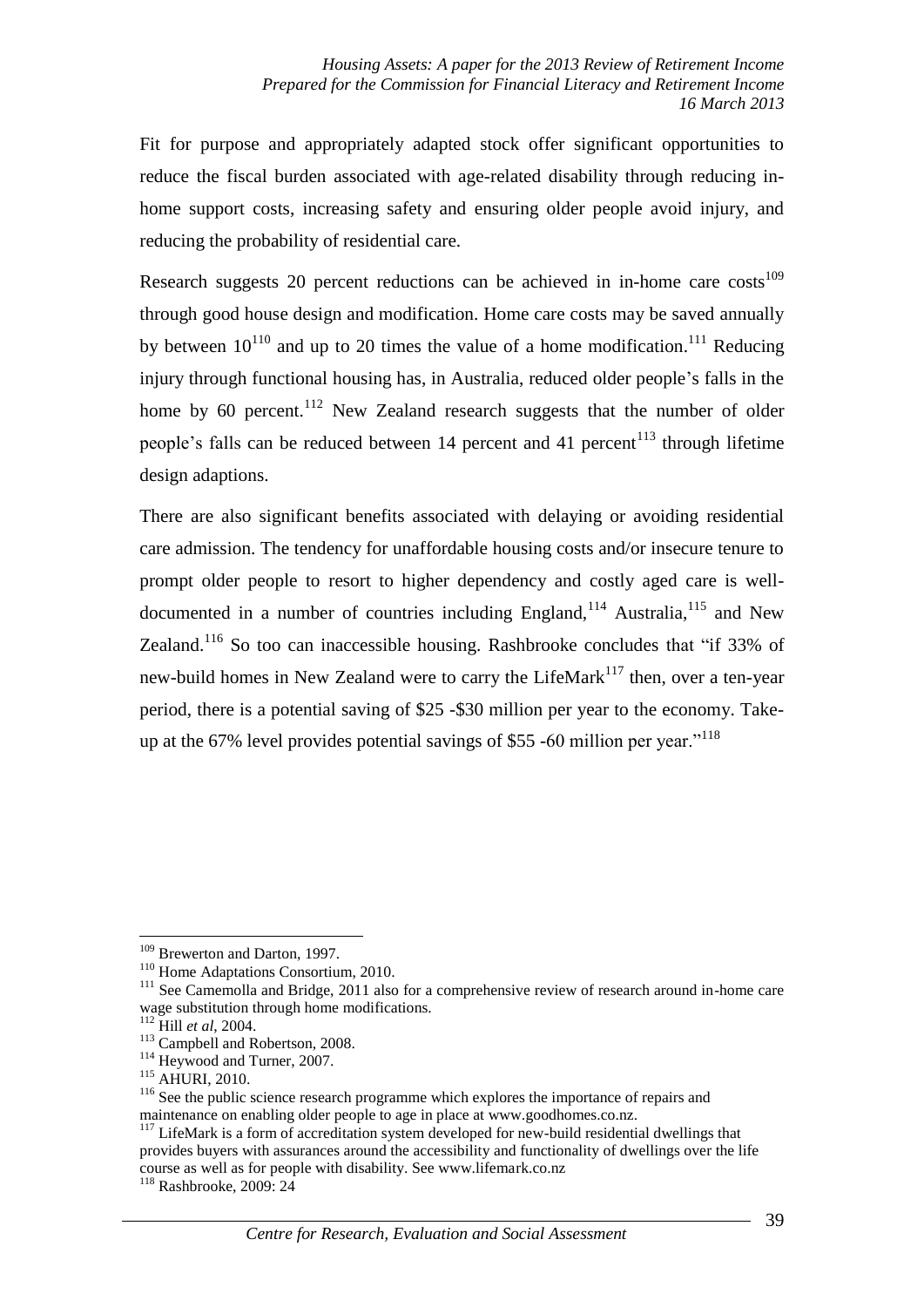While the quality and functionality of dwellings is not, *a priori*, dependent on tenure, there is a close relationship between tenure, house condition, performance and amenity. Here and overseas, the rental market is persistently poor in taking up dwelling performance initiatives and subsidies whether they be improved heating and insulation performance, or better design and accessibility. Even where dwelling modifications have been required and funded to address the accessibility of older people or disabled people, these become difficult in private rental situations.

Sometimes public rental providers and providers of alternative or intermediate tenures are better in this regard. It is notable, for instance, that the Retirement Villages Association, the industry representative of the sector, and one of the most expansionary retirement village companies, Summerset Group, have both been involved in the promotion of lifetime design and the LifeMark.

# **Platforms for Sustainable Use of Housing Assets**

It is clear that older people that own their own homes free of debt stretch their New Zealand superannuation further. They are more satisfied with life and most older people are able to stay independent throughout much, if not all, their old age. For most older people, their housing asset is valuable because it gives them a home. These aspects of home ownership are often neglected or under-valued in debates around retirement income. Yet they impact directly on older people's standards of living.

If we consider the value of housing assets as providing opportunities for expenditure reduction and optimising independent living rather than simply an asset that can be liquidated as a lump sum or a revenue stream, the importance of policies and sectors beyond income support are revealed. Retirement income policy connects, not simply with welfare or health, but also importantly, with the housing and building sectors. The challenge of sustaining older people's standards of living is connected to a whole series of dynamics:

 The operation of housing markets, particularly the entry of younger cohorts into owner occupation, the adequacy of rental housing and rental conditions, and the delivery of alternative tenures including retirement villages and body corporate apartments.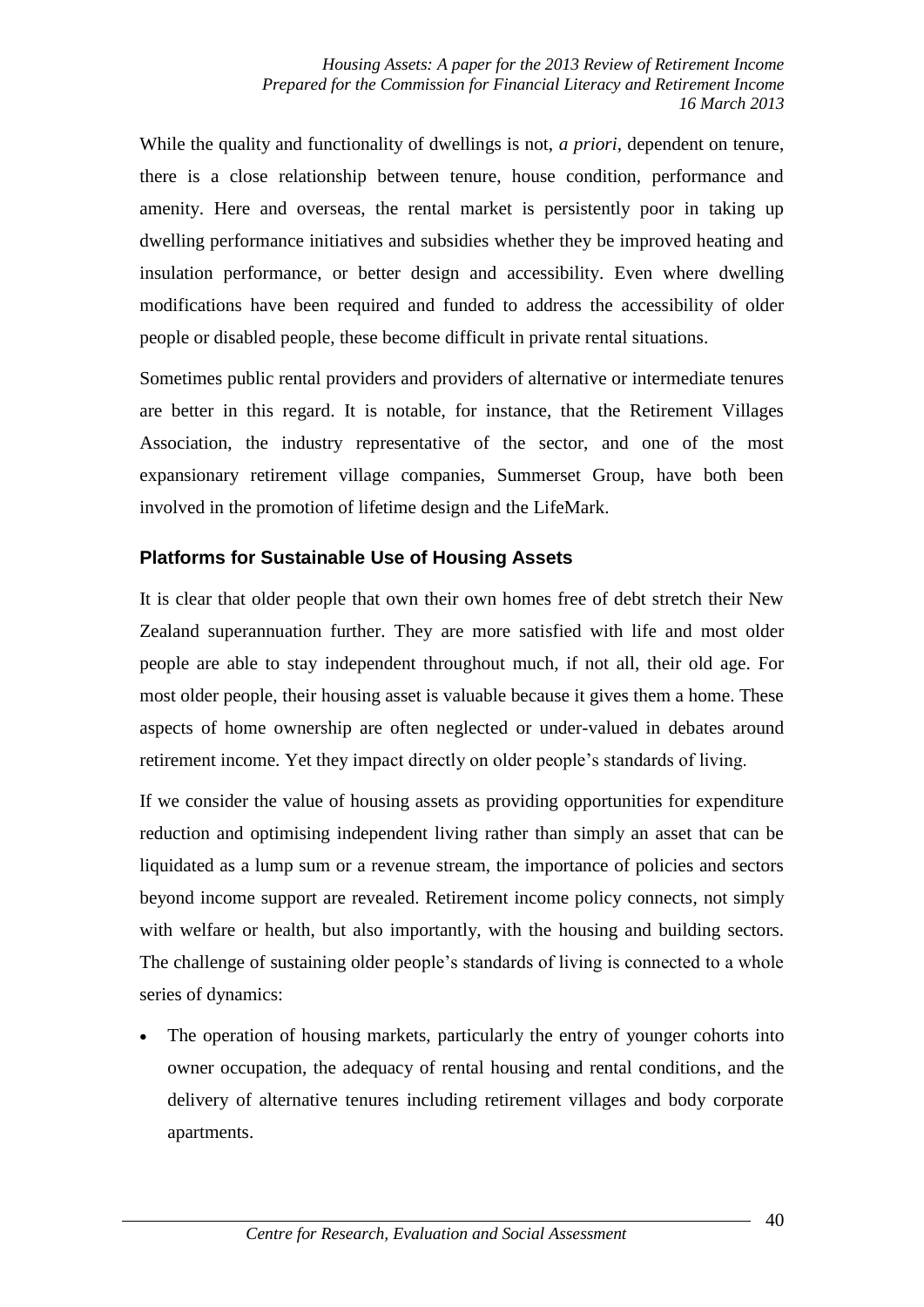- The types, costs and performance of dwellings being supplied by the building industry.
- The resilience and protection of housing assets among young and old.
- The connectivity of New Zealand's settlements and the nature of trade-offs between housing prices and location.

As Smith *et al*., point out, there is a "growing number of societies whose economic and welfare regimes revolve around the wealth contained in housing."<sup>119</sup> Housing assets do matter to retirement income policy, but it is too easy in the context of overheated house prices from the 1990s and as the baby-boomers have entered retirement to assume that liquidating housing equity into an income stream is the most effective way of using those assets. Windfall gains associated with house price increases have fuelled a 'cash-up' sentiment. The complex interactions between housing and maintaining the living standards of individuals as they enter retirement age, and managing the societal costs associated with an ageing society, have all been distorted by the often repeated but facile reduction of older people to being simply asset rich and income poor.

Certainly the accumulation of housing assets that reside with older people can be treated simply as an investment pool available to be liquidated. Whether doing so generates a net benefit for individuals, or the country, is much more debatable. At best it is likely to be contingent on short-run factors and the specific characteristics of the older people that are liquidating their assets. At worst, the claimed benefits will be illusory.

Even for individuals, assessing the net benefits of downsizing and/or reverse equity instruments is complex. Ensuring that older people have the financial literacy to make those decisions is a significant challenge. But even if some individuals can derive a net benefit from equity release and downsizing, this does not mean that such an approach delivers a robust platform for sustaining the acceptability and affordability of superannuation and the standards of living for older people nationally or into the future.

<sup>1</sup> <sup>119</sup> Smith *et al*., 2009: 84.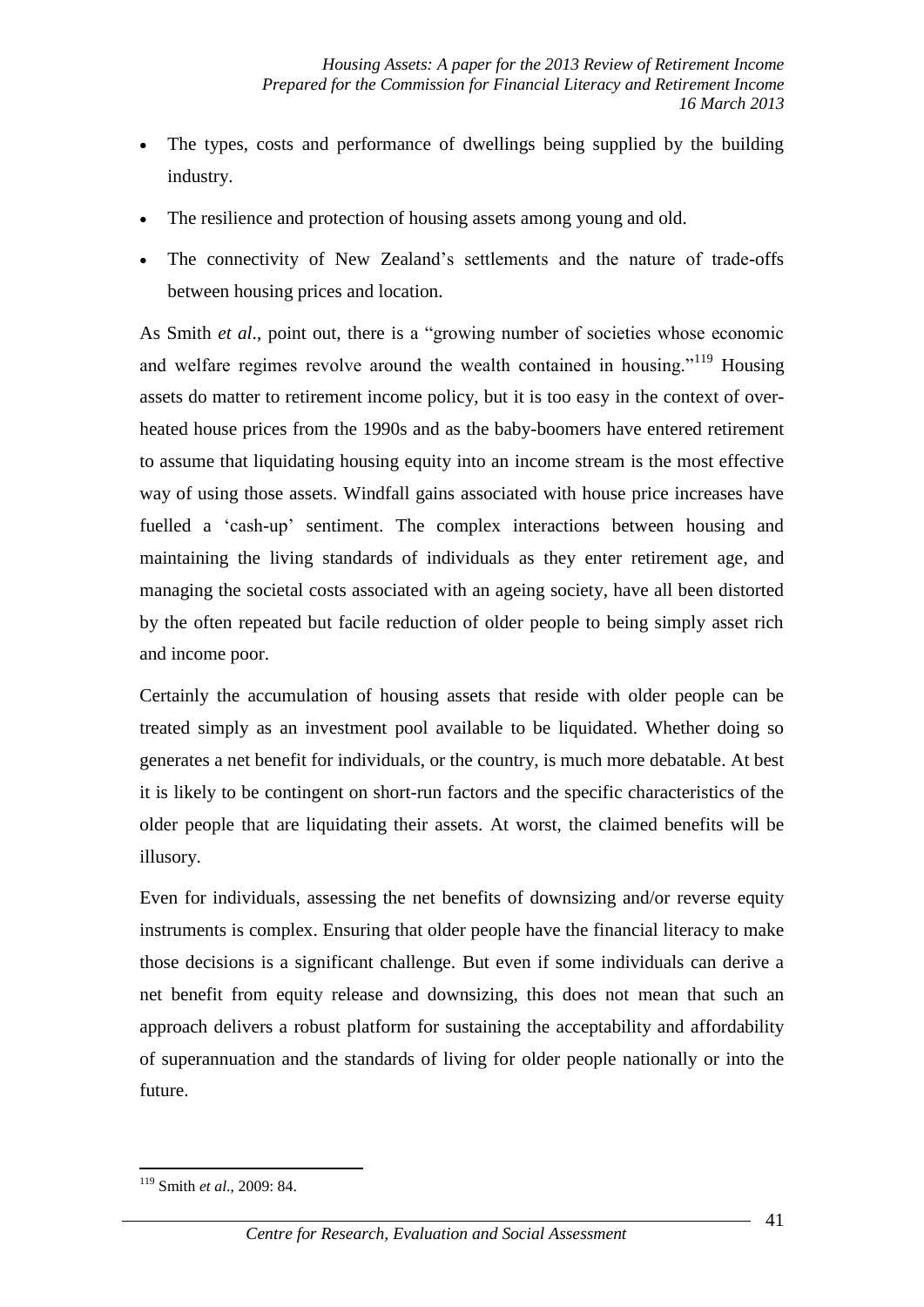There are risks in focusing on harvesting equity from housing assets including:

- A tendency to encourage a belief that perpetually rising house prices is necessary and desirable despite the crisis of affordability to which over-heated house prices have contributed.
- The harvesting of older people's housing assets and directly transferring that into retirement incomes does nothing to generate a fit-for-purpose housing stock that provides use-value for young and for old, whether in the home ownership or the rental sector of the housing market.
- Spill-over effects associated with the various downsizing pathways that are presented as a way of securing older people's standards of living and making retirement incomes affordable in the future. Those may include higher rates of entry into rest home or other higher dependency environments, disconnection with family and community networks, issues arising from insecure tenure for people who downsize into rental housing, health related costs associated with poorer housing, and issues arising from reduced inter-generational transfers within families.
- The experience of equity conversion has been fraught overseas and, again, depends as a long term solution, on sustained rates of home ownership and heated housing prices to generate equity above housing use costs.

This is not to suggest that the potential benefits of using what is essentially often a windfall gain in equity as a mechanism to facilitate more stable retirement futures for New Zealand should be ignored. Rather, it suggests that the sort of individualised downsizing approach that is commonly assumed or promoted is unlikely to be consistently effective, either across older households or over time. It can not be avoided that New Zealand's future is, under current settings, not simply of an ageing population. In the longer term, it is a future in which households will enter retirement age without an accumulation of housing assets. This will not only impact on the prospects for equity release in the future but also the amenities currently enjoyed by older people and the current benefits of reduced expenditure associated with debt free home ownership.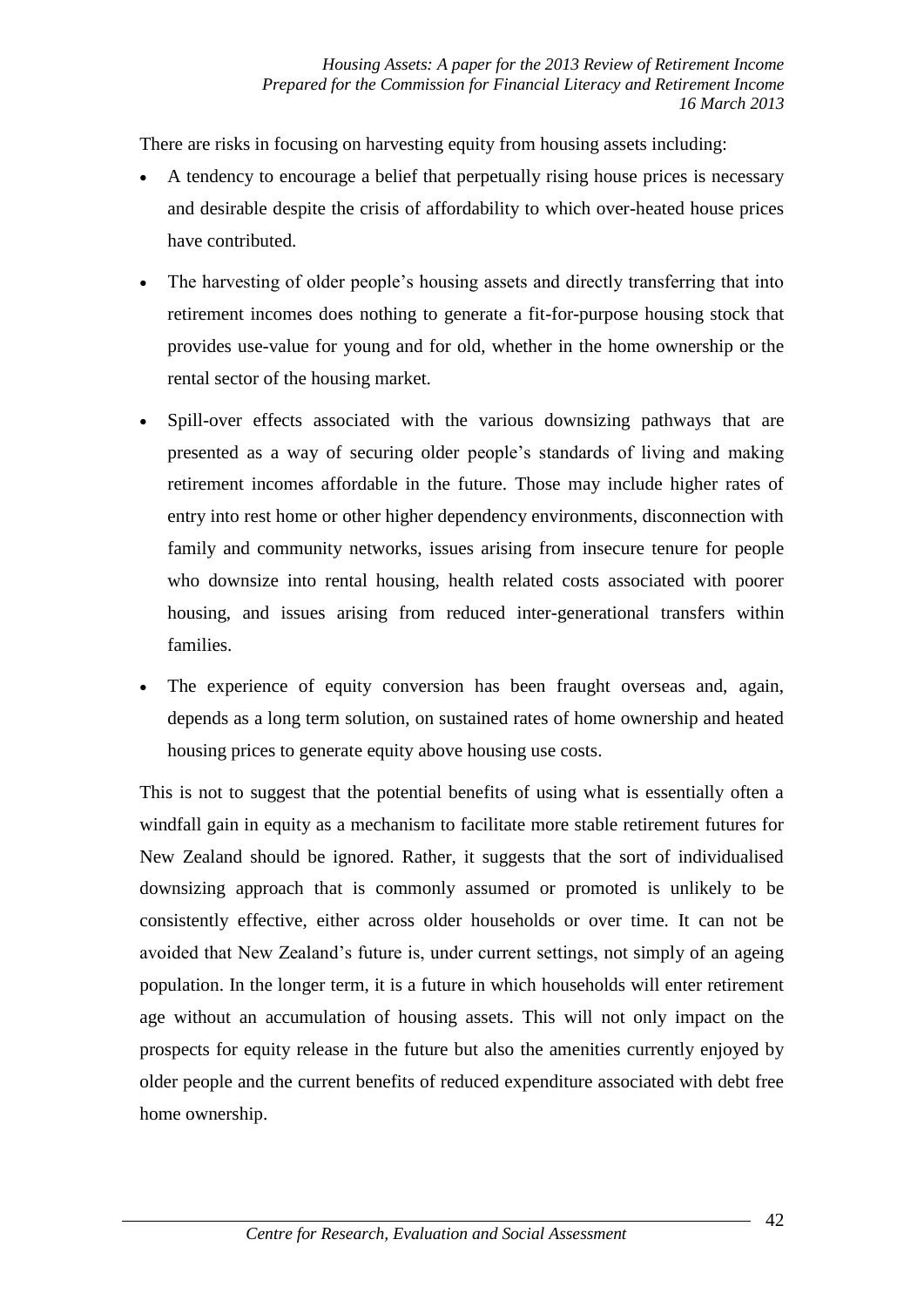Under those circumstances, the challenge is not simply how can New Zealand release some of the equity that older people have in their homes? The challenge is also how equity and savings can be built among younger households to deliver the other benefits associated with accumulated housing assets. All this suggests that retirement income policy needs to be formulated in a way that that takes into account the housing conditions of older people. But it should also be set within a future of affordable housing access for younger households including facilitating the inter-generational use of housing equity to sustain access to affordable and secure housing.

It is important for retirement that New Zealand has a diverse housing stock that delivers functional, resilient and cost-effective dwellings into the lower value quartiles of the housing infrastructure in places that are well serviced and connected to avoid the care costs associated with ageing. These will be critical for older people if they are to age in their communities and downsize. Downsizing will still be important in the future, not so much to release equity, but to ensure better fit between households and the dwellings and localities in which older people live.

Most importantly, retirement policy and practice needs to recognise that housing assets present multiple opportunities to leverage acceptable living standards and manage the fiscal burdens of an ageing population when their use value rather than simply the promise of equity release is leveraged.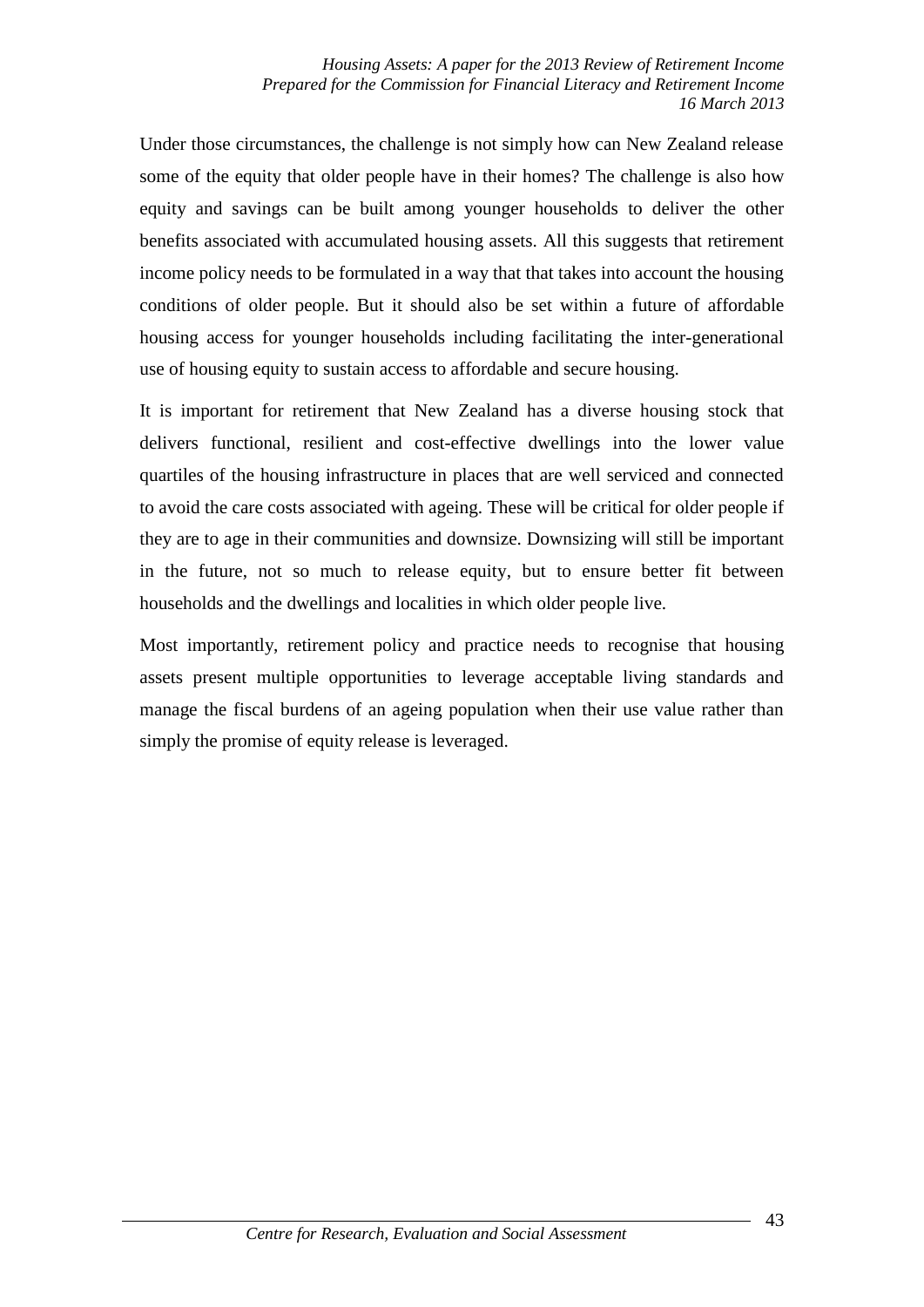#### **References**

- AHURI (2010) 'Home ownership reduces the cost of home-based care among old adults' *Research & Policy Bulletin* Oct 2010: 132.
- Alakeson, V. (2001) *Making a Rented House a Home: Housing solutions for 'generation rent'.* London: Resolution Foundation.
- Ashton, T. and St John, S. (2005) *Financing of long term residential care in New Zealand: Swimming against the tide*. Paper presented at the Fifth World Congress of the International Health Economists Association (iHEA). Retrieved from [http://homes.eco.auckland.ac.nz/sstj003/.](http://homes.eco.auckland.ac.nz/sstj003/)
- BERL (2008) *The Economic Impact of Immigration on Housing in New Zealand 1991- 2016.* Wellington: Centre for Housing Research, Aotearoa New Zealand and Department of Labour.
- Bishop, T., and H. Shan, (2008) "Reverse Mortgages: A Closer Look at HECM Loans", National Bureau for Economic Research, www.nber.org/programs/.../08- Q2%20Bishop,%20Shan%20FINAL.pdf
- Bridge, C., Phibbs, P., Kendig, H., Mathews, M and H. Bartlett, (2006) *The costs and benefits of using private housing as the 'home base' for care for older people: a systematic literature review.* Sydney: AHURI.
- Bridge, C., Phibbs, P., Kendig, H., Mathews, M and B. Cooper, (2008) *The costs and benefits of using private housing as the 'home base' for care for older people: secondary data analysis*. Sydney: AHURI.
- Bridge, G., Forrest, R. and E. Holland, (2004) *Neighbouring: A review of the evidence.* (CNR Paper 24). London: ESRC Centre for Neighbourhood Research.
- Briggs, P. (2008) *Inheritances and their impact on housing equity withdrawal.*  Reserve Bank Discussion Paper Series. Wellington: Reserve Bank of New Zealand.
- Briggs, P. and T. Ng, (2009) *Trends and cycles in New Zealand house prices*. Wellington: Reserve Bank of New Zealand.
- Buckett, N., Marston, N., Saville-Smith, K., Jowett J. and Jones, M., (2011) *Preliminary RANZ 2010 house conditions survey repor*t – second edition, BRANZ Study Report 240. Judgeford: BRANZ.
- Burns, J. and Dwyer, M. (2007) 'Households' attitudes to saving, investment and wealth'*. Reserve Bank of New Zealand: Bulletin* (Vol. 70, No. 4).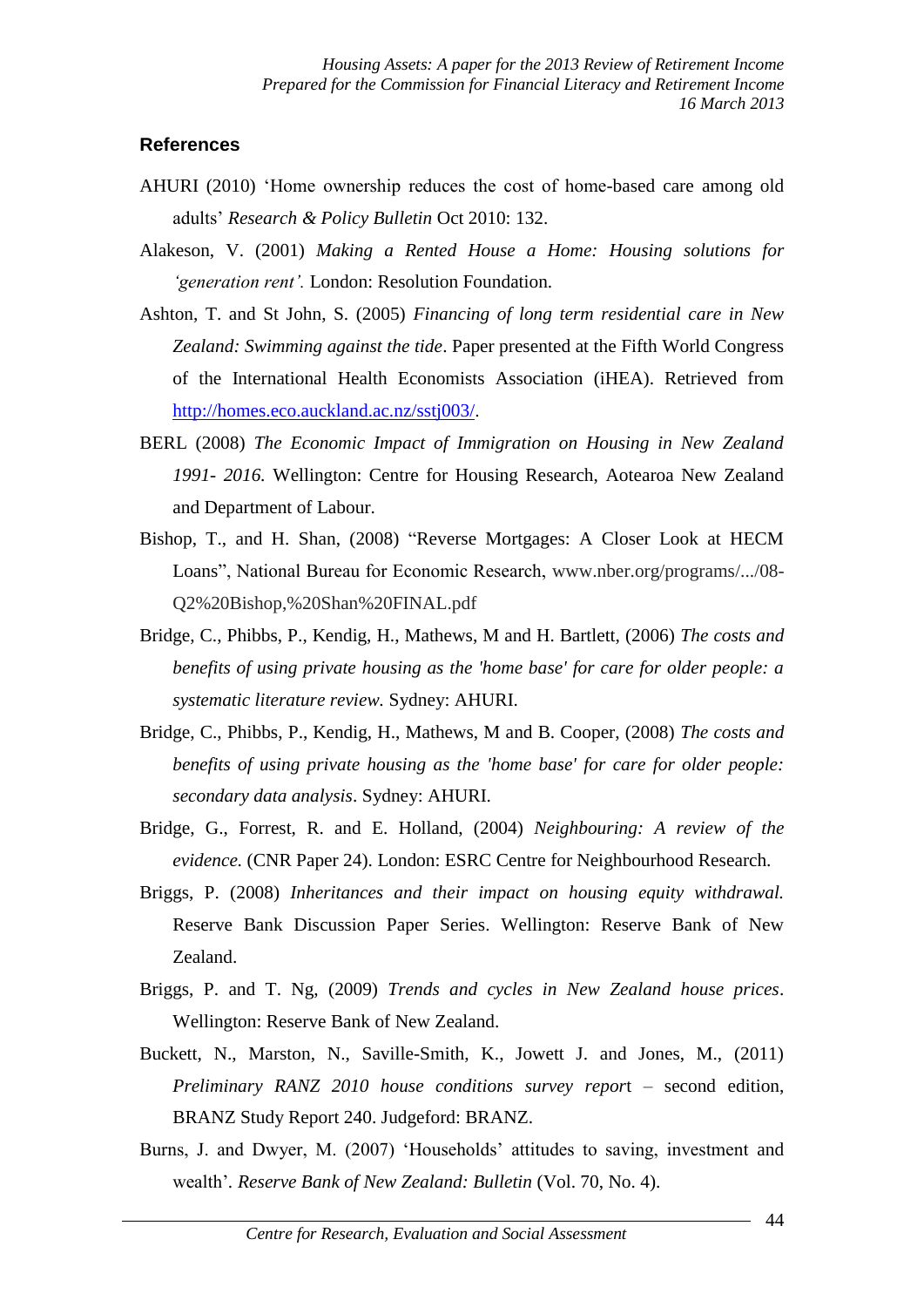- Carter, K. and Gunasekara, F. I. (2012) *Dynamics of Income and Deprivation in New Zealand, 2002*‐*2009: A descriptive analysis of the Survey of Family, Income and Employment (SoFIE)*. Public Health Monograph Series No. 24. Wellington: Department of Public Health, University of Otago.
- Churi, M.C. and Jappelli, T. (2006), *Do the Elderly Reduce Housing Equity?: An International Comparison.* Working Paper No. 158, Fisciano: Centre for Studies in Economics and Finance.
- Clapham, D. (2002) 'Housing Pathways: A post modern analytical framework, *Housing, theory and Society*, 44(4):345-362.
- Dale, M. C. and St John, S. (2011) *Funding the long goodnight: the market for longterm care.* Wellington: New Zealand Association of Economists.
- Davey, J. (2007) *Home Equity Release Products in New Zealand: Risks and Opportunities*, report prepared for the Retirement Commission as part of the 2007 Review of Retirement Income Policies, New Zealand Institute for Research on Ageing, Wellington.
- Davey, J. A. (2005) 'The Prospects and Potential of Home Equity Release in New Zealand; Update to 2005.' Wellington: Office of the Retirement Commissioner.
- Davey, J. A. (1996) 'Making Use of Home Equity- Comparisons between Britain and New Zealand'. *Social Policy Journal of New Zealand* Vol 07. pp 128-142.
- Davey, J. A. (1996) *Options for Older Home-owners*. Centre for Housing Policy, Research Report. York: University of York.
- Davey, J. A. (1995) *Putting Housing Wealth to Work: Home Equity Conversion in New Zealand.* Wellington: Ministry of Housing.
- Demographia (2012) *9th Annual Demographia International Housing Affordability Survey (2012: 3rd Quarter).* Christchurch: Performance Urban Planning.
- Department of the Prime Minister and Cabinet (2008) *Final Report of the House Prices Unit: House Price Increases and Housing in New Zealand.* Wellington: Department of the Prime Minister and Cabinet.
- De Veirman, E. and Dunstan, A. (2010) *Debt Dynamics and Excess Sensitivity of Consumption to Transitory Wealth Changes.* Wellington: Reserve Bank Discussion Paper Series.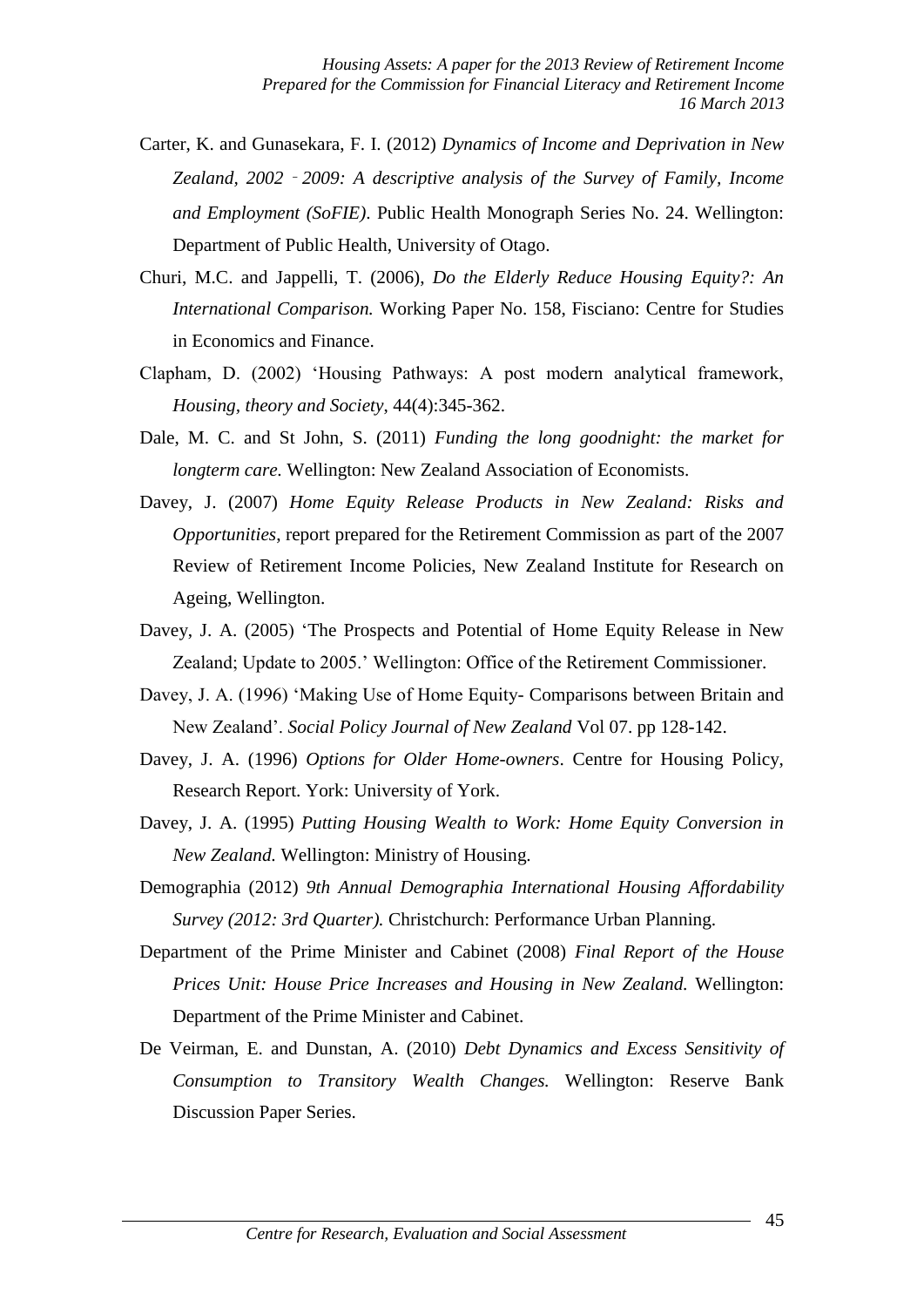- De Veirman, E. and Dunstan, A. (2008) *How do Housing Wealth, Financial Wealth and Consumption Interact?: Evidence from New Zealand.* Wellington: Reserve Bank Discussion Paper Series.
- Douglas, E. (1986). *Fading Expectations: The Crisis in Māori Housing*. Wellington: Board of Māori Affairs.
- DTZ New Zealand (2008) *The Intermediate Housing Market in New Zealand.*  Wellington: Centre for Housing Research Aotearoa New Zealand.
- Dupuis, A. and Dixon J. (2004) *Issues of private residential governance in New Zealand.* Toronto: Centre for Urban and Community Studies.
- Dupuis, A., Dixon, J., Lysnar, P. and Mouat, C. (2002) Bodies Corporate and Housing Intensification in Auckland: A Preliminary Assessment. Report for the Auckland Regional Council, Auckland City Council, North Shore City Council, Rodney District Council and the Waitakere City Council.
- Easton, B. (1992) 'Selfish Generations by David Thomson.' *New Zealand Sociology* Vol. 7 No. 1.
- Family Centre Social Policy Research Unit/ Research Centre for Māori Health and Development, Massey University (2006) *Māori Housing Experiences: Emerging Trends and Issues.* Wellington: Centre for Housing Research, Aotearoa New Zealand and Te Puni Kōkiri.
- Families Commission (2012) *Pacific Families and Problem Debt.* Wellington: Families Commission.
- Fergusson, D., B. Hong, J. Horwood, J. Jensen and P. Travers (2001) *Living Standards of Older New Zealanders: A Technical Account*, Ministry of Social Policy, Wellington.
- Frith, W. Mara, M.K. and Langford, J. (2012) *Demand for transport services: impact on networks of older persons' travel as the population of New Zealand ages.* NZ Transport Agency Research Report 491.
- Getter, D. (2012) 'Non traditional Mortgage Products: Innovative or Toxic?' in Lambdin, D. J. (ed) Consumer Knowledge and Financial Decisions, pp 183-195.
- Grimes, A. and Young, C. (2010) *Anticipatory Effects of Rail Upgrades: Auckland's Western Line.* Motu Working Paper 10-11. Wellington: Motu Economic and Public Policy Research.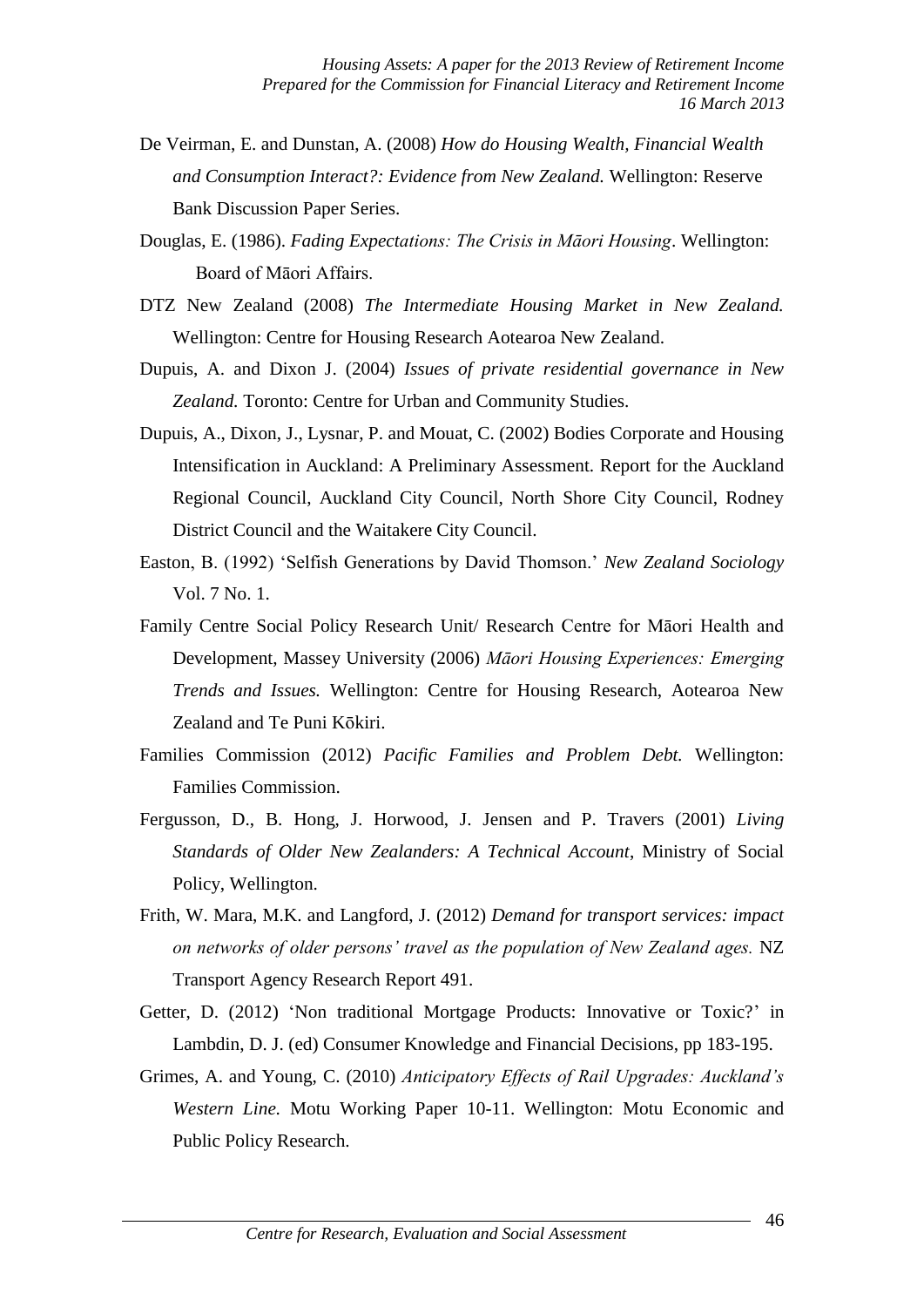- Grimes, A. and Young, C. (2009) *Pacific Peoples' Homeownership in New Zealand.*  Motu Note #3. Wellington Motu Economic and Public Policy Research and Hamilton: University of Waikato.
- Grant Thornton (2010) Aged Residential Care Services Review, Report for the Aged Residential Care Service Review Steering Group. Wellington: Grant Thornton.
- Hamnett, C. (1998) *Winners and Losers: Home Ownership in Modern Britain.*  London: Routledge.
- Herbert, C. E. Turnham, J. and Rodger, C. N. (2008) *The State of the Housing Counseling Industry.* Washington DC: U.S. Department of Housing and Urban Development, Office of Policy Development and Research.
- Heywood, F. and L. Turner (2007) *Better outcomes, lower costs: Implications for health and social care budgets of investment in housing adaptations, improvements and equipment: a review of the evidence.* Norwich: Office for Disability Issues and Department for Work and Pensions.
- Howden-Chapman, P. Severinsen, C. and Osborne, R. (2011) *Residential Movement, Camping Grounds and Access to Health Services.* Wellington: He Kainga Oranga/ Housing and Health Research Programme, University of Otago.
- Housing New Zealand (2012) *Annual Report 2011/2012.* Wellington: Housing New Zealand.
- House Price Unit, DPMC (2008) *Final Report for the House Price Unit: House Price Increases and Housing in New Zealand.* Wellington: DPMC. http://www.dpmc.govt.nz/dpmc/publications/hpr-report/hpr-2.html

- Hurnard, R. Hyslop, D. and Tuckwell, I. (2005) *The Living Standards, Incomes and Accommodation Costs of Older New Zealanders Revisited.* Wellington: New Zealand Treasury Working Paper 05/03.
- Ingerson, J. (2011). Average house size by Area. Wellington: Quotable Value.
- Isaacs, N., L. Amitrano, M. Camilleri, L. French, A. Pollard, K. Saville-Smith, R. Fraser and P. Rossouw (2006) *Energy Use in New Zealand Households: Report on the Year 10 Analysis for the Household Energy End-use Project (HEEP)*, BRANZ Ltd Study Report 155, Judgeford, Porirua.
- James, B. and K. Saville-Smith, (2011) *Retirement Villages Act 2003: Monitoring Project Residents Perspectives.* A report prepared for the Commission for

Hurnard, R. *Housing Tenure Changes 2001-2006.* Wellington: Treasury.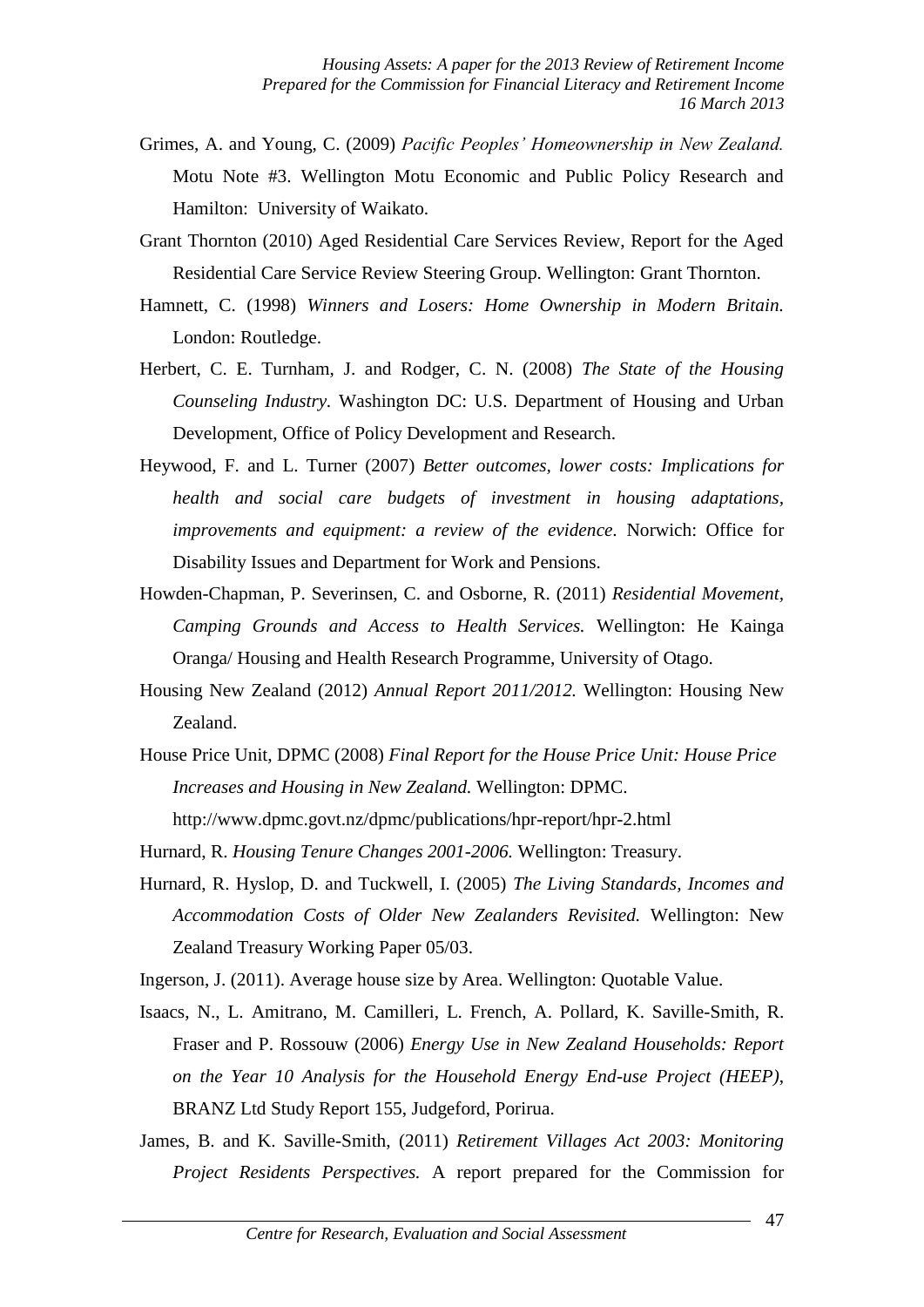Financial Literacy and Retirement Income. Wellington: Public Policy & Research Ltd and Centre for Research, Evaluation and Social Assessment.

- James, B. and K. Saville-Smith, (2010) *Children's Housing Futures.* Wellington: CHRANZ.
- James, B., and K. Saville-Smith, (2006) *The Needs of the Aged Population in the Community*, report Prepared for the Salvation Army Social Policy Unit, Wellington.
- Jones, F. L. and Davis, P. (1988) 'Class Structuration and Patterns of Social Closure in Australia and New Zealand'. *Sociology* Vol.22 No.2 pp 271-291.
- Judd, B. Bridge, C. Davy, L. Adams, T. and Liu, E. (2012) *Downsizing amongst older Australians.* AHURI Positioning Paper No. 150. Melbourne: Australian Housing and Urban Research Institute.
- Khawaja M. (2000) 'Population ageing in New Zealand'. *Key Statistics.* Wellington: Statistics New Zealand.
- Koopman-Boyden, P. and Waldegrave, C. (eds) (2009) *Enhancing Wellbeing in an Ageing Society: 65-84 year old New Zealanders in 2007.* Hamilton: The Population Studies Centre, University of Waikato and Wellington: The Family Centre Social Policy Research Unit.
- Lamdin, D.J. (ed) (2011) *Consumer Knowledge and Financial Decisions Lifespan Perspectives.* New York: Springer.
- Langley Twigg, 2012 http://www.conveyit.co.nz/free-property-advice/home-equityrelease-schemes-a-means-of-financing-for-old-age.
- Le, T. Gibson, J. and Stillman, S. (2010) *Household Wealth and Saving in New Zealand: Evidence from the Longitudinal Survey of Family, Income and Employment.* Motu Working Paper 10-06. Wellington: Motu Economic and Public Policy Research.
- Ministry of Health (2002) *Health of Older People in New Zealand: A Statistical Reference.* Wellington: Ministry of Health.
- Ministry of Transport (2012) *New Zealand Household Travel Survey 2008-2001*. Wellington: Ministry of Transport.
- Mitchell, I. O'Malley, S. Murphy, L. and Duncan, I. (2007) *The Future of Home Ownership and the Role of the Private Rental Market in the Auckland Region.*  Wellington: Centre for Housing Research Aotearoa New Zealand.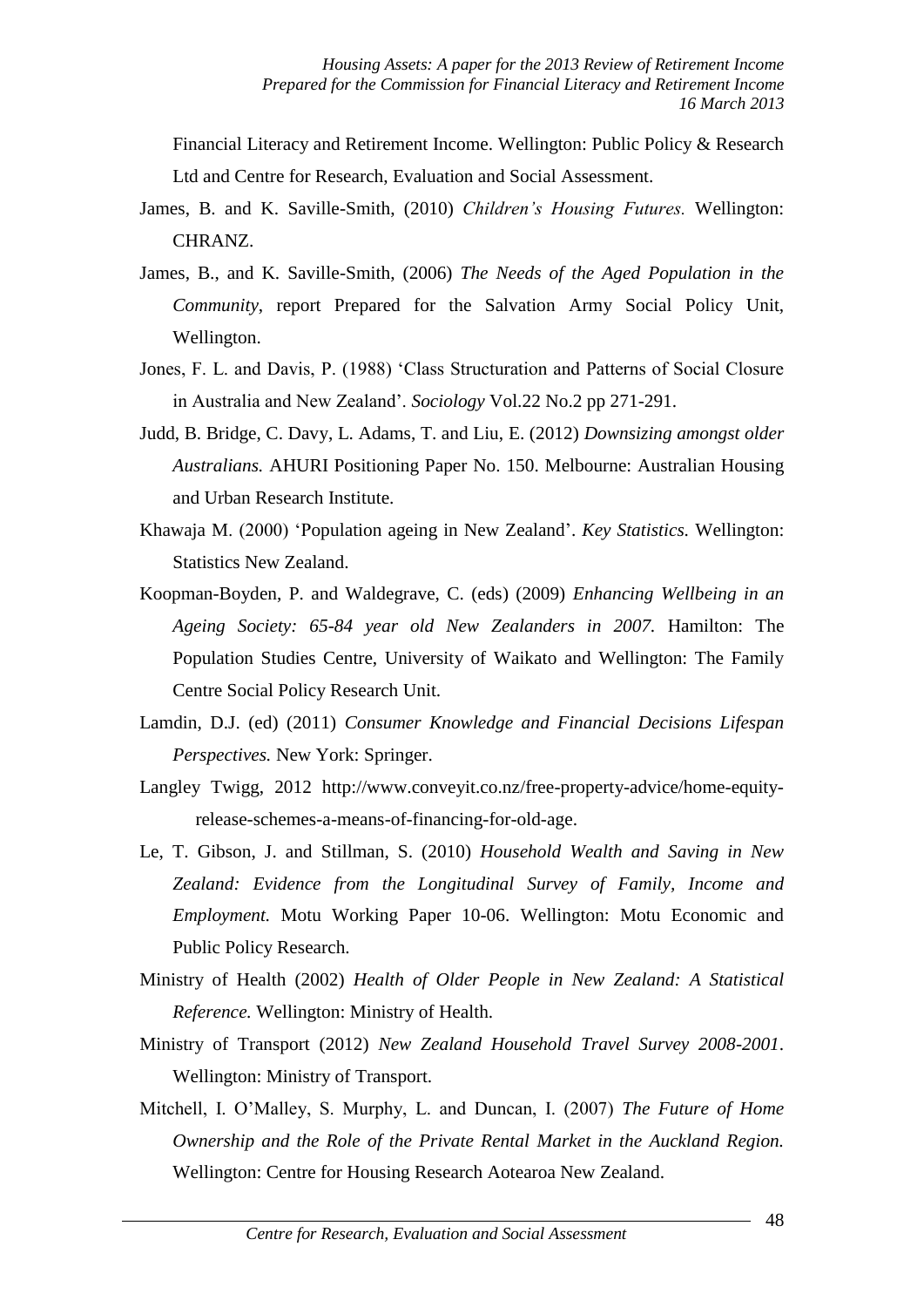- Morrison, P.S. (2008) *On the Falling Rate of Home Ownership in New Zealand.*  Wellington: Centre for Housing Research Aotearoa New Zealand.
- Nana, G. Stokes, F. Keeling, S. Davey, J. and K. Glasgow (2009) *Trends, Projections, Issues and Challenges: Older Renters 1996 to 2051.* Report to the Department of Building and Housing. Wellington: BERL.
- New Zealand Productivity Commission (2012) *Housing Affordability Inquiry.*  Wellington: New Zealand Productivity Commission.
- O'Fallon, C., and Sullivan, C. (2009) *Trends in Older People's Travel Patterns: Analysing Changes in New Zealanders' Travel Patterns Using the Ongoing New Zealand Household Travel Survey.* NZ Transport Agency Report RR 369.
- O'Sullivan, J. and Ashton, T. (2012) 'A minimum income for healthy living (MIHL) older New Zealanders'. *Ageing and Society*, Vol. 32, pp 747-768. doi:10.1017/S0144686X11000559.
- Office For Senior Citizens (2011) *The Business of Ageing: Realising the Economic Potential of Older People in New Zealand: 2011-2051.* Wellington: Ministry of Social Development.
- Parker, T. (2013) 'New Pressure on Shipley: Sentinel Assurance, linked to former PM, is working to meet Reserve Bank demands, *The New Zealand Herald*, 21 February 2013.
- Pearson, D. and Thorns, D. C. (1986) 'A Tale of Two Cities: Marriage and Mobility in New Zealand'. Journal of Sociology Vol. 22 No. 2.
- Perry, B. (2012) *Household incomes in New Zealand: Trends in indicators of inequality and hardship 1982 to 2011.* Wellington: Ministry of Social Development.
- Perry, B. (2010) *The Material Wellbeing of Older New Zealanders.* Background Paper for the Retirement Commissioner's 2010 Review. Wellington: Ministry of Social Development.
- Petraeus, H. and Skip, H. (2012) *Buyer beware – Potentially deceptive mortgage ads are targeting veterans and older Americans.* Retrieved from [http://www.consumerfinance.gov/blog/buyer-beware-potentially-deceptive](http://www.consumerfinance.gov/blog/buyer-beware-potentially-deceptive-mortgage-ads-are-targeting-veterans-and-older-americans/)[mortgage-ads-are-targeting-veterans-and-older-americans/](http://www.consumerfinance.gov/blog/buyer-beware-potentially-deceptive-mortgage-ads-are-targeting-veterans-and-older-americans/)**.**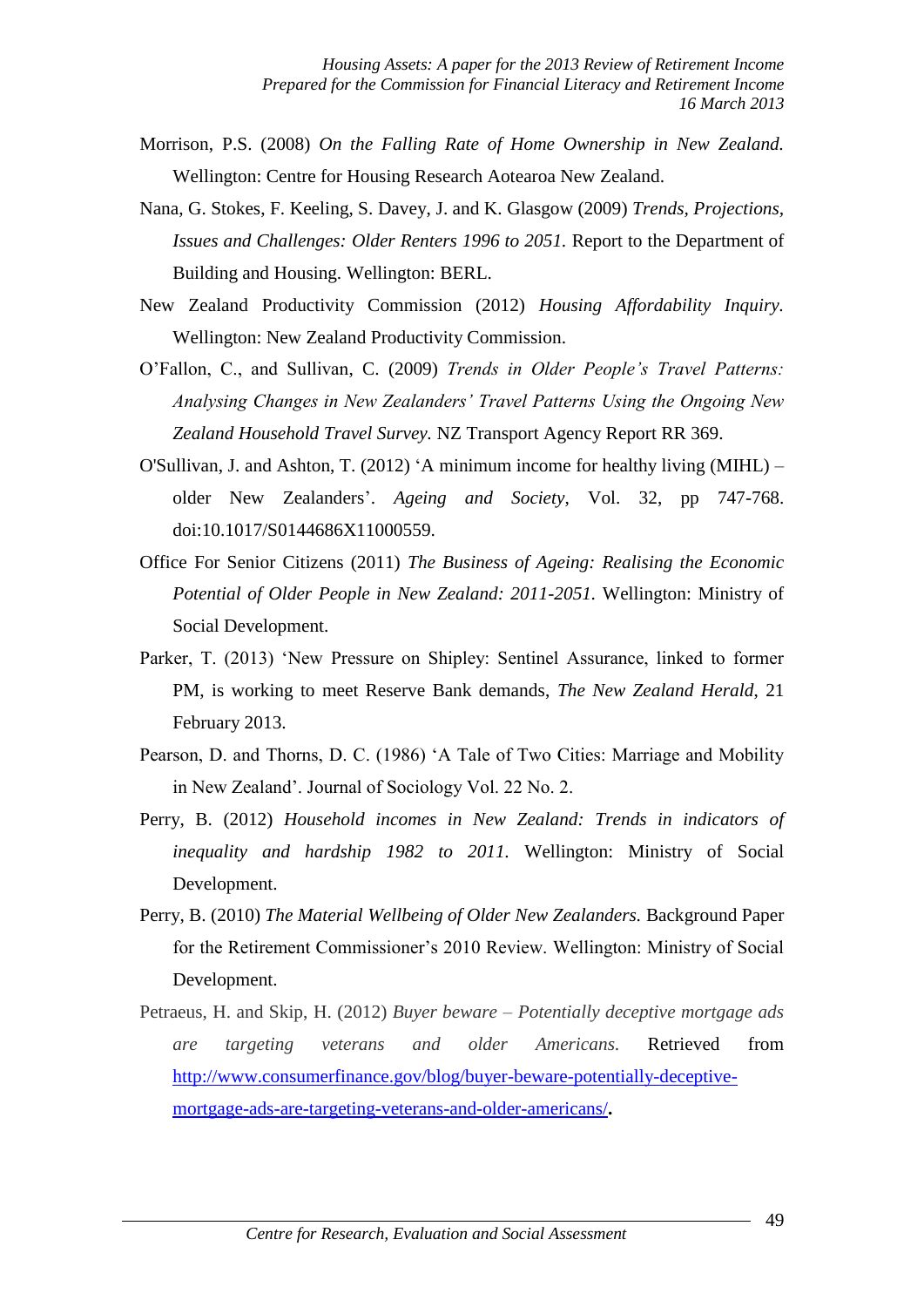- Policy Advice Division of the Inland Revenue Department and the New Zealand Treasury (2009) *The taxation of capital gains.* Background paper for Session 3 of the Victoria University of Wellington Tax Working Group.
- Public Policy & Research and CRESA (2010) *Children's Housing Futures.*  Wellington: Centre for Housing Research Aotearoa New Zealand.
- Rashbrooke, G. (2009) *Report: Economic Effects of Utilising Lifemark at a National Level.* Wellington: Ministry of Social Development.
- Rehm, M (2009) "Judging a house by its cover: Leaky building stigma and house prices in New Zealand", *International Journal of Housing Markets and Analysis*, Vol. 2 Iss: 1, pp.57 - 77
- Reeves, A. (1996) 'Review of 'Selfish Generations? How Welfare States Grow Old' by David Thomson' *Social Policy Journal of New Zealand*, Issue 07.
- Risk Institute (2010) *European Papers on the New Welfare: Welfare for Wealth,* (No. 15). Geneva: The Risk Institute.
- Sanderson, K. Nana, G. Norman, D. and Wu, J. (2008) *The Economic Impact of Immigration on Housing in New Zealand 1991-2016.* Wellington: Business and Economic Research Limited.
- Saville-Smith K., and B., James with Beacon Pathway Ltd (2010) *The Determinants of Tenure and Location Choices of 20-40 year old Households in the Auckland Region.* Wellington: Centre for Housing Research Aotearoa New Zealand.
- Saville-Smith, K. James, B. Warren, J. and A. Coleman (2009) *Older People's Housing Futures in 2050: Three Scenarios for an Ageing Society.* Wellington: Centre for Housing Research Aotearoa New Zealand.
- Schrader, B., (2012) 'Housing and government A property-owning democracy', Te Ara - the Encyclopedia of New Zealand, updated 13-Jul-12 URL: http://www.TeAra.govt.nz/en/housing-and-government/
- Smith, S. Searle, B. and Cook, N. (2009) 'Rethinking the Risks of Home Ownership'. *Journal of Social Policy* Vol.38 No.1 pp 83-102.
- Song Shi, (2003) *An Analysis of Leaky Home Stigma: Impacts on Residential Property Values.* Massey University.
- Spillman, B. (2011) 'Financial Preparedness for Long-term Care Needs in Old Age' in Lambdin (ed).